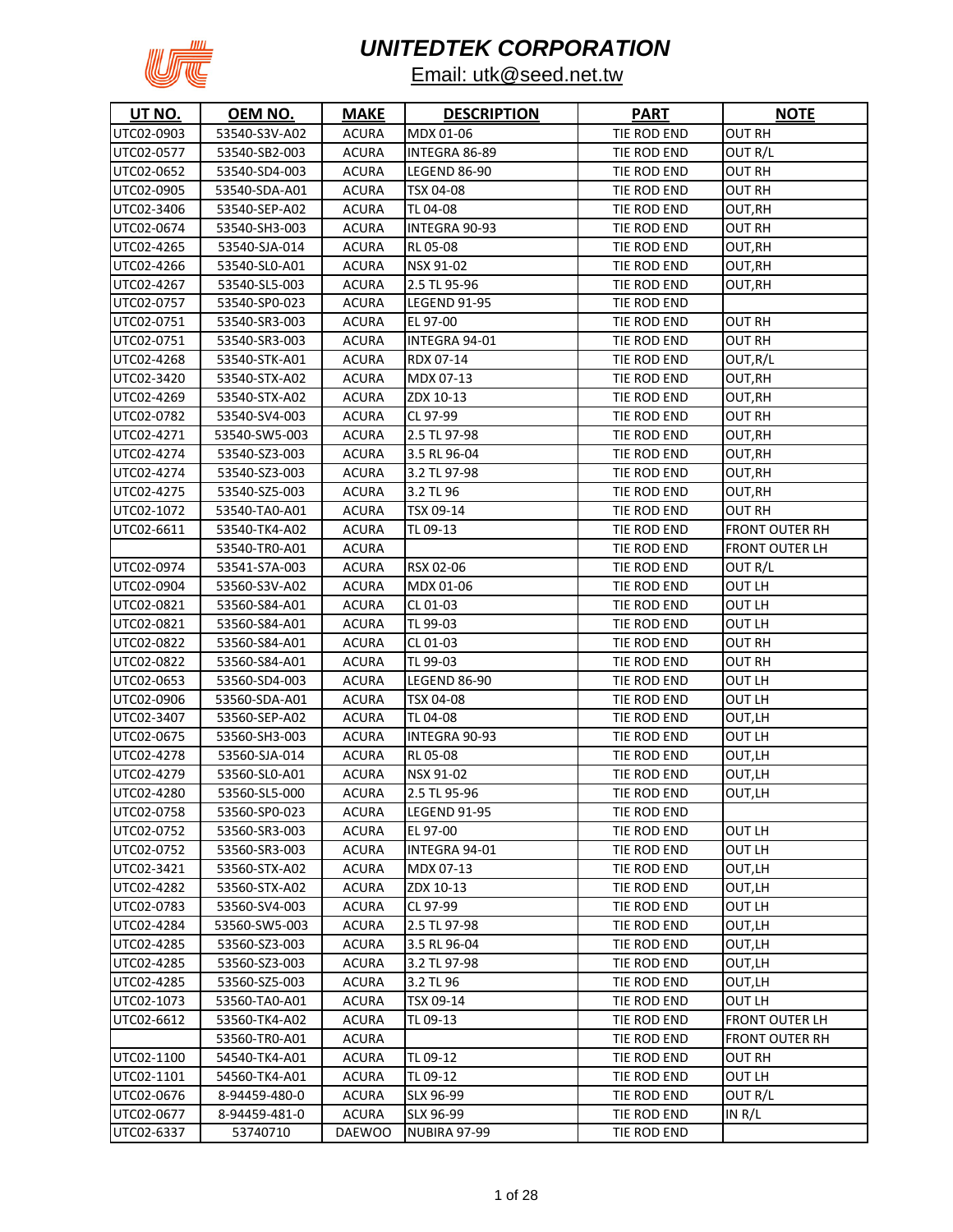

| 90140006<br><b>DAEWOO</b><br><b>LANOS 99-02</b><br>TIE ROD END<br>OUT RH<br>UTC02-0935<br>UTC02-6336<br>93741077<br>TIE ROD END<br><b>DAEWOO</b><br><b>MATIZ 98-04</b><br>UTC02-0934<br>96275018<br>LANOS 99-02<br>TIE ROD END<br>OUT LH<br><b>DAEWOO</b><br>UTC02-4668<br><b>FRONT OUTER LH</b><br>96407485<br><b>DAEWOO</b><br>LACETTI 04-08<br>TIE ROD END<br>UTC02-4668<br>TIE ROD END<br>FRONT OUTER LH<br>96407485<br><b>DAEWOO</b><br>NUBIRA 03-12<br>UTC02-4669<br>96407486<br>TIE ROD END<br>FRONT OUTER RH<br><b>DAEWOO</b><br>LACETTI 04-08<br>UTC02-4669<br>96407486<br><b>DAEWOO</b><br>NUBIRA 03-12<br>TIE ROD END<br><b>FRONT OUTER RH</b><br>UTC02-0876<br>96446586<br><b>DAEWOO</b><br>LEGANZA 99-02<br>TIE ROD END<br>OUT R/L<br>UTC02-0876<br>96446586<br><b>DAEWOO</b><br><b>NUBIRA 99-02</b><br>TIE ROD END<br>OUT R/L<br>UTC02-6337<br>TIE ROD END<br>96446586<br><b>DAEWOO</b><br>MAGNUS 99-<br>UTC02-6336<br>48810-A78B00<br><b>DAEWOO</b><br><b>TICO 91-</b><br>TIE ROD END<br>UTC02-6098<br>2713-4742<br><b>DAIHATSU</b><br>HIJET S38 68~83<br>TIE ROD END<br>OUTER<br>UTC02-6099<br>45046-87203<br>FELLOW MAX L38<br>TIE ROD END<br><b>DAIHATSU</b><br>UTC02-6103<br>45046-87283<br>CHARADE G11 83~86<br>TIE ROD END<br>DAIHATSU<br>UTC02-6103<br>45046-87285<br>LEEZA L100S 86-<br>TIE ROD END<br>DAIHATSU<br>UTC02-6093<br><b>TERIOS</b><br>TIE ROD END<br>45046-87401<br>DAIHATSU<br>UTC02-6093<br>HIJET<br>45046-87402<br><b>DAIHATSU</b><br>TIE ROD END<br><b>RH</b><br>UTC02-6124<br>DAIHATSU<br>AS BESAR RH<br>TIE ROD END<br>45046-87510<br>4WD<br>UTC02-6105<br>HIJET<br>TIE ROD END<br>45046-87580<br>DAIHATSU<br>UTC02-6105<br>45046-87580<br>DAIHATSU<br>HIJET S65<br>TIE ROD END<br>UTC02-6095<br>45046-87580-1<br>DAIHATSU<br><b>HIJET</b><br>TIE ROD END<br>4WD 14mm-BIG RH<br>UTC02-6092<br><b>DAIHATSU</b><br><b>HIJET</b><br>TIE ROD END<br>4WD BIG-STUD<br>45046-87581<br>UTC02-6116<br>45046-87682<br><b>DAIHATSU</b><br>FEROZA, ROCKY F300<br>TIE ROD END<br>UTC02-6110<br>TIE ROD END<br>45046-87683<br><b>DAIHATSU</b><br>TAFT F62<br>OUT∕RH<br>CHARADE G10 77~82<br>UTC02-6100<br>45046-87701<br>TIE ROD END<br>DAIHATSU<br>UTC02-6103<br>45046-87780<br>CHARADE G11 83~86<br>TIE ROD END<br>DAIHATSU<br>UTC02-6107<br>45046-87781<br><b>CHARADE G100 87-99</b><br>TIE ROD END<br>DAIHATSU<br>UTC02-6103<br>45046-97203<br>TIE ROD END<br>DAIHATSU<br>MIRA 90-<br>UTC02-6114<br>45046-97204<br>YRV<br>TIE ROD END<br>DAIHATSU<br>UTC02-6114<br>45046-B9020<br>DAIHATSU<br>SIRION M301 07-<br>TIE ROD END<br>UTC02-6103<br>45046-B9220<br><b>DAIHATSU</b><br>MOVE L901 99-<br>TIE ROD END<br>UTC02-6103<br>CUORE L501 94~98,<br>TIE ROD END<br>45046-B9220<br>DAIHATSU<br>UTC02-6114<br>45046-B9270<br><b>DAIHATSU</b><br>MYVI, BOON, SIRION/<br>TIE ROD END<br>UTC02-6119<br><b>TOWNACE</b><br>TIE ROD END<br>45046-B9280<br>DAIHATSU<br>UTC02-6119<br>45046-B9290<br><b>DAIHATSU</b><br>GRAN MAX S400 07-<br>TIE ROD END<br><b>RH</b><br>UTC02-6125<br><b>DAIHATSU</b><br>TERIOS (J1) 1.3 DVVT<br>TIE ROD END<br>45046-B9320<br>UTC02-6122<br>45046-BZ010<br><b>DAIHATSU</b><br>TIE ROD END<br>AVANZA<br>XENIA 03-<br>UTC02-6122<br>45046-BZ010<br><b>DAIHATSU</b><br>TIE ROD END<br>DAIHATSU<br>MYVI M300 05-07<br>UTC02-6114<br>45046-BZ020<br>TIE ROD END<br>UTC02-6102<br>45047-87285<br><b>DAIHATSU</b><br>LEEZA L100S 86-<br>TIE ROD END<br>UTC02-6123<br>45047-87510<br>DAIHATSU<br>AS BESAR<br>TIE ROD END<br>LH<br>UTC02-6104<br>45047-87580<br><b>DAIHATSU</b><br><b>HIJET</b><br>TIE ROD END<br>4WD<br>UTC02-6104<br>45047-87580<br>DAIHATSU<br>HIJET S65<br>TIE ROD END<br>UTC02-6094<br>DAIHATSU<br><b>HIJET</b><br>TIE ROD END<br>4WD 14mm-BIG LH<br>45047-87580-1<br>UTC02-6091<br>45047-87581<br><b>DAIHATSU</b><br>HIJET<br>TIE ROD END<br>4WD BIG-STUD<br>UTC02-6101<br>45047-87680<br>DAIHATSU<br>TAFT F20~F60 79~84<br>TIE ROD END<br>RHD<br>UTC02-6115<br>45047-87683<br>FEROZA, ROCKY F300<br>DAIHATSU<br>TIE ROD END<br>UTC02-6108<br>45047-87685<br><b>DAIHATSU</b><br><b>TAFT 89-</b><br>TIE ROD END<br>UTC02-6109<br><b>DAIHATSU</b><br>TAFT F62<br>45047-87687<br>TIE ROD END<br>OUT∕LH<br>UTC02-6102<br>CHARADE G11 83~86<br>45047-87780<br>DAIHATSU<br>TIE ROD END<br>UTC02-6106<br><b>DAIHATSU</b><br><b>CHARADE G100 87-99</b><br>45047-87784<br>TIE ROD END<br>UTC02-6102<br><b>DAIHATSU</b><br><b>MIRA 90-</b><br>TIE ROD END<br>45047-97203<br>UTC02-6113<br><b>DAIHATSU</b><br>YRV<br>TIE ROD END<br>45047-97204 | <u>UT NO.</u> | OEM NO.     | <b>MAKE</b>     | <b>DESCRIPTION</b> | <b>PART</b> | <u>NOTE</u> |
|---------------------------------------------------------------------------------------------------------------------------------------------------------------------------------------------------------------------------------------------------------------------------------------------------------------------------------------------------------------------------------------------------------------------------------------------------------------------------------------------------------------------------------------------------------------------------------------------------------------------------------------------------------------------------------------------------------------------------------------------------------------------------------------------------------------------------------------------------------------------------------------------------------------------------------------------------------------------------------------------------------------------------------------------------------------------------------------------------------------------------------------------------------------------------------------------------------------------------------------------------------------------------------------------------------------------------------------------------------------------------------------------------------------------------------------------------------------------------------------------------------------------------------------------------------------------------------------------------------------------------------------------------------------------------------------------------------------------------------------------------------------------------------------------------------------------------------------------------------------------------------------------------------------------------------------------------------------------------------------------------------------------------------------------------------------------------------------------------------------------------------------------------------------------------------------------------------------------------------------------------------------------------------------------------------------------------------------------------------------------------------------------------------------------------------------------------------------------------------------------------------------------------------------------------------------------------------------------------------------------------------------------------------------------------------------------------------------------------------------------------------------------------------------------------------------------------------------------------------------------------------------------------------------------------------------------------------------------------------------------------------------------------------------------------------------------------------------------------------------------------------------------------------------------------------------------------------------------------------------------------------------------------------------------------------------------------------------------------------------------------------------------------------------------------------------------------------------------------------------------------------------------------------------------------------------------------------------------------------------------------------------------------------------------------------------------------------------------------------------------------------------------------------------------------------------------------------------------------------------------------------------------------------------------------------------------------------------------------------------------------------------------------------------------------------------------------------------------------------------------------------------------------------------------------------------------------------------------------------------------------------------------------------------------------------------------------------------------------------------------------------------------------------------------------------------------------------------------------------------------------------|---------------|-------------|-----------------|--------------------|-------------|-------------|
|                                                                                                                                                                                                                                                                                                                                                                                                                                                                                                                                                                                                                                                                                                                                                                                                                                                                                                                                                                                                                                                                                                                                                                                                                                                                                                                                                                                                                                                                                                                                                                                                                                                                                                                                                                                                                                                                                                                                                                                                                                                                                                                                                                                                                                                                                                                                                                                                                                                                                                                                                                                                                                                                                                                                                                                                                                                                                                                                                                                                                                                                                                                                                                                                                                                                                                                                                                                                                                                                                                                                                                                                                                                                                                                                                                                                                                                                                                                                                                                                                                                                                                                                                                                                                                                                                                                                                                                                                                                                                                         |               |             |                 |                    |             |             |
|                                                                                                                                                                                                                                                                                                                                                                                                                                                                                                                                                                                                                                                                                                                                                                                                                                                                                                                                                                                                                                                                                                                                                                                                                                                                                                                                                                                                                                                                                                                                                                                                                                                                                                                                                                                                                                                                                                                                                                                                                                                                                                                                                                                                                                                                                                                                                                                                                                                                                                                                                                                                                                                                                                                                                                                                                                                                                                                                                                                                                                                                                                                                                                                                                                                                                                                                                                                                                                                                                                                                                                                                                                                                                                                                                                                                                                                                                                                                                                                                                                                                                                                                                                                                                                                                                                                                                                                                                                                                                                         |               |             |                 |                    |             |             |
|                                                                                                                                                                                                                                                                                                                                                                                                                                                                                                                                                                                                                                                                                                                                                                                                                                                                                                                                                                                                                                                                                                                                                                                                                                                                                                                                                                                                                                                                                                                                                                                                                                                                                                                                                                                                                                                                                                                                                                                                                                                                                                                                                                                                                                                                                                                                                                                                                                                                                                                                                                                                                                                                                                                                                                                                                                                                                                                                                                                                                                                                                                                                                                                                                                                                                                                                                                                                                                                                                                                                                                                                                                                                                                                                                                                                                                                                                                                                                                                                                                                                                                                                                                                                                                                                                                                                                                                                                                                                                                         |               |             |                 |                    |             |             |
|                                                                                                                                                                                                                                                                                                                                                                                                                                                                                                                                                                                                                                                                                                                                                                                                                                                                                                                                                                                                                                                                                                                                                                                                                                                                                                                                                                                                                                                                                                                                                                                                                                                                                                                                                                                                                                                                                                                                                                                                                                                                                                                                                                                                                                                                                                                                                                                                                                                                                                                                                                                                                                                                                                                                                                                                                                                                                                                                                                                                                                                                                                                                                                                                                                                                                                                                                                                                                                                                                                                                                                                                                                                                                                                                                                                                                                                                                                                                                                                                                                                                                                                                                                                                                                                                                                                                                                                                                                                                                                         |               |             |                 |                    |             |             |
|                                                                                                                                                                                                                                                                                                                                                                                                                                                                                                                                                                                                                                                                                                                                                                                                                                                                                                                                                                                                                                                                                                                                                                                                                                                                                                                                                                                                                                                                                                                                                                                                                                                                                                                                                                                                                                                                                                                                                                                                                                                                                                                                                                                                                                                                                                                                                                                                                                                                                                                                                                                                                                                                                                                                                                                                                                                                                                                                                                                                                                                                                                                                                                                                                                                                                                                                                                                                                                                                                                                                                                                                                                                                                                                                                                                                                                                                                                                                                                                                                                                                                                                                                                                                                                                                                                                                                                                                                                                                                                         |               |             |                 |                    |             |             |
|                                                                                                                                                                                                                                                                                                                                                                                                                                                                                                                                                                                                                                                                                                                                                                                                                                                                                                                                                                                                                                                                                                                                                                                                                                                                                                                                                                                                                                                                                                                                                                                                                                                                                                                                                                                                                                                                                                                                                                                                                                                                                                                                                                                                                                                                                                                                                                                                                                                                                                                                                                                                                                                                                                                                                                                                                                                                                                                                                                                                                                                                                                                                                                                                                                                                                                                                                                                                                                                                                                                                                                                                                                                                                                                                                                                                                                                                                                                                                                                                                                                                                                                                                                                                                                                                                                                                                                                                                                                                                                         |               |             |                 |                    |             |             |
|                                                                                                                                                                                                                                                                                                                                                                                                                                                                                                                                                                                                                                                                                                                                                                                                                                                                                                                                                                                                                                                                                                                                                                                                                                                                                                                                                                                                                                                                                                                                                                                                                                                                                                                                                                                                                                                                                                                                                                                                                                                                                                                                                                                                                                                                                                                                                                                                                                                                                                                                                                                                                                                                                                                                                                                                                                                                                                                                                                                                                                                                                                                                                                                                                                                                                                                                                                                                                                                                                                                                                                                                                                                                                                                                                                                                                                                                                                                                                                                                                                                                                                                                                                                                                                                                                                                                                                                                                                                                                                         |               |             |                 |                    |             |             |
|                                                                                                                                                                                                                                                                                                                                                                                                                                                                                                                                                                                                                                                                                                                                                                                                                                                                                                                                                                                                                                                                                                                                                                                                                                                                                                                                                                                                                                                                                                                                                                                                                                                                                                                                                                                                                                                                                                                                                                                                                                                                                                                                                                                                                                                                                                                                                                                                                                                                                                                                                                                                                                                                                                                                                                                                                                                                                                                                                                                                                                                                                                                                                                                                                                                                                                                                                                                                                                                                                                                                                                                                                                                                                                                                                                                                                                                                                                                                                                                                                                                                                                                                                                                                                                                                                                                                                                                                                                                                                                         |               |             |                 |                    |             |             |
|                                                                                                                                                                                                                                                                                                                                                                                                                                                                                                                                                                                                                                                                                                                                                                                                                                                                                                                                                                                                                                                                                                                                                                                                                                                                                                                                                                                                                                                                                                                                                                                                                                                                                                                                                                                                                                                                                                                                                                                                                                                                                                                                                                                                                                                                                                                                                                                                                                                                                                                                                                                                                                                                                                                                                                                                                                                                                                                                                                                                                                                                                                                                                                                                                                                                                                                                                                                                                                                                                                                                                                                                                                                                                                                                                                                                                                                                                                                                                                                                                                                                                                                                                                                                                                                                                                                                                                                                                                                                                                         |               |             |                 |                    |             |             |
|                                                                                                                                                                                                                                                                                                                                                                                                                                                                                                                                                                                                                                                                                                                                                                                                                                                                                                                                                                                                                                                                                                                                                                                                                                                                                                                                                                                                                                                                                                                                                                                                                                                                                                                                                                                                                                                                                                                                                                                                                                                                                                                                                                                                                                                                                                                                                                                                                                                                                                                                                                                                                                                                                                                                                                                                                                                                                                                                                                                                                                                                                                                                                                                                                                                                                                                                                                                                                                                                                                                                                                                                                                                                                                                                                                                                                                                                                                                                                                                                                                                                                                                                                                                                                                                                                                                                                                                                                                                                                                         |               |             |                 |                    |             |             |
|                                                                                                                                                                                                                                                                                                                                                                                                                                                                                                                                                                                                                                                                                                                                                                                                                                                                                                                                                                                                                                                                                                                                                                                                                                                                                                                                                                                                                                                                                                                                                                                                                                                                                                                                                                                                                                                                                                                                                                                                                                                                                                                                                                                                                                                                                                                                                                                                                                                                                                                                                                                                                                                                                                                                                                                                                                                                                                                                                                                                                                                                                                                                                                                                                                                                                                                                                                                                                                                                                                                                                                                                                                                                                                                                                                                                                                                                                                                                                                                                                                                                                                                                                                                                                                                                                                                                                                                                                                                                                                         |               |             |                 |                    |             |             |
|                                                                                                                                                                                                                                                                                                                                                                                                                                                                                                                                                                                                                                                                                                                                                                                                                                                                                                                                                                                                                                                                                                                                                                                                                                                                                                                                                                                                                                                                                                                                                                                                                                                                                                                                                                                                                                                                                                                                                                                                                                                                                                                                                                                                                                                                                                                                                                                                                                                                                                                                                                                                                                                                                                                                                                                                                                                                                                                                                                                                                                                                                                                                                                                                                                                                                                                                                                                                                                                                                                                                                                                                                                                                                                                                                                                                                                                                                                                                                                                                                                                                                                                                                                                                                                                                                                                                                                                                                                                                                                         |               |             |                 |                    |             |             |
|                                                                                                                                                                                                                                                                                                                                                                                                                                                                                                                                                                                                                                                                                                                                                                                                                                                                                                                                                                                                                                                                                                                                                                                                                                                                                                                                                                                                                                                                                                                                                                                                                                                                                                                                                                                                                                                                                                                                                                                                                                                                                                                                                                                                                                                                                                                                                                                                                                                                                                                                                                                                                                                                                                                                                                                                                                                                                                                                                                                                                                                                                                                                                                                                                                                                                                                                                                                                                                                                                                                                                                                                                                                                                                                                                                                                                                                                                                                                                                                                                                                                                                                                                                                                                                                                                                                                                                                                                                                                                                         |               |             |                 |                    |             |             |
|                                                                                                                                                                                                                                                                                                                                                                                                                                                                                                                                                                                                                                                                                                                                                                                                                                                                                                                                                                                                                                                                                                                                                                                                                                                                                                                                                                                                                                                                                                                                                                                                                                                                                                                                                                                                                                                                                                                                                                                                                                                                                                                                                                                                                                                                                                                                                                                                                                                                                                                                                                                                                                                                                                                                                                                                                                                                                                                                                                                                                                                                                                                                                                                                                                                                                                                                                                                                                                                                                                                                                                                                                                                                                                                                                                                                                                                                                                                                                                                                                                                                                                                                                                                                                                                                                                                                                                                                                                                                                                         |               |             |                 |                    |             |             |
|                                                                                                                                                                                                                                                                                                                                                                                                                                                                                                                                                                                                                                                                                                                                                                                                                                                                                                                                                                                                                                                                                                                                                                                                                                                                                                                                                                                                                                                                                                                                                                                                                                                                                                                                                                                                                                                                                                                                                                                                                                                                                                                                                                                                                                                                                                                                                                                                                                                                                                                                                                                                                                                                                                                                                                                                                                                                                                                                                                                                                                                                                                                                                                                                                                                                                                                                                                                                                                                                                                                                                                                                                                                                                                                                                                                                                                                                                                                                                                                                                                                                                                                                                                                                                                                                                                                                                                                                                                                                                                         |               |             |                 |                    |             |             |
|                                                                                                                                                                                                                                                                                                                                                                                                                                                                                                                                                                                                                                                                                                                                                                                                                                                                                                                                                                                                                                                                                                                                                                                                                                                                                                                                                                                                                                                                                                                                                                                                                                                                                                                                                                                                                                                                                                                                                                                                                                                                                                                                                                                                                                                                                                                                                                                                                                                                                                                                                                                                                                                                                                                                                                                                                                                                                                                                                                                                                                                                                                                                                                                                                                                                                                                                                                                                                                                                                                                                                                                                                                                                                                                                                                                                                                                                                                                                                                                                                                                                                                                                                                                                                                                                                                                                                                                                                                                                                                         |               |             |                 |                    |             |             |
|                                                                                                                                                                                                                                                                                                                                                                                                                                                                                                                                                                                                                                                                                                                                                                                                                                                                                                                                                                                                                                                                                                                                                                                                                                                                                                                                                                                                                                                                                                                                                                                                                                                                                                                                                                                                                                                                                                                                                                                                                                                                                                                                                                                                                                                                                                                                                                                                                                                                                                                                                                                                                                                                                                                                                                                                                                                                                                                                                                                                                                                                                                                                                                                                                                                                                                                                                                                                                                                                                                                                                                                                                                                                                                                                                                                                                                                                                                                                                                                                                                                                                                                                                                                                                                                                                                                                                                                                                                                                                                         |               |             |                 |                    |             |             |
|                                                                                                                                                                                                                                                                                                                                                                                                                                                                                                                                                                                                                                                                                                                                                                                                                                                                                                                                                                                                                                                                                                                                                                                                                                                                                                                                                                                                                                                                                                                                                                                                                                                                                                                                                                                                                                                                                                                                                                                                                                                                                                                                                                                                                                                                                                                                                                                                                                                                                                                                                                                                                                                                                                                                                                                                                                                                                                                                                                                                                                                                                                                                                                                                                                                                                                                                                                                                                                                                                                                                                                                                                                                                                                                                                                                                                                                                                                                                                                                                                                                                                                                                                                                                                                                                                                                                                                                                                                                                                                         |               |             |                 |                    |             |             |
|                                                                                                                                                                                                                                                                                                                                                                                                                                                                                                                                                                                                                                                                                                                                                                                                                                                                                                                                                                                                                                                                                                                                                                                                                                                                                                                                                                                                                                                                                                                                                                                                                                                                                                                                                                                                                                                                                                                                                                                                                                                                                                                                                                                                                                                                                                                                                                                                                                                                                                                                                                                                                                                                                                                                                                                                                                                                                                                                                                                                                                                                                                                                                                                                                                                                                                                                                                                                                                                                                                                                                                                                                                                                                                                                                                                                                                                                                                                                                                                                                                                                                                                                                                                                                                                                                                                                                                                                                                                                                                         |               |             |                 |                    |             |             |
|                                                                                                                                                                                                                                                                                                                                                                                                                                                                                                                                                                                                                                                                                                                                                                                                                                                                                                                                                                                                                                                                                                                                                                                                                                                                                                                                                                                                                                                                                                                                                                                                                                                                                                                                                                                                                                                                                                                                                                                                                                                                                                                                                                                                                                                                                                                                                                                                                                                                                                                                                                                                                                                                                                                                                                                                                                                                                                                                                                                                                                                                                                                                                                                                                                                                                                                                                                                                                                                                                                                                                                                                                                                                                                                                                                                                                                                                                                                                                                                                                                                                                                                                                                                                                                                                                                                                                                                                                                                                                                         |               |             |                 |                    |             |             |
|                                                                                                                                                                                                                                                                                                                                                                                                                                                                                                                                                                                                                                                                                                                                                                                                                                                                                                                                                                                                                                                                                                                                                                                                                                                                                                                                                                                                                                                                                                                                                                                                                                                                                                                                                                                                                                                                                                                                                                                                                                                                                                                                                                                                                                                                                                                                                                                                                                                                                                                                                                                                                                                                                                                                                                                                                                                                                                                                                                                                                                                                                                                                                                                                                                                                                                                                                                                                                                                                                                                                                                                                                                                                                                                                                                                                                                                                                                                                                                                                                                                                                                                                                                                                                                                                                                                                                                                                                                                                                                         |               |             |                 |                    |             |             |
|                                                                                                                                                                                                                                                                                                                                                                                                                                                                                                                                                                                                                                                                                                                                                                                                                                                                                                                                                                                                                                                                                                                                                                                                                                                                                                                                                                                                                                                                                                                                                                                                                                                                                                                                                                                                                                                                                                                                                                                                                                                                                                                                                                                                                                                                                                                                                                                                                                                                                                                                                                                                                                                                                                                                                                                                                                                                                                                                                                                                                                                                                                                                                                                                                                                                                                                                                                                                                                                                                                                                                                                                                                                                                                                                                                                                                                                                                                                                                                                                                                                                                                                                                                                                                                                                                                                                                                                                                                                                                                         |               |             |                 |                    |             |             |
|                                                                                                                                                                                                                                                                                                                                                                                                                                                                                                                                                                                                                                                                                                                                                                                                                                                                                                                                                                                                                                                                                                                                                                                                                                                                                                                                                                                                                                                                                                                                                                                                                                                                                                                                                                                                                                                                                                                                                                                                                                                                                                                                                                                                                                                                                                                                                                                                                                                                                                                                                                                                                                                                                                                                                                                                                                                                                                                                                                                                                                                                                                                                                                                                                                                                                                                                                                                                                                                                                                                                                                                                                                                                                                                                                                                                                                                                                                                                                                                                                                                                                                                                                                                                                                                                                                                                                                                                                                                                                                         |               |             |                 |                    |             |             |
|                                                                                                                                                                                                                                                                                                                                                                                                                                                                                                                                                                                                                                                                                                                                                                                                                                                                                                                                                                                                                                                                                                                                                                                                                                                                                                                                                                                                                                                                                                                                                                                                                                                                                                                                                                                                                                                                                                                                                                                                                                                                                                                                                                                                                                                                                                                                                                                                                                                                                                                                                                                                                                                                                                                                                                                                                                                                                                                                                                                                                                                                                                                                                                                                                                                                                                                                                                                                                                                                                                                                                                                                                                                                                                                                                                                                                                                                                                                                                                                                                                                                                                                                                                                                                                                                                                                                                                                                                                                                                                         |               |             |                 |                    |             |             |
|                                                                                                                                                                                                                                                                                                                                                                                                                                                                                                                                                                                                                                                                                                                                                                                                                                                                                                                                                                                                                                                                                                                                                                                                                                                                                                                                                                                                                                                                                                                                                                                                                                                                                                                                                                                                                                                                                                                                                                                                                                                                                                                                                                                                                                                                                                                                                                                                                                                                                                                                                                                                                                                                                                                                                                                                                                                                                                                                                                                                                                                                                                                                                                                                                                                                                                                                                                                                                                                                                                                                                                                                                                                                                                                                                                                                                                                                                                                                                                                                                                                                                                                                                                                                                                                                                                                                                                                                                                                                                                         |               |             |                 |                    |             |             |
|                                                                                                                                                                                                                                                                                                                                                                                                                                                                                                                                                                                                                                                                                                                                                                                                                                                                                                                                                                                                                                                                                                                                                                                                                                                                                                                                                                                                                                                                                                                                                                                                                                                                                                                                                                                                                                                                                                                                                                                                                                                                                                                                                                                                                                                                                                                                                                                                                                                                                                                                                                                                                                                                                                                                                                                                                                                                                                                                                                                                                                                                                                                                                                                                                                                                                                                                                                                                                                                                                                                                                                                                                                                                                                                                                                                                                                                                                                                                                                                                                                                                                                                                                                                                                                                                                                                                                                                                                                                                                                         |               |             |                 |                    |             |             |
|                                                                                                                                                                                                                                                                                                                                                                                                                                                                                                                                                                                                                                                                                                                                                                                                                                                                                                                                                                                                                                                                                                                                                                                                                                                                                                                                                                                                                                                                                                                                                                                                                                                                                                                                                                                                                                                                                                                                                                                                                                                                                                                                                                                                                                                                                                                                                                                                                                                                                                                                                                                                                                                                                                                                                                                                                                                                                                                                                                                                                                                                                                                                                                                                                                                                                                                                                                                                                                                                                                                                                                                                                                                                                                                                                                                                                                                                                                                                                                                                                                                                                                                                                                                                                                                                                                                                                                                                                                                                                                         |               |             |                 |                    |             |             |
|                                                                                                                                                                                                                                                                                                                                                                                                                                                                                                                                                                                                                                                                                                                                                                                                                                                                                                                                                                                                                                                                                                                                                                                                                                                                                                                                                                                                                                                                                                                                                                                                                                                                                                                                                                                                                                                                                                                                                                                                                                                                                                                                                                                                                                                                                                                                                                                                                                                                                                                                                                                                                                                                                                                                                                                                                                                                                                                                                                                                                                                                                                                                                                                                                                                                                                                                                                                                                                                                                                                                                                                                                                                                                                                                                                                                                                                                                                                                                                                                                                                                                                                                                                                                                                                                                                                                                                                                                                                                                                         |               |             |                 |                    |             |             |
|                                                                                                                                                                                                                                                                                                                                                                                                                                                                                                                                                                                                                                                                                                                                                                                                                                                                                                                                                                                                                                                                                                                                                                                                                                                                                                                                                                                                                                                                                                                                                                                                                                                                                                                                                                                                                                                                                                                                                                                                                                                                                                                                                                                                                                                                                                                                                                                                                                                                                                                                                                                                                                                                                                                                                                                                                                                                                                                                                                                                                                                                                                                                                                                                                                                                                                                                                                                                                                                                                                                                                                                                                                                                                                                                                                                                                                                                                                                                                                                                                                                                                                                                                                                                                                                                                                                                                                                                                                                                                                         |               |             |                 |                    |             |             |
|                                                                                                                                                                                                                                                                                                                                                                                                                                                                                                                                                                                                                                                                                                                                                                                                                                                                                                                                                                                                                                                                                                                                                                                                                                                                                                                                                                                                                                                                                                                                                                                                                                                                                                                                                                                                                                                                                                                                                                                                                                                                                                                                                                                                                                                                                                                                                                                                                                                                                                                                                                                                                                                                                                                                                                                                                                                                                                                                                                                                                                                                                                                                                                                                                                                                                                                                                                                                                                                                                                                                                                                                                                                                                                                                                                                                                                                                                                                                                                                                                                                                                                                                                                                                                                                                                                                                                                                                                                                                                                         |               |             |                 |                    |             |             |
|                                                                                                                                                                                                                                                                                                                                                                                                                                                                                                                                                                                                                                                                                                                                                                                                                                                                                                                                                                                                                                                                                                                                                                                                                                                                                                                                                                                                                                                                                                                                                                                                                                                                                                                                                                                                                                                                                                                                                                                                                                                                                                                                                                                                                                                                                                                                                                                                                                                                                                                                                                                                                                                                                                                                                                                                                                                                                                                                                                                                                                                                                                                                                                                                                                                                                                                                                                                                                                                                                                                                                                                                                                                                                                                                                                                                                                                                                                                                                                                                                                                                                                                                                                                                                                                                                                                                                                                                                                                                                                         |               |             |                 |                    |             |             |
|                                                                                                                                                                                                                                                                                                                                                                                                                                                                                                                                                                                                                                                                                                                                                                                                                                                                                                                                                                                                                                                                                                                                                                                                                                                                                                                                                                                                                                                                                                                                                                                                                                                                                                                                                                                                                                                                                                                                                                                                                                                                                                                                                                                                                                                                                                                                                                                                                                                                                                                                                                                                                                                                                                                                                                                                                                                                                                                                                                                                                                                                                                                                                                                                                                                                                                                                                                                                                                                                                                                                                                                                                                                                                                                                                                                                                                                                                                                                                                                                                                                                                                                                                                                                                                                                                                                                                                                                                                                                                                         |               |             |                 |                    |             |             |
|                                                                                                                                                                                                                                                                                                                                                                                                                                                                                                                                                                                                                                                                                                                                                                                                                                                                                                                                                                                                                                                                                                                                                                                                                                                                                                                                                                                                                                                                                                                                                                                                                                                                                                                                                                                                                                                                                                                                                                                                                                                                                                                                                                                                                                                                                                                                                                                                                                                                                                                                                                                                                                                                                                                                                                                                                                                                                                                                                                                                                                                                                                                                                                                                                                                                                                                                                                                                                                                                                                                                                                                                                                                                                                                                                                                                                                                                                                                                                                                                                                                                                                                                                                                                                                                                                                                                                                                                                                                                                                         |               |             |                 |                    |             |             |
|                                                                                                                                                                                                                                                                                                                                                                                                                                                                                                                                                                                                                                                                                                                                                                                                                                                                                                                                                                                                                                                                                                                                                                                                                                                                                                                                                                                                                                                                                                                                                                                                                                                                                                                                                                                                                                                                                                                                                                                                                                                                                                                                                                                                                                                                                                                                                                                                                                                                                                                                                                                                                                                                                                                                                                                                                                                                                                                                                                                                                                                                                                                                                                                                                                                                                                                                                                                                                                                                                                                                                                                                                                                                                                                                                                                                                                                                                                                                                                                                                                                                                                                                                                                                                                                                                                                                                                                                                                                                                                         |               |             |                 |                    |             |             |
|                                                                                                                                                                                                                                                                                                                                                                                                                                                                                                                                                                                                                                                                                                                                                                                                                                                                                                                                                                                                                                                                                                                                                                                                                                                                                                                                                                                                                                                                                                                                                                                                                                                                                                                                                                                                                                                                                                                                                                                                                                                                                                                                                                                                                                                                                                                                                                                                                                                                                                                                                                                                                                                                                                                                                                                                                                                                                                                                                                                                                                                                                                                                                                                                                                                                                                                                                                                                                                                                                                                                                                                                                                                                                                                                                                                                                                                                                                                                                                                                                                                                                                                                                                                                                                                                                                                                                                                                                                                                                                         |               |             |                 |                    |             |             |
|                                                                                                                                                                                                                                                                                                                                                                                                                                                                                                                                                                                                                                                                                                                                                                                                                                                                                                                                                                                                                                                                                                                                                                                                                                                                                                                                                                                                                                                                                                                                                                                                                                                                                                                                                                                                                                                                                                                                                                                                                                                                                                                                                                                                                                                                                                                                                                                                                                                                                                                                                                                                                                                                                                                                                                                                                                                                                                                                                                                                                                                                                                                                                                                                                                                                                                                                                                                                                                                                                                                                                                                                                                                                                                                                                                                                                                                                                                                                                                                                                                                                                                                                                                                                                                                                                                                                                                                                                                                                                                         |               |             |                 |                    |             |             |
|                                                                                                                                                                                                                                                                                                                                                                                                                                                                                                                                                                                                                                                                                                                                                                                                                                                                                                                                                                                                                                                                                                                                                                                                                                                                                                                                                                                                                                                                                                                                                                                                                                                                                                                                                                                                                                                                                                                                                                                                                                                                                                                                                                                                                                                                                                                                                                                                                                                                                                                                                                                                                                                                                                                                                                                                                                                                                                                                                                                                                                                                                                                                                                                                                                                                                                                                                                                                                                                                                                                                                                                                                                                                                                                                                                                                                                                                                                                                                                                                                                                                                                                                                                                                                                                                                                                                                                                                                                                                                                         |               |             |                 |                    |             |             |
|                                                                                                                                                                                                                                                                                                                                                                                                                                                                                                                                                                                                                                                                                                                                                                                                                                                                                                                                                                                                                                                                                                                                                                                                                                                                                                                                                                                                                                                                                                                                                                                                                                                                                                                                                                                                                                                                                                                                                                                                                                                                                                                                                                                                                                                                                                                                                                                                                                                                                                                                                                                                                                                                                                                                                                                                                                                                                                                                                                                                                                                                                                                                                                                                                                                                                                                                                                                                                                                                                                                                                                                                                                                                                                                                                                                                                                                                                                                                                                                                                                                                                                                                                                                                                                                                                                                                                                                                                                                                                                         |               |             |                 |                    |             |             |
|                                                                                                                                                                                                                                                                                                                                                                                                                                                                                                                                                                                                                                                                                                                                                                                                                                                                                                                                                                                                                                                                                                                                                                                                                                                                                                                                                                                                                                                                                                                                                                                                                                                                                                                                                                                                                                                                                                                                                                                                                                                                                                                                                                                                                                                                                                                                                                                                                                                                                                                                                                                                                                                                                                                                                                                                                                                                                                                                                                                                                                                                                                                                                                                                                                                                                                                                                                                                                                                                                                                                                                                                                                                                                                                                                                                                                                                                                                                                                                                                                                                                                                                                                                                                                                                                                                                                                                                                                                                                                                         |               |             |                 |                    |             |             |
|                                                                                                                                                                                                                                                                                                                                                                                                                                                                                                                                                                                                                                                                                                                                                                                                                                                                                                                                                                                                                                                                                                                                                                                                                                                                                                                                                                                                                                                                                                                                                                                                                                                                                                                                                                                                                                                                                                                                                                                                                                                                                                                                                                                                                                                                                                                                                                                                                                                                                                                                                                                                                                                                                                                                                                                                                                                                                                                                                                                                                                                                                                                                                                                                                                                                                                                                                                                                                                                                                                                                                                                                                                                                                                                                                                                                                                                                                                                                                                                                                                                                                                                                                                                                                                                                                                                                                                                                                                                                                                         |               |             |                 |                    |             |             |
|                                                                                                                                                                                                                                                                                                                                                                                                                                                                                                                                                                                                                                                                                                                                                                                                                                                                                                                                                                                                                                                                                                                                                                                                                                                                                                                                                                                                                                                                                                                                                                                                                                                                                                                                                                                                                                                                                                                                                                                                                                                                                                                                                                                                                                                                                                                                                                                                                                                                                                                                                                                                                                                                                                                                                                                                                                                                                                                                                                                                                                                                                                                                                                                                                                                                                                                                                                                                                                                                                                                                                                                                                                                                                                                                                                                                                                                                                                                                                                                                                                                                                                                                                                                                                                                                                                                                                                                                                                                                                                         |               |             |                 |                    |             |             |
|                                                                                                                                                                                                                                                                                                                                                                                                                                                                                                                                                                                                                                                                                                                                                                                                                                                                                                                                                                                                                                                                                                                                                                                                                                                                                                                                                                                                                                                                                                                                                                                                                                                                                                                                                                                                                                                                                                                                                                                                                                                                                                                                                                                                                                                                                                                                                                                                                                                                                                                                                                                                                                                                                                                                                                                                                                                                                                                                                                                                                                                                                                                                                                                                                                                                                                                                                                                                                                                                                                                                                                                                                                                                                                                                                                                                                                                                                                                                                                                                                                                                                                                                                                                                                                                                                                                                                                                                                                                                                                         |               |             |                 |                    |             |             |
|                                                                                                                                                                                                                                                                                                                                                                                                                                                                                                                                                                                                                                                                                                                                                                                                                                                                                                                                                                                                                                                                                                                                                                                                                                                                                                                                                                                                                                                                                                                                                                                                                                                                                                                                                                                                                                                                                                                                                                                                                                                                                                                                                                                                                                                                                                                                                                                                                                                                                                                                                                                                                                                                                                                                                                                                                                                                                                                                                                                                                                                                                                                                                                                                                                                                                                                                                                                                                                                                                                                                                                                                                                                                                                                                                                                                                                                                                                                                                                                                                                                                                                                                                                                                                                                                                                                                                                                                                                                                                                         |               |             |                 |                    |             |             |
|                                                                                                                                                                                                                                                                                                                                                                                                                                                                                                                                                                                                                                                                                                                                                                                                                                                                                                                                                                                                                                                                                                                                                                                                                                                                                                                                                                                                                                                                                                                                                                                                                                                                                                                                                                                                                                                                                                                                                                                                                                                                                                                                                                                                                                                                                                                                                                                                                                                                                                                                                                                                                                                                                                                                                                                                                                                                                                                                                                                                                                                                                                                                                                                                                                                                                                                                                                                                                                                                                                                                                                                                                                                                                                                                                                                                                                                                                                                                                                                                                                                                                                                                                                                                                                                                                                                                                                                                                                                                                                         |               |             |                 |                    |             |             |
|                                                                                                                                                                                                                                                                                                                                                                                                                                                                                                                                                                                                                                                                                                                                                                                                                                                                                                                                                                                                                                                                                                                                                                                                                                                                                                                                                                                                                                                                                                                                                                                                                                                                                                                                                                                                                                                                                                                                                                                                                                                                                                                                                                                                                                                                                                                                                                                                                                                                                                                                                                                                                                                                                                                                                                                                                                                                                                                                                                                                                                                                                                                                                                                                                                                                                                                                                                                                                                                                                                                                                                                                                                                                                                                                                                                                                                                                                                                                                                                                                                                                                                                                                                                                                                                                                                                                                                                                                                                                                                         |               |             |                 |                    |             |             |
|                                                                                                                                                                                                                                                                                                                                                                                                                                                                                                                                                                                                                                                                                                                                                                                                                                                                                                                                                                                                                                                                                                                                                                                                                                                                                                                                                                                                                                                                                                                                                                                                                                                                                                                                                                                                                                                                                                                                                                                                                                                                                                                                                                                                                                                                                                                                                                                                                                                                                                                                                                                                                                                                                                                                                                                                                                                                                                                                                                                                                                                                                                                                                                                                                                                                                                                                                                                                                                                                                                                                                                                                                                                                                                                                                                                                                                                                                                                                                                                                                                                                                                                                                                                                                                                                                                                                                                                                                                                                                                         |               |             |                 |                    |             |             |
|                                                                                                                                                                                                                                                                                                                                                                                                                                                                                                                                                                                                                                                                                                                                                                                                                                                                                                                                                                                                                                                                                                                                                                                                                                                                                                                                                                                                                                                                                                                                                                                                                                                                                                                                                                                                                                                                                                                                                                                                                                                                                                                                                                                                                                                                                                                                                                                                                                                                                                                                                                                                                                                                                                                                                                                                                                                                                                                                                                                                                                                                                                                                                                                                                                                                                                                                                                                                                                                                                                                                                                                                                                                                                                                                                                                                                                                                                                                                                                                                                                                                                                                                                                                                                                                                                                                                                                                                                                                                                                         |               |             |                 |                    |             |             |
|                                                                                                                                                                                                                                                                                                                                                                                                                                                                                                                                                                                                                                                                                                                                                                                                                                                                                                                                                                                                                                                                                                                                                                                                                                                                                                                                                                                                                                                                                                                                                                                                                                                                                                                                                                                                                                                                                                                                                                                                                                                                                                                                                                                                                                                                                                                                                                                                                                                                                                                                                                                                                                                                                                                                                                                                                                                                                                                                                                                                                                                                                                                                                                                                                                                                                                                                                                                                                                                                                                                                                                                                                                                                                                                                                                                                                                                                                                                                                                                                                                                                                                                                                                                                                                                                                                                                                                                                                                                                                                         |               |             |                 |                    |             |             |
|                                                                                                                                                                                                                                                                                                                                                                                                                                                                                                                                                                                                                                                                                                                                                                                                                                                                                                                                                                                                                                                                                                                                                                                                                                                                                                                                                                                                                                                                                                                                                                                                                                                                                                                                                                                                                                                                                                                                                                                                                                                                                                                                                                                                                                                                                                                                                                                                                                                                                                                                                                                                                                                                                                                                                                                                                                                                                                                                                                                                                                                                                                                                                                                                                                                                                                                                                                                                                                                                                                                                                                                                                                                                                                                                                                                                                                                                                                                                                                                                                                                                                                                                                                                                                                                                                                                                                                                                                                                                                                         |               |             |                 |                    |             |             |
|                                                                                                                                                                                                                                                                                                                                                                                                                                                                                                                                                                                                                                                                                                                                                                                                                                                                                                                                                                                                                                                                                                                                                                                                                                                                                                                                                                                                                                                                                                                                                                                                                                                                                                                                                                                                                                                                                                                                                                                                                                                                                                                                                                                                                                                                                                                                                                                                                                                                                                                                                                                                                                                                                                                                                                                                                                                                                                                                                                                                                                                                                                                                                                                                                                                                                                                                                                                                                                                                                                                                                                                                                                                                                                                                                                                                                                                                                                                                                                                                                                                                                                                                                                                                                                                                                                                                                                                                                                                                                                         |               |             |                 |                    |             |             |
|                                                                                                                                                                                                                                                                                                                                                                                                                                                                                                                                                                                                                                                                                                                                                                                                                                                                                                                                                                                                                                                                                                                                                                                                                                                                                                                                                                                                                                                                                                                                                                                                                                                                                                                                                                                                                                                                                                                                                                                                                                                                                                                                                                                                                                                                                                                                                                                                                                                                                                                                                                                                                                                                                                                                                                                                                                                                                                                                                                                                                                                                                                                                                                                                                                                                                                                                                                                                                                                                                                                                                                                                                                                                                                                                                                                                                                                                                                                                                                                                                                                                                                                                                                                                                                                                                                                                                                                                                                                                                                         |               |             |                 |                    |             |             |
|                                                                                                                                                                                                                                                                                                                                                                                                                                                                                                                                                                                                                                                                                                                                                                                                                                                                                                                                                                                                                                                                                                                                                                                                                                                                                                                                                                                                                                                                                                                                                                                                                                                                                                                                                                                                                                                                                                                                                                                                                                                                                                                                                                                                                                                                                                                                                                                                                                                                                                                                                                                                                                                                                                                                                                                                                                                                                                                                                                                                                                                                                                                                                                                                                                                                                                                                                                                                                                                                                                                                                                                                                                                                                                                                                                                                                                                                                                                                                                                                                                                                                                                                                                                                                                                                                                                                                                                                                                                                                                         |               |             |                 |                    |             |             |
|                                                                                                                                                                                                                                                                                                                                                                                                                                                                                                                                                                                                                                                                                                                                                                                                                                                                                                                                                                                                                                                                                                                                                                                                                                                                                                                                                                                                                                                                                                                                                                                                                                                                                                                                                                                                                                                                                                                                                                                                                                                                                                                                                                                                                                                                                                                                                                                                                                                                                                                                                                                                                                                                                                                                                                                                                                                                                                                                                                                                                                                                                                                                                                                                                                                                                                                                                                                                                                                                                                                                                                                                                                                                                                                                                                                                                                                                                                                                                                                                                                                                                                                                                                                                                                                                                                                                                                                                                                                                                                         | UTC02-6113    | 45047-B9010 | <b>DAIHATSU</b> | MYVI, BOON, SIRION | TIE ROD END |             |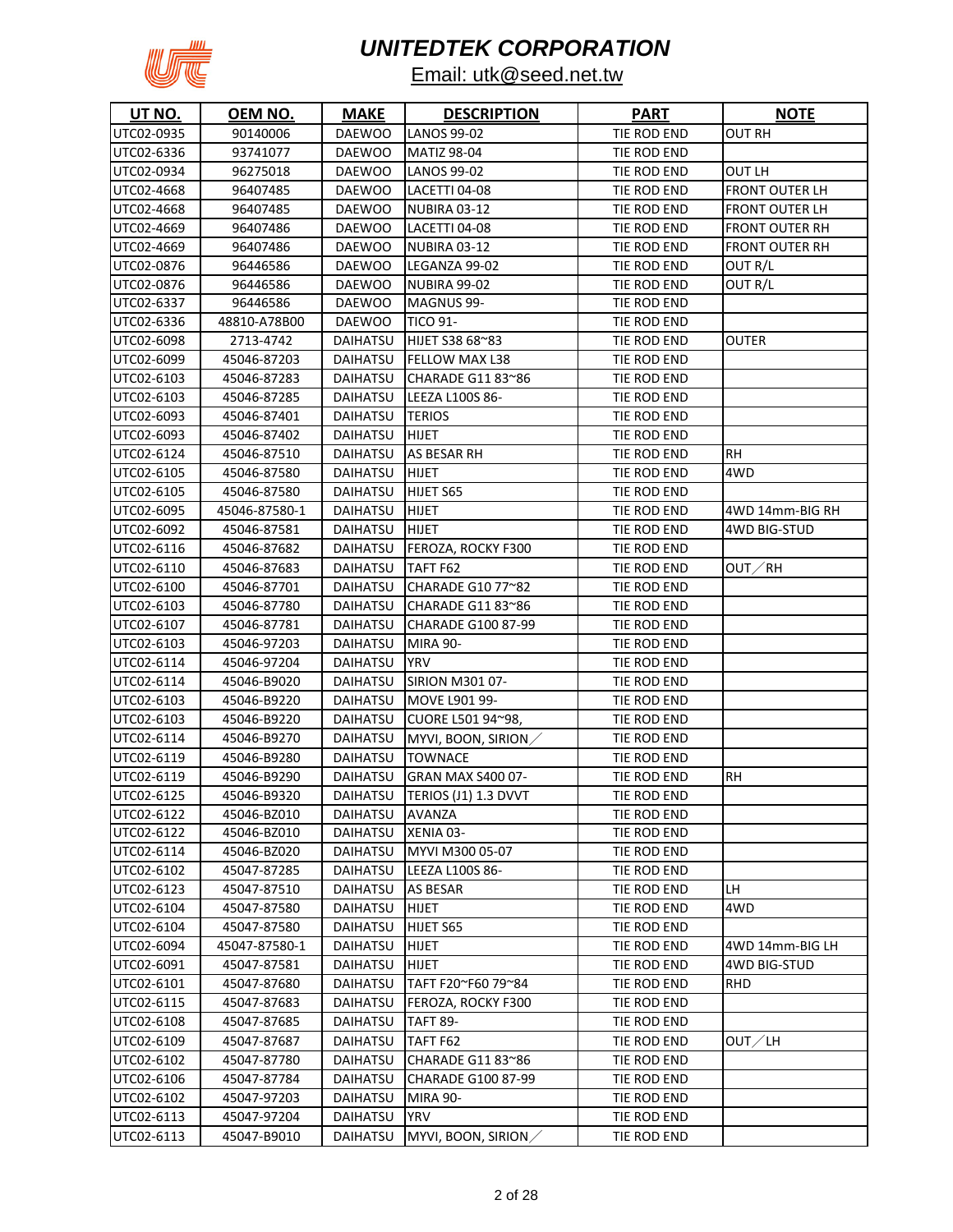

| UT NO.     | <u>OEM NO.</u>  | <u>MAKE</u>     | <b>DESCRIPTION</b>     | <u>PART</u> | <b>NOTE</b>           |
|------------|-----------------|-----------------|------------------------|-------------|-----------------------|
| UTC02-6113 | 45047-B9020     | DAIHATSU        | <b>SIRION M301 07-</b> | TIE ROD END |                       |
| UTC02-6102 | 45047-B9220     | DAIHATSU        | MOVE L901 99-          | TIE ROD END |                       |
| UTC02-6102 | 45047-B9220     | DAIHATSU        | CUORE L501 94~98,      | TIE ROD END |                       |
| UTC02-6118 | 45047-B9230     | DAIHATSU        | <b>TOWNACE</b>         | TIE ROD END |                       |
| UTC02-6118 | 45047-B9240     | DAIHATSU        | GRAN MAX S400 07-      | TIE ROD END | LН                    |
| UTC02-6126 | 45047-B9270     | DAIHATSU        | TERIOS (J1) 1.3 DVVT   | TIE ROD END |                       |
| UTC02-6121 | 45047-BZ010     | DAIHATSU        | <b>AVANZA</b>          | TIE ROD END |                       |
| UTC02-6121 | 45047-BZ010     | <b>DAIHATSU</b> | XENIA 03-              | TIE ROD END |                       |
| UTC02-6113 | 45047-BZ020     | DAIHATSU        | MYVI M300 05-07        | TIE ROD END |                       |
| UTC02-6097 | 45057-87502     | DAIHATSU        | HIJET S38 68~83        | TIE ROD END | INNER                 |
| UTC02-6120 | 45406-87680     | DAIHATSU        | FEROZA 89~99           | TIE ROD END |                       |
| UTC02-6120 | 45406-87681     | DAIHATSU        | ROCKY F300 89~99       | TIE ROD END |                       |
| UTC02-6112 | 45406-87682     | DAIHATSU        | TAFT F62               | TIE ROD END | IN∕RH                 |
| UTC02-6111 | 45407-87682     | DAIHATSU        | TAFT F62               | TIE ROD END | IN $\angle$ LH        |
| UTC02-6117 | 45407-87683     | DAIHATSU        | FEROZA, ROCKY F300     | TIE ROD END |                       |
| UTC02-6096 | 46046-29095     | DAIHATSU        | DELTA 750 79~82        | TIE ROD END |                       |
| UTC02-0577 | 53540-611-010   | <b>HONDA</b>    | PRELUDE 79-87          | TIE ROD END | OUT R/L               |
| UTC02-0577 | 53540-659-003   | <b>HONDA</b>    | PRELUDE 79-87          | TIE ROD END | OUT R/L               |
| UTC02-0577 | 53540-679-004   | <b>HONDA</b>    | PRELUDE 79-87          | TIE ROD END | OUT R/L               |
| UTC02-0889 | 53540-S0X-A01   | <b>HONDA</b>    | ODYSSEY 99-04          | TIE ROD END | OUT R/L               |
| UTC02-5916 | 53540-S1A-E01   | HONDA           | ACCORD 98-K9           | TIE ROD END |                       |
| UTC02-5917 | 53540-S2K-003   | HONDA           | LIFE JB1               | TIE ROD END |                       |
| UTC02-0946 | 53540-S30-005   | <b>HONDA</b>    | PRELUDE 97-01          | TIE ROD END | OUT RH                |
| UTC02-0903 | 53540-S3V-A02   | <b>HONDA</b>    | PILOT 03-08            | TIE ROD END | FRONT OUTER RH        |
| UTC02-2904 | 53540-S47-951   | <b>HONDA</b>    | S2000 00-09 (2DR)      | TIE ROD END |                       |
| UTC02-5925 | 53540-S4X-003   | <b>HONDA</b>    | ODYSSEY RA6 '99~'03    | TIE ROD END |                       |
| UTC02-0822 | 53540-S84-A01   | <b>HONDA</b>    | ACCORD 98-02           | TIE ROD END | OUT RH                |
| UTC02-5916 | 53540-S84-A01-O | <b>HONDA</b>    | ACCORD 98-K9           | TIE ROD END |                       |
| UTC02-0577 | 53540-SA0-003   | <b>HONDA</b>    | <b>CIVIC 73-87</b>     | TIE ROD END | OUT R/L               |
| UTC02-5921 | 53540-SAA-003   | <b>HONDA</b>    | <b>CITY 03-</b>        | TIE ROD END | <b>RH</b>             |
| UTC02-5921 | 53540-SAA-003   | <b>HONDA</b>    | JAZZ 03-               | TIE ROD END | RН                    |
| UTC02-0577 | 53540-SB0-003   | <b>HONDA</b>    | ACCORD 76-89           | TIE ROD END | OUT R/L               |
| UTC02-0905 | 53540-SDA-A01   | <b>HONDA</b>    | ACCORD 03-07           | TIE ROD END | <b>FRONT OUTER RH</b> |
| UTC02-5921 | 53540-SEL-T01   | <b>HONDA</b>    | FITARIA 02-            | TIE ROD END | RН                    |
| UTC02-2991 | 53540-SF1-004   | <b>HONDA</b>    | PRELUDE 88-91          | TIE ROD END |                       |
| UTC02-5923 | 53540-SFE-003   | HONDA           | ODYSSEY RB1 03-08      | TIE ROD END |                       |
| UTC02-0674 | 53540-SH3-003   | <b>HONDA</b>    | <b>CIVIC 88-91</b>     | TIE ROD END | OUT RH                |
| UTC02-0674 | 53540-SH3-003   | <b>HONDA</b>    | CRX 88-91              | TIE ROD END | OUT RH                |
| UTC02-5912 | 53540-SH3-N11   | <b>HONDA</b>    | CIVIC '87~ 16V         | TIE ROD END |                       |
| UTC02-1006 | 53540-SHJ-A01   | <b>HONDA</b>    | ODYSSEY 05-08          | TIE ROD END | OUT R/L               |
| UTC02-1007 | 53540-SHJ-A51   | HONDA           | ODYSSEY 05-08          | TIE ROD END | OUT R/L               |
| UTC02-2992 | 53540-SJC-A01   | <b>HONDA</b>    | <b>ODYSSEY 11-12</b>   | TIE ROD END |                       |
| UTC02-2992 | 53540-SJC-A01   | <b>HONDA</b>    | RIDGELINE 06-12        | TIE ROD END |                       |
| UTC02-2519 | 53540-SK3-E01   | <b>HONDA</b>    | CONCERTO 89-96         | TIE ROD END | FRONT R/L OUTER       |
| UTC02-2869 | 53540-SK3-E01   | <b>HONDA</b>    | CONCERTO 89-96         | TIE ROD END | OUTER                 |
| UTC02-1075 | 53540-SLN-A01   | <b>HONDA</b>    | FIT 07-08              | TIE ROD END | OUT R/L               |
| UTC02-0712 | 53540-SM4-003   | HONDA           | ACCORD 90-93           | TIE ROD END | OUT RH                |
| UTC02-0712 | 53540-SM4-003   | <b>HONDA</b>    | ACCORD 90-93           | TIE ROD END | OUT RH                |
| UTC02-1010 | 53540-SNA-A01   | <b>HONDA</b>    | CIVIC 06-08            | TIE ROD END | OUT RH                |
| UTC02-6616 | 53540-SNA-A02   | <b>HONDA</b>    | CIVIC 1.8L 06-11       | TIE ROD END | FRONT OUTER RH        |
| UTC02-1046 | 53540-SNE-A01   | <b>HONDA</b>    | <b>CIVIC 06-09</b>     | TIE ROD END | OUT RH                |
| UTC02-2993 | 53540-SNS-A01   | <b>HONDA</b>    | CRV 07-09              | TIE ROD END |                       |
| UTC02-5914 | 53540-SO4-013   | <b>HONDA</b>    | <b>CIVIC K8 98-</b>    | TIE ROD END |                       |
| UTC02-5918 | 53540-SOX-A01   | HONDA           | ACUEA, ODYSSEY 02-     | TIE ROD END |                       |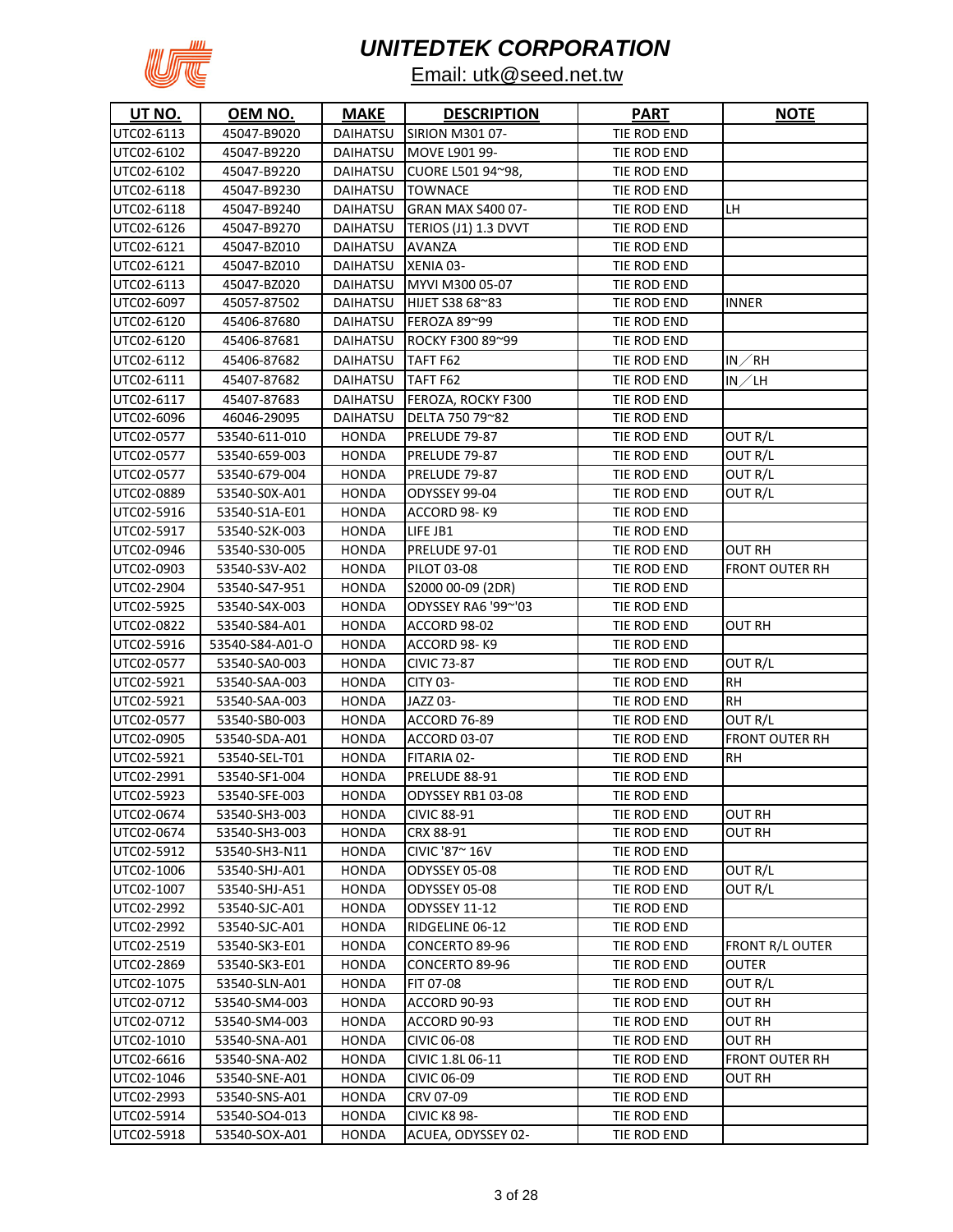

| <b>UT NO.</b> | OEM NO.         | <b>MAKE</b>  | <b>DESCRIPTION</b>            | <b>PART</b>                    | <b>NOTE</b>            |
|---------------|-----------------|--------------|-------------------------------|--------------------------------|------------------------|
| UTC02-0751    | 53540-SR3-003   | <b>HONDA</b> | <b>CIVIC 92-00</b>            | TIE ROD END                    | OUT RH                 |
| UTC02-0751    | 53540-SR3-003   | <b>HONDA</b> | CR-V 97-01                    | TIE ROD END                    | OUT RH                 |
| UTC02-5914    | 53540-SR3-003   | <b>HONDA</b> | <b>CIVIC K6 91-</b>           | TIE ROD END                    |                        |
| UTC02-0944    | 53540-SS0-003   | <b>HONDA</b> | PRELUDE 92-96                 | TIE ROD END                    | <b>OUT RH</b>          |
| UTC02-0945    | 53540-SS0-003   | <b>HONDA</b> | PRELUDE 92-96                 | TIE ROD END                    | OUT LH                 |
| UTC02-5914    | 53540-ST7-003   | <b>HONDA</b> | <b>INTEGRA 93-</b>            | TIE ROD END                    |                        |
| UTC02-3420    | 53540-STX-A02   | <b>HONDA</b> | PILOT 09-12                   | TIE ROD END                    | OUT, RH                |
| UTC02-0782    | 53540-SV4-003   | <b>HONDA</b> | ACCORD 94-97                  | TIE ROD END                    | OUT RH                 |
| UTC02-0782    | 53540-SV4-003   | <b>HONDA</b> | ODYSSEY 95-97                 | TIE ROD END                    | OUT RH                 |
| UTC02-4270    | 53540-SV4-013   | <b>HONDA</b> | ODYSSEY 95-98                 | TIE ROD END                    | OUT, RH                |
| UTC02-1081    | 53540-SWA-A01   | <b>HONDA</b> | CR-V 07-10                    | TIE ROD END                    | OUT R/L                |
| UTC02-4272    | 53540-SWA-A02   | <b>HONDA</b> | CR-V 07-11                    | <del>זוג מעט בוזים שט</del>    | OUT, R/L               |
| UTC02-4272    | 53540-SWA-A02   | <b>HONDA</b> | CR-Z 11-                      | TIE ROD END                    | OUT, R/L               |
| UTC02-5917    | 53540-SX8-A01   | <b>HONDA</b> | CITY 96-98                    | TIE ROD END                    |                        |
| UTC02-5917    | 53540-SX8-N00   | <b>HONDA</b> | LOGO 99-02                    | TIE ROD END                    |                        |
| UTC02-5917    | 53540-SX8-T01   | <b>HONDA</b> | <b>CITY 96-98</b>             | TIE ROD END                    |                        |
| UTC02-4273    | 53540-SXS-A02   | <b>HONDA</b> | CR-V 07-11                    | TIE ROD END USA BUILT OUT, R/L |                        |
| UTC02-6617    | 53540-T0A-A01   | <b>HONDA</b> | <b>CR-V12</b>                 | TIE ROD END                    | <b>FRONT OUTER RH</b>  |
| UTC02-1072    | 53540-TA0-A01   | <b>HONDA</b> | ACCORD 08-11                  | TIE ROD END                    | <b>FRONT OUTER RH</b>  |
| UTC02-1096    | 53540-TF0-003   | <b>HONDA</b> | FIT 09-11                     | TIE ROD END                    | OUT RH                 |
| UTC02-1096    | 53540-TF0-003   | <b>HONDA</b> | INSIGHT 01-11                 | TIE ROD END                    | OUT RH                 |
| UTC02-4276    | 53540-TP6-A01   | <b>HONDA</b> | <b>ACCORD CROSSTOUR 10-13</b> | TIE ROD END                    | OUT, R/L               |
| UTC02-6614    | 53540-TR0-A01   | <b>HONDA</b> | CIVIC <sub>12</sub>           | TIE ROD END                    | FRONT OUTER RH         |
| UTC02-6614    | 53540-TR0-A01   | <b>HONDA</b> | <b>CIVIC COUPE 12</b>         | TIE ROD END                    | FRONT OUTER RH         |
| UTC02-6614    | 53540-TR0-A01   | <b>HONDA</b> | <b>CIVIC HYBRID 12</b>        | TIE ROD END                    | <b>FRONT OUTER RH</b>  |
| UTC02-4277    | 53541-S3Y-020   | HONDA        | INSIGHT 00-06                 | TIE ROD END                    | OUT, R/L               |
| UTC02-0863    | 53541-S5A-003   | <b>HONDA</b> | <b>CIVIC 01-05</b>            | TIE ROD END                    | OUT R/L                |
| UTC02-0974    | 53541-S7A-003   | HONDA        | ELEMENT 03-11                 | TIE ROD END                    | <b>FRONT OUTER R/L</b> |
| UTC02-3422    | 53542-SCV-A01   | <b>HONDA</b> | ELEMENT 03-11                 | <b>TIE ROD END 07-11</b>       | OUT, R/L               |
| UTC02-5911    | 53560-679-004   | <b>HONDA</b> | TN ACTY '79~'85               | TIE ROD END                    |                        |
| UTC02-5915    | 53560-S1A-E01   | HONDA        | ACCORD 98-K9                  | TIE ROD END                    |                        |
| UTC02-0947    | 53560-S30-005   | <b>HONDA</b> | PRELUDE 97-01                 | TIE ROD END                    | OUT LH                 |
| UTC02-0904    | 53560-S3V-A02   | <b>HONDA</b> | PILOT 03-08                   | TIE ROD END                    | FRONT OUTER LH         |
| UTC02-5924    | 53560-S4X-003   | <b>HONDA</b> | ODYSSEY RA6 '99~'03           | TIE ROD END                    |                        |
| UTC02-0821    | 53560-S84-A01   | <b>HONDA</b> | ACCORD 98-02                  | TIE ROD END                    | OUT LH                 |
| UTC02-5915    | 53560-S84-A01-O | <b>HONDA</b> | ACCORD 98-K9                  | TIE ROD END                    |                        |
| UTC02-5920    | 53560-SAA-003   | HONDA        | <b>CITY 03-</b>               | TIE ROD END                    | LH                     |
| UTC02-5920    | 53560-SAA-003   | <b>HONDA</b> | FITARIA 02-                   | TIE ROD END                    | LH                     |
| UTC02-5920    | 53560-SAA-003   | <b>HONDA</b> | JAZZ 03-                      | TIE ROD END                    | LH                     |
| UTC02-5911    | 53560-SC2-003   | <b>HONDA</b> | TN ACTY '79~'85               | TIE ROD END                    |                        |
| UTC02-5911    | 53560-SC2-004   | <b>HONDA</b> | TN ACTY '79~'85               | TIE ROD END                    |                        |
| UTC02-0906    | 53560-SDA-A01   | <b>HONDA</b> | ACCORD 03-07                  | TIE ROD END                    | FRONT OUTER LH         |
| UTC02-5919    | 53560-SEL-T01   | HONDA        | <b>CITY 03-</b>               | TIE ROD END                    |                        |
| UTC02-5919    | 53560-SEL-T01   | <b>HONDA</b> | FITARIA 02-                   | TIE ROD END                    |                        |
| UTC02-5919    | 53560-SEL-T01   | HONDA        | JAZZ 03-                      | TIE ROD END                    |                        |
| UTC02-5922    | 53560-SFE-003   | HONDA        | ODYSSEY RB1 03-08             | TIE ROD END                    |                        |
| UTC02-0675    | 53560-SH3-003   | <b>HONDA</b> | <b>CIVIC 88-91</b>            | TIE ROD END                    | OUT LH                 |
| UTC02-0675    | 53560-SH3-003   | <b>HONDA</b> | CRX 88-91                     | TIE ROD END                    | OUT LH                 |
| UTC02-0711    | 53560-SM4-003   | <b>HONDA</b> | ACCORD 90-93                  | TIE ROD END                    | OUT LH                 |
| UTC02-0711    | 53560-SM4-003   | HONDA        | ACCORD 90-93                  | TIE ROD END                    | OUT LH                 |
| UTC02-1011    | 53560-SNA-A01   | <b>HONDA</b> | <b>CIVIC 06-08</b>            | TIE ROD END                    | OUT LH                 |
| UTC02-4281    | 53560-SNA-A02   | HONDA        | CIVIC 06-11                   | TIE ROD END 1.8L ENG.          | OUT, LH                |
| UTC02-1047    | 53560-SNE-A01   | HONDA        | <b>CIVIC 06-09</b>            | TIE ROD END                    | OUT LH                 |
| UTC02-5913    | 53560-SO4-013   | HONDA        | <b>CIVIC K8 98-</b>           | TIE ROD END                    |                        |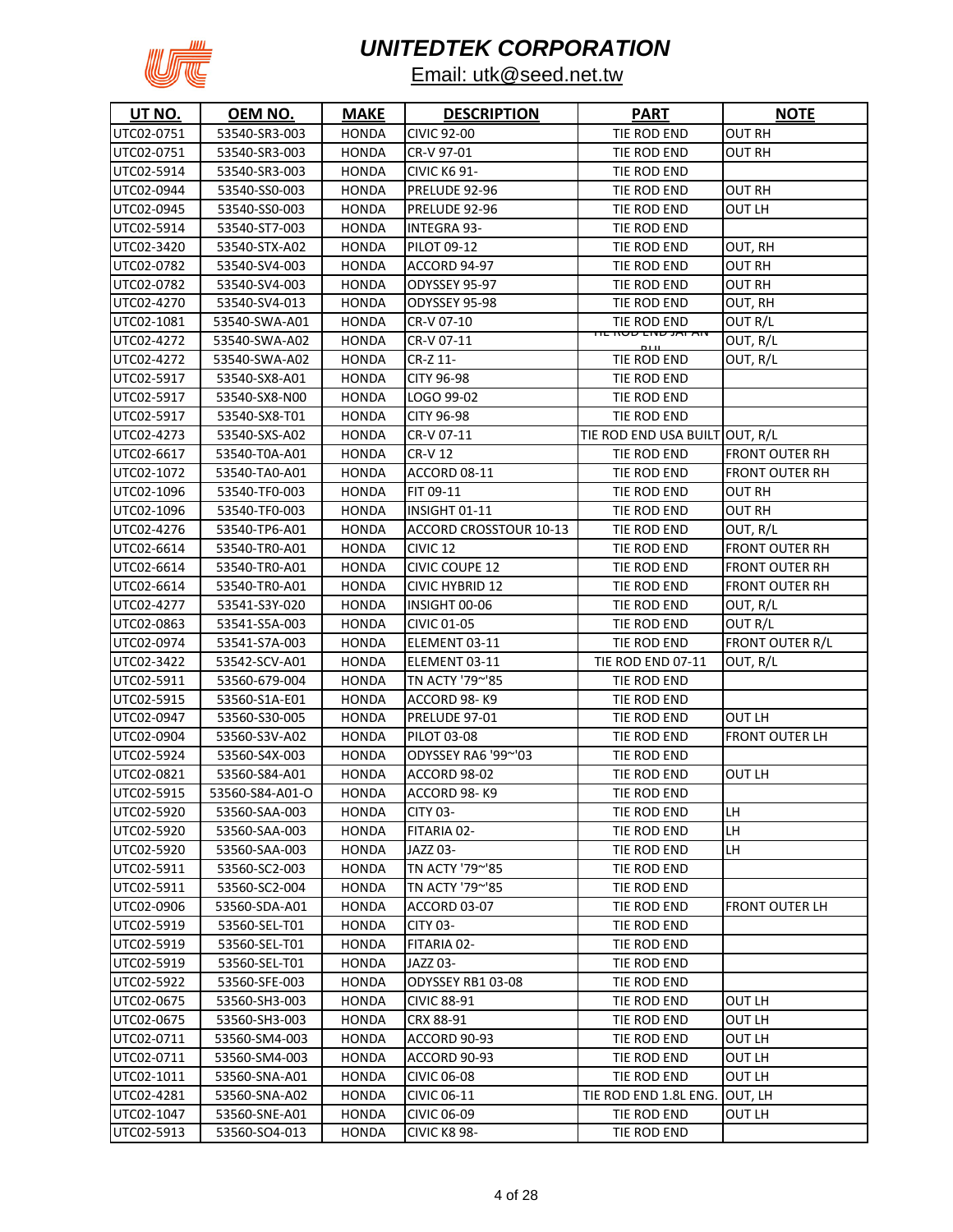

| UT NO.     | <u>OEM NO.</u> | <b>MAKE</b>    | <b>DESCRIPTION</b>         | <b>PART</b> | <b>NOTE</b>            |
|------------|----------------|----------------|----------------------------|-------------|------------------------|
| UTC02-0752 | 53560-SR3-003  | <b>HONDA</b>   | <b>CIVIC 92-00</b>         | TIE ROD END | OUT LH                 |
| UTC02-0752 | 53560-SR3-003  | <b>HONDA</b>   | CR-V 97-01                 | TIE ROD END | OUT LH                 |
| UTC02-5913 | 53560-SR3-003  | <b>HONDA</b>   | <b>CIVIC K6 91-</b>        | TIE ROD END |                        |
| UTC02-5913 | 53560-ST7-003  | <b>HONDA</b>   | <b>INTEGRA 93-</b>         | TIE ROD END |                        |
| UTC02-3421 | 53560-STX-A02  | <b>HONDA</b>   | <b>PILOT 09-12</b>         | TIE ROD END | OUT, LH                |
| UTC02-0783 | 53560-SV4-003  | <b>HONDA</b>   | ACCORD 94-97               | TIE ROD END | OUT LH                 |
| UTC02-0783 | 53560-SV4-003  | <b>HONDA</b>   | ODYSSEY 95-97              | TIE ROD END | OUT LH                 |
| UTC02-4283 | 53560-SV4-003  | <b>HONDA</b>   | ODYSSEY 95-98              | TIE ROD END | OUT, LH                |
| UTC02-5917 | 53560-SX8-A01  | <b>HONDA</b>   | CITY 96-98                 | TIE ROD END |                        |
| UTC02-6618 | 53560-T0A-A01  | <b>HONDA</b>   | <b>CR-V12</b>              | TIE ROD END | <b>FRONT OUTER LH</b>  |
| UTC02-1073 | 53560-TA0-A01  | <b>HONDA</b>   | ACCORD 08-10               | TIE ROD END | FRONT OUTER LH         |
| UTC02-1097 | 53560-TF0-003  | <b>HONDA</b>   | FIT 09-11                  | TIE ROD END | OUT LH                 |
| UTC02-1097 | 53560-TF0-003  | HONDA          | INSIGHT 01-11              | TIE ROD END | OUT LH                 |
| UTC02-6613 | 53560-TP6-A01  | <b>HONDA</b>   | ACCORD CROSSTOUR 10-13     | TIE ROD END | <b>FRONT OUTER LH</b>  |
| UTC02-6615 | 53560-TRO-A01  | <b>HONDA</b>   | CIVIC <sub>12</sub>        | TIE ROD END | <b>FRONT OUTER LH</b>  |
| UTC02-6615 | 53560-TR0-A01  | <b>HONDA</b>   | CIVIC COUPE 12             | TIE ROD END | <b>FRONT OUTER LH</b>  |
| UTC02-6615 | 53560-TR0-A01  | <b>HONDA</b>   | <b>CIVIC HYBRID 12</b>     | TIE ROD END | <b>FRONT OUTER LH</b>  |
| UTC02-0676 | 8-97020-953-1  | <b>HONDA</b>   | PASSPORT 94-97             | TIE ROD END | <b>FRONT OUTER R/L</b> |
| UTC02-0677 | 8-97020-954-2  | <b>HONDA</b>   | PASSPORT 94-97             | TIE ROD END | FRONT INNER R/L        |
| UTC02-3404 | 8-97170-450-0  | <b>HONDA</b>   | PASSPORT 98-02             | TIE ROD END | OUT, R/L               |
| UTC02-4464 | 8-97202-954-2  | <b>HONDA</b>   | PASSPORT 94-97             | TIE ROD END | IN, R/L                |
| UTC02-0936 | ES80622        | <b>HONDA</b>   | PASSPORT 98-02             | TIE ROD END | OUT R/L                |
| UTC02-0874 | 0K552-32-240   | <b>HYUNDAI</b> | SEDONA 02-05               | TIE ROD END | OUT RH                 |
| UTC02-0875 | OK552-32-280   | <b>HYUNDAI</b> | <b>SEDONA 02-05</b>        | TIE ROD END | OUT LH                 |
| UTC02-6197 | 4422A054       | <b>HYUNDAI</b> | LANCER-CEDIA CS2A 00-      | TIE ROD END |                        |
| UTC02-6207 | 56631-44010    | <b>HYUNDAI</b> | PORTER '87~                | TIE ROD END |                        |
| UTC02-6194 | 56810-11000    | <b>HYUNDAI</b> | PONY '75~'90               | TIE ROD END |                        |
| UTC02-6194 | 56810-11060    | <b>HYUNDAI</b> | PONY '75~'90               | TIE ROD END |                        |
| UTC02-6203 | 56810-44530    | <b>HYUNDAI</b> | PORTER '87~ / DRAG LI      | TIE ROD END |                        |
| UTC02-6186 | 56820-02500    | <b>HYUNDAI</b> | ATOZ 97-                   | TIE ROD END |                        |
| UTC02-6211 | 56820-0U500    | <b>HYUNDAI</b> | ACCENT 11-                 | TIE ROD END |                        |
| UTC02-6585 | 56820-0U500    | <b>HYUNDAI</b> | <b>ACCENT HATCHBACK 12</b> | TIE ROD END | FRONT OUTER LH         |
| UTC02-6585 | 56820-0U500    | <b>HYUNDAI</b> | <b>ACCENT SEDAN 12-</b>    | TIE ROD END | <b>FRONT OUTER LH</b>  |
| UTC02-6210 | 56820-0U590    | <b>HYUNDAI</b> | ACCENT 11-                 | TIE ROD END |                        |
| UTC02-6584 | 56820-0U590    | <b>HYUNDAI</b> | <b>ACCENT HATCHBACK 12</b> | TIE ROD END | FRONT OUTER RH         |
| UTC02-6584 | 56820-0U590    | <b>HYUNDAI</b> | <b>ACCENT SEDAN 12-</b>    | TIE ROD END | <b>FRONT OUTER RH</b>  |
| UTC02-6187 | 56820-0X010    | <b>HYUNDAI</b> | 110 08-                    | TIE ROD END |                        |
| UTC02-6193 | 56820-11000    | <b>HYUNDAI</b> | PONY '75~'90               | TIE ROD END |                        |
| UTC02-6193 | 56820-11020    | <b>HYUNDAI</b> | PONY '75~'90               | TIE ROD END |                        |
| UTC02-1017 | 56820-1E000    | <b>HYUNDAI</b> | ACCENT 07-11               | TIE ROD END | OUT RH                 |
| UTC02-1018 | 56820-1E900    | <b>HYUNDAI</b> | ACCENT 07-11               | TIE ROD END | OUT LH                 |
| UTC02-6200 | 56820-21000    | <b>HYUNDAI</b> | EXCEL                      | TIE ROD END |                        |
| UTC02-0594 | 56820-21100    | <b>HYUNDAI</b> | <b>EXCEL 86-94</b>         | TIE ROD END | OUT R/L                |
| UTC02-0594 | 56820-21100    | <b>HYUNDAI</b> | <b>SCOUPE 91-95</b>        | TIE ROD END | OUT R/L                |
| UTC02-0594 | 56820-21100    | <b>HYUNDAI</b> | STELLAR 86-87              | TIE ROD END | OUT R/L                |
| UTC02-6200 | 56820-21100    | <b>HYUNDAI</b> | <b>EXCEL</b>               | TIE ROD END |                        |
| UTC02-0773 | 56820-25000    | HYUNDAI        | <b>ACCENT 95-05</b>        | TIE ROD END | OUT R/L                |
| UTC02-0773 | 56820-25000    | <b>HYUNDAI</b> | ELANTRA 96-06              | TIE ROD END | OUT R/L                |
| UTC02-0773 | 56820-25000    | <b>HYUNDAI</b> | <b>TIBURON 97-08</b>       | TIE ROD END | OUT R/L                |
| UTC02-6197 | 56820-28000    | <b>HYUNDAI</b> | PROTON WIRA '00~           | TIE ROD END |                        |
| UTC02-0630 | 56820-28500    | <b>HYUNDAI</b> | ELANTRA 92-95              | TIE ROD END | OUT R/L                |
| UTC02-0630 | 56820-28500    | <b>HYUNDAI</b> | ELANTRA 92-95              | TIE ROD END | OUT R/L                |
| UTC02-0984 | 56820-2B000    | <b>HYUNDAI</b> | <b>SANTA FE 07-10</b>      | TIE ROD END | OUT LH                 |
| UTC02-0984 | 56820-2B000    | <b>HYUNDAI</b> | VERACRUZ 07-10             | TIE ROD END | OUT LH                 |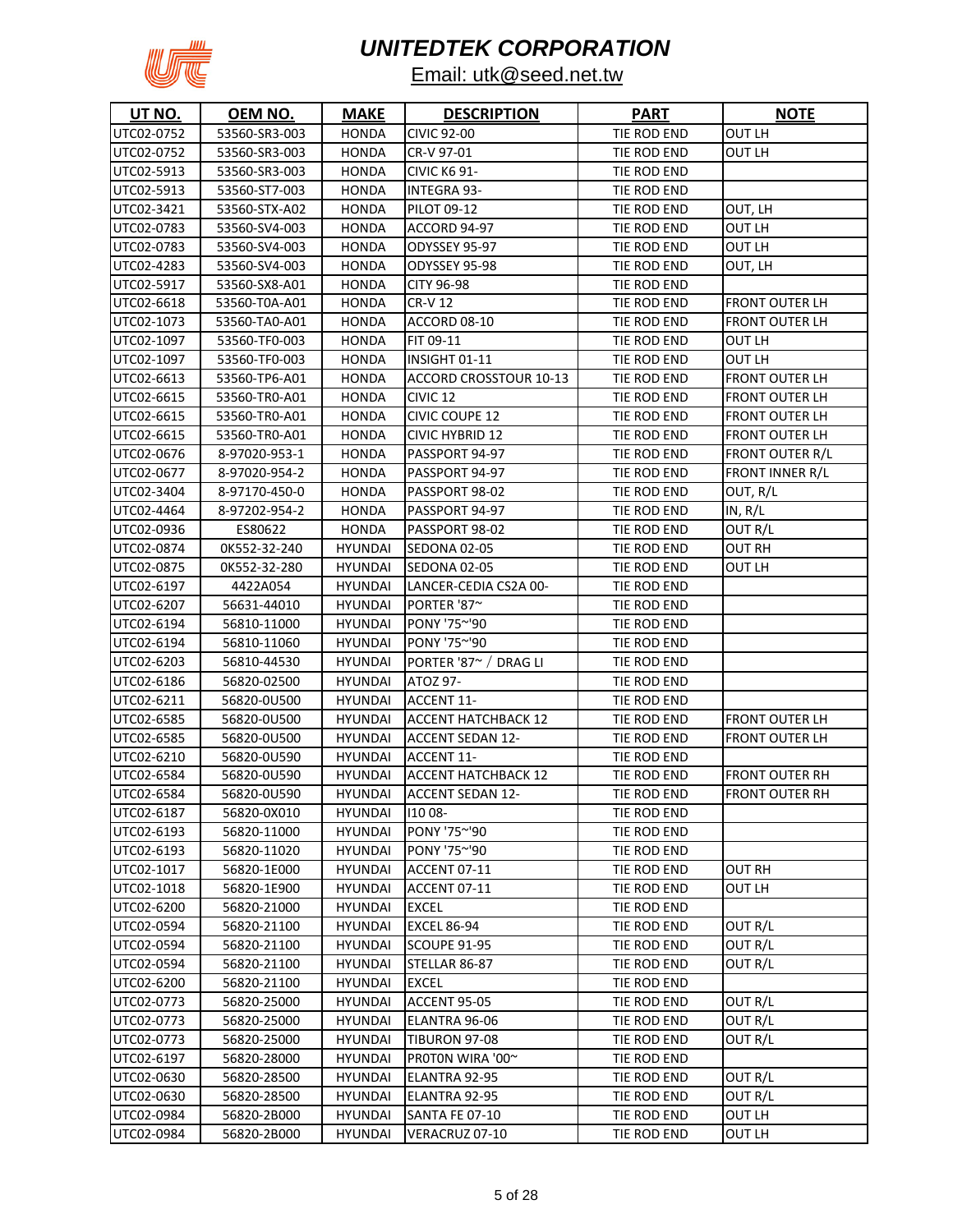

| UT NO.     | <u>OEM NO.</u> | <u>MAKE</u>    | <b>DESCRIPTION</b>          | <u>PART</u>                   | <b>NOTE</b>           |
|------------|----------------|----------------|-----------------------------|-------------------------------|-----------------------|
| UTC02-0993 | 56820-2B900    | <b>HYUNDAI</b> | <b>SANTA FE 07-10</b>       | TIE ROD END                   | OUT RH                |
| UTC02-0993 | 56820-2B900    | <b>HYUNDAI</b> | VERACRUZ 07-10              | TIE ROD END                   | OUT RH                |
| UTC02-0994 | 56820-2E000    | <b>HYUNDAI</b> | <b>TUCSON 05-09</b>         | TIE ROD END                   | OUT LH                |
| UTC02-0985 | 56820-2E900    | <b>HYUNDAI</b> | <b>TUCSON 05-09</b>         | TIE ROD END                   | OUT RH                |
| UTC02-1008 | 56820-2H000    | <b>HYUNDAI</b> | ELANTRA 07-10               | TIE ROD END                   | OUT LH                |
| UTC02-1009 | 56820-2H090    | HYUNDAI        | ELANTRA 07-10               | TIE ROD END                   | OUT RH                |
| UTC02-6576 | 56820-2H900    | HYUNDAI        | ELANTRA 07-10               | TIE ROD END                   | <b>FRONT OUTER RH</b> |
| UTC02-6576 | 56820-2H900    | <b>HYUNDAI</b> | ELANTRA WAGON 09-12         | TIE ROD END                   | <b>FRONT OUTER RH</b> |
| UTC02-6188 | 56820-2J000    | <b>HYUNDAI</b> | <b>MOHAVE LH</b>            | TIE ROD END                   |                       |
| UTC02-6189 | 56820-2J900    | HYUNDAI        | <b>MOHAVE RH</b>            | TIE ROD END                   |                       |
| UTC02-4405 | 56820-2M000    | <b>HYUNDAI</b> | <b>GENESIS COUPE 10-</b>    | TIE ROD END                   | OUT, LH               |
| UTC02-4406 | 56820-2M010    | HYUNDAI        | <b>GENESIS COUPE 10-</b>    | TIE ROD END                   | OUT, RH               |
| UTC02-4407 | 56820-2S000    | HYUNDAI        | <b>TUCSON 10-</b>           | TIE ROD END                   | OUT, LH               |
| UTC02-6209 | 56820-2W000    | HYUNDAI        | SANTAFE DM 12-              | TIE ROD END                   |                       |
| UTC02-6208 | 56820-2W050    | <b>HYUNDAI</b> | SANTAFE DM 12-              | TIE ROD END                   |                       |
| UTC02-0630 | 56820-36000    | <b>HYUNDAI</b> | SONATA 89-94                | TIE ROD END                   | OUT R/L               |
| UTC02-0873 | 56820-3B000    | HYUNDAI        | <b>SANTA FE 01-06</b>       | TIE ROD END                   | OUT R/L               |
| UTC02-3035 | 56820-3K000    | HYUNDAI        | AZERA 06-07                 | TIE ROD END                   | <b>FRONT OUTER LH</b> |
| UTC02-3035 | 56820-3K000    | <b>HYUNDAI</b> | <b>SONATA 06-08</b>         | TIE ROD END                   | <b>FRONT OUTER LH</b> |
| UTC02-3034 | 56820-3K010    | <b>HYUNDAI</b> | AZERA 06-07                 | TIE ROD END                   | FRONT OUTER RH        |
| UTC02-3034 | 56820-3K010    | <b>HYUNDAI</b> | <b>SONATA 06-08</b>         | TIE ROD END                   | FRONT OUTER RH        |
| UTC02-3037 | 56820-3K500    | <b>HYUNDAI</b> | AZERA 08-11                 | TIE ROD END                   | <b>FRONT OUTER LH</b> |
| UTC02-3037 | 56820-3K500    | <b>HYUNDAI</b> | <b>SONATA 09-10</b>         | TIE ROD END                   | <b>FRONT OUTER LH</b> |
| UTC02-3036 | 56820-3K510    | <b>HYUNDAI</b> | AZERA 08-11                 | TIE ROD END                   | <b>FRONT OUTER RH</b> |
| UTC02-3036 | 56820-3K510    | <b>HYUNDAI</b> | <b>SONATA 09-10</b>         | TIE ROD END                   | FRONT OUTER RH        |
| UTC02-4411 | 56820-3M000    | <b>HYUNDAI</b> | <b>GENESIS SENDAN 09-12</b> | TIE ROD END 3.8L ENG. OUT, LH |                       |
| UTC02-4412 | 56820-3M010    | <b>HYUNDAI</b> | <b>GENESIS SENDAN 09-12</b> | TIE ROD END 3.8L ENG.         | OUT, RH               |
| UTC02-4413 | 56820-3M900    | <b>HYUNDAI</b> | EQUUS 11-                   | TIE ROD END                   | OUT, LH               |
| UTC02-4413 | 56820-3M900    | <b>HYUNDAI</b> | <b>GENESIS SENDAN 09-12</b> | TIE ROD END                   | OUT, LH               |
| UTC02-4414 | 56820-3M950    | <b>HYUNDAI</b> | EQUUS 11-                   | TIE ROD END                   | OUT, RH               |
| UTC02-4414 | 56820-3M950    | <b>HYUNDAI</b> | <b>GENESIS SENDAN 09-12</b> | TIE ROD END                   | OUT, RH               |
| UTC02-4415 | 56820-3Q000    | <b>HYUNDAI</b> | SONATA 11-                  | TIE ROD END                   | OUT, RH               |
| UTC02-4416 | 56820-3Q500    | <b>HYUNDAI</b> | SONATA 11-                  | TIE ROD END                   | OUT, LH               |
| UTC02-6582 | 56820-3V100    | <b>HYUNDAI</b> | AZERA 12-                   | TIE ROD END                   | FRONT OUTER RH        |
| UTC02-6583 | 56820-3V190    | <b>HYUNDAI</b> | AZERA 12-                   | TIE ROD END                   | <b>FRONT OUTER LH</b> |
| UTC02-4417 | 56820-3X000    | <b>HYUNDAI</b> | <b>ELANTRA 11-</b>          | TIE ROD END                   | OUT, LH               |
| UTC02-4418 | 56820-3X090    | <b>HYUNDAI</b> | <b>ELANTRA 11-</b>          | TIE ROD END                   | OUT, RH               |
| UTC02-6198 | 56820-4A000    | <b>HYUNDAI</b> | $H-1$                       | TIE ROD END                   |                       |
| UTC02-6198 | 56820-4A600    | <b>HYUNDAI</b> | $H-1$                       | TIE ROD END                   |                       |
| UTC02-3038 | 56820-4D001    | <b>HYUNDAI</b> | ENTOURAGE 07-08             | TIE ROD END                   | FRONT OUTER LH        |
| UTC02-3039 | 56820-4D101    | <b>HYUNDAI</b> | <b>ENTOURAGE 07-08</b>      | TIE ROD END                   | <b>FRONT OUTER RH</b> |
| UTC02-6190 | 56820-4H000    | <b>HYUNDAI</b> | <b>GRAND STAREX 08-</b>     | TIE ROD END                   |                       |
| UTC02-6190 | 56820-4H000    | <b>HYUNDAI</b> | H-1 08-13                   | TIE ROD END                   |                       |
| UTC02-6191 | 56820-4H100    | <b>HYUNDAI</b> | <b>GRAND STAREX 08-</b>     | TIE ROD END                   |                       |
| UTC02-6191 | 56820-4H100    | <b>HYUNDAI</b> | H-1 08-13                   | TIE ROD END                   |                       |
| UTC02-6211 | 56820-4L000    | <b>HYUNDAI</b> | SOLARIS 2011-               | TIE ROD END                   | OUT LH                |
| UTC02-6210 | 56820-4L090    | <b>HYUNDAI</b> | SOLARIS 2011-               | TIE ROD END                   | OUT RH                |
| UTC02-6578 | 56820-4R000    | <b>HYUNDAI</b> | SONATA HYBRID 11-12         | TIE ROD END                   | <b>FRONT OUTER LH</b> |
| UTC02-6577 | 56820-4R500    | <b>HYUNDAI</b> | SONATA HYBRID 11-12         | TIE ROD END                   | <b>FRONT OUTER RH</b> |
| UTC02-6201 | 56821-21000    | HYUNDAI        | <b>EXCEL</b>                | TIE ROD END                   |                       |
| UTC02-6198 | 56872-43000    | HYUNDAI        | GRACE, STAREX H100 '9       | TIE ROD END                   |                       |
| UTC02-6199 | 56872-43000-A  | HYUNDAI        | <b>GRACE ,STAREX</b>        | TIE ROD END                   |                       |
| UTC02-6195 | 56880-45000    | <b>HYUNDAI</b> | MIGHTY D6 3Ton              | TIE ROD END                   |                       |
| UTC02-6196 | 56890-45000    | HYUNDAI        | MIGHTY D6 3Ton              | TIE ROD END                   |                       |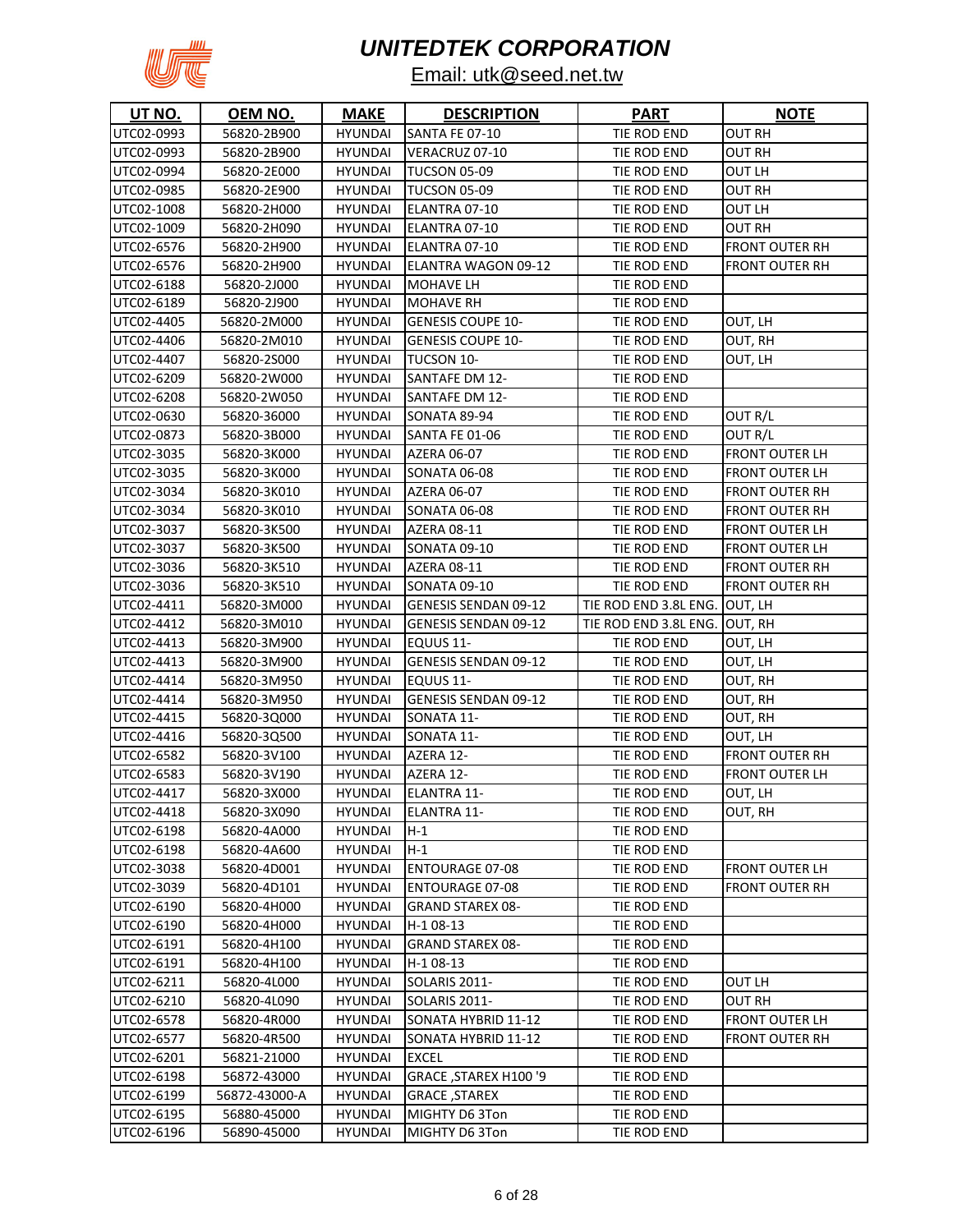

| UT NO.     | OEM NO.       | <b>MAKE</b>     | <b>DESCRIPTION</b>     | <b>PART</b>  | <b>NOTE</b>        |
|------------|---------------|-----------------|------------------------|--------------|--------------------|
| UTC02-6205 | 56940-44000   | <b>HYUNDAI</b>  | PORTER '87~ LHD / IDLE | TIE ROD END  |                    |
| UTC02-6205 | 56940-44002   | <b>HYUNDAI</b>  | PORTER '87~ LHD / IDLE | TIE ROD END  |                    |
| UTC02-0880 | 57780-38000   | <b>HYUNDAI</b>  | <b>SONATA 99-05</b>    | TIE ROD END  | OUT RH             |
| UTC02-0880 | 57780-38000   | <b>HYUNDAI</b>  | XG300 01-              | TIE ROD END  | OUT RH             |
| UTC02-0880 | 57780-38000   | <b>HYUNDAI</b>  | XG350 02-05            | TIE ROD END  | OUT RH             |
| UTC02-0879 | 57780-38010   | <b>HYUNDAI</b>  | <b>5SONATA 99-05</b>   | TIE ROD END  | OUT LH             |
| UTC02-0879 | 57780-38010   | <b>HYUNDAI</b>  | XG300 01-              | TIE ROD END  | OUT LH             |
| UTC02-0879 | 57780-38010   | <b>HYUNDAI</b>  | 5XG35002-05            | TIE ROD END  | OUT LH             |
| UTC02-4426 | 58620-2S050   | <b>HYUNDAI</b>  | TUCSON 10-             | TIE ROD END  | OUT, RH            |
| UTC02-0781 | ES3390        | <b>HYUNDAI</b>  | <b>SONATA 95-98</b>    | TIE ROD END  |                    |
| UTC02-0597 | MB122781      | <b>HYUNDAI</b>  | <b>PONY 84-87</b>      | TIE ROD END  |                    |
| UTC02-6192 | MB166766      | <b>HYUNDAI</b>  | GALLOPER '91~'98, 98   | TIE ROD END  | RН                 |
| UTC02-6202 | MB243425A     | <b>HYUNDAI</b>  | GALLOPER '91~'98, 98   | TIE ROD END  | LН                 |
| UTC02-6197 | PW510185      | <b>HYUNDAI</b>  | LANCER-FIORE '86~'87,  | TIE ROD END  |                    |
| UTC02-0798 | 48520-0M085   | <b>INFINITY</b> | 130 96-01              | TIE ROD END  | OUT R/L            |
| UTC02-0798 | 48520-0M085   | <b>INFINITY</b> | 135 02-04              | TIE ROD END  | OUT R/L            |
| UTC02-0787 | 48520-33P25   | <b>INFINITY</b> | Q45 90-96              | TIE ROD END  |                    |
| UTC02-0810 | 48520-3S525   | <b>INFINITY</b> | J30 93-97              | TIE ROD END  | OUT R/L            |
| UTC02-0810 | 48520-3S525   | <b>INFINITY</b> | M45 03-04              | TIE ROD END  | OUT R/L            |
| UTC02-0810 | 48520-3S525   | <b>INFINITY</b> | QX4 97-03              | TIE ROD END  | OUT R/L            |
| UTC02-0810 | 48520-3S525   | <b>INFINITY</b> | Q45 97-06              | TIE ROD END  | OUT R/L            |
| UTC02-0788 | 48520-50J25   | <b>INFINITY</b> | G20 91-02              | TIE ROD END  |                    |
| UTC02-0980 | 48520-7S025   | <b>INFINITY</b> | QX56 04-10             | TIE ROD END  | OUT LH             |
| UTC02-0981 | 48640-7S025   | <b>INFINITY</b> | QX56 04-10             | TIE ROD END  | OUT RH             |
| UTC02-0926 | 48640-AL585   | <b>INFINITY</b> | G35 03-07              | TIE ROD END  | OUT LH             |
| UTC02-0925 | D8520-AL525   | <b>INFINITY</b> | G35 03-07              | TIE ROD END  | OUT RH             |
| UTC02-0789 | ES3414        | <b>INFINITY</b> | G20 91-02              | TIE ROD END  |                    |
| UTC02-0618 | 12471300      | ISUZU           | <b>HOMBRE 98</b>       | TIE ROD END  | OUT R/L            |
| UTC02-0809 | 12471300      | <b>ISUZU</b>    | <b>HOMBRE 98-00</b>    | TIE ROD END  | OUT R/L            |
| UTC02-0864 | 12471301      | <b>ISUZU</b>    | <b>HOMBRE 98-00</b>    | TIE ROD END  | IN $R/L$           |
| UTC02-1074 | 19152655      | <b>ISUZU</b>    | I-290 07-08            | TIE ROD END  | OUT R/L            |
| UTC02-1074 | 19152655      | <b>ISUZU</b>    | I-370 07-08            | TIE ROD END  | OUT R/L            |
| UTC02-0775 | 26054934      | <b>ISUZU</b>    | HOMBRE 96-00           | TIE ROD END  | IN $R/L$           |
| UTC02-0774 | 26054936      | <b>ISUZU</b>    | <b>HOMBRE 96-00</b>    | TIE ROD END  | OUT R/L            |
| UTC02-0954 | 26095458      | <b>ISUZU</b>    | $I-28006$              | TIE ROD END  | OUT R/L            |
| UTC02-0954 | 26095458      | <b>ISUZU</b>    | I-35006                | TIE ROD END  | OUT R/L            |
| UTC02-0890 | 26100286      | <b>ISUZU</b>    | ASCENDER 03-08         | TIE ROD END  | OUT LH             |
| UTC02-0891 | 26100287      | <b>ISUZU</b>    | ASCENDER 03-08         | TIE ROD END  | OUT RH             |
| UTC02-3044 | 94203348      | <b>ISUZU</b>    | <b>I-MARK 81-85</b>    | TIE ROD END  | <b>FRONT OUTER</b> |
| UTC02-0590 | 94224701      | <b>ISUZU</b>    | <b>TROOPER 84-86</b>   | TIE ROD END  | OUT R/L            |
| UTC02-5861 | 94233475      | <b>ISUZU</b>    | <b>FARGO WFR</b>       | TIE ROD END  | IN                 |
| UTC02-0590 | 94237351      | <b>ISUZU</b>    | <b>PICKUP 81-87</b>    | TIE ROD END  | OUT R/L            |
| UTC02-5872 | 51220-TF0-003 | <b>ISUZU</b>    | FIT 08-                | TIE ROD ASSY | TIE ROD TRACK      |
| UTC02-0782 | 53540-SV4-003 | <b>ISUZU</b>    | <b>OASIS 96-99</b>     | TIE ROD END  | <b>OUT RH</b>      |
| UTC02-0782 | 53540-SV4-003 | <b>ISUZU</b>    | <b>OASIS 96-99</b>     | TIE ROD END  | <b>OUT RH</b>      |
| UTC02-0783 | 53560-SV4-003 | <b>ISUZU</b>    | <b>OASIS 96-99</b>     | TIE ROD END  | OUT LH             |
| UTC02-0783 | 53560-SV4-003 | <b>ISUZU</b>    | <b>OASIS 96-99</b>     | TIE ROD END  | OUT LH             |
| UTC02-5858 | 5-44352-015-2 | <b>ISUZU</b>    | FASTER KB25 '72~'81    | TIE ROD END  |                    |
| UTC02-5857 | 5-44352-016-2 | <b>ISUZU</b>    | FASTER KB25 '72~'81    | TIE ROD END  |                    |
| UTC02-0590 | 5-44352-026-0 | <b>ISUZU</b>    | TROOPER 84-86          | TIE ROD END  | OUT R/L            |
| UTC02-5855 | 8-94100-632-0 | <b>ISUZU</b>    | FARGO 4WD WFS 83-      | TIE ROD END  | <b>INNER</b>       |
| UTC02-5856 | 8-94100-633-0 | <b>ISUZU</b>    | FARGO 4WD WFS 83-      | TIE ROD END  | OUTER              |
| UTC02-0672 | 8-94109-041-1 | <b>ISUZU</b>    | <b>I-MARK 85-89</b>    | TIE ROD END  | OUT R/L            |
| UTC02-5866 | 8-94217-221-X | <b>ISUZU</b>    | FASTER KB26 '81~       | TIE ROD ASSY |                    |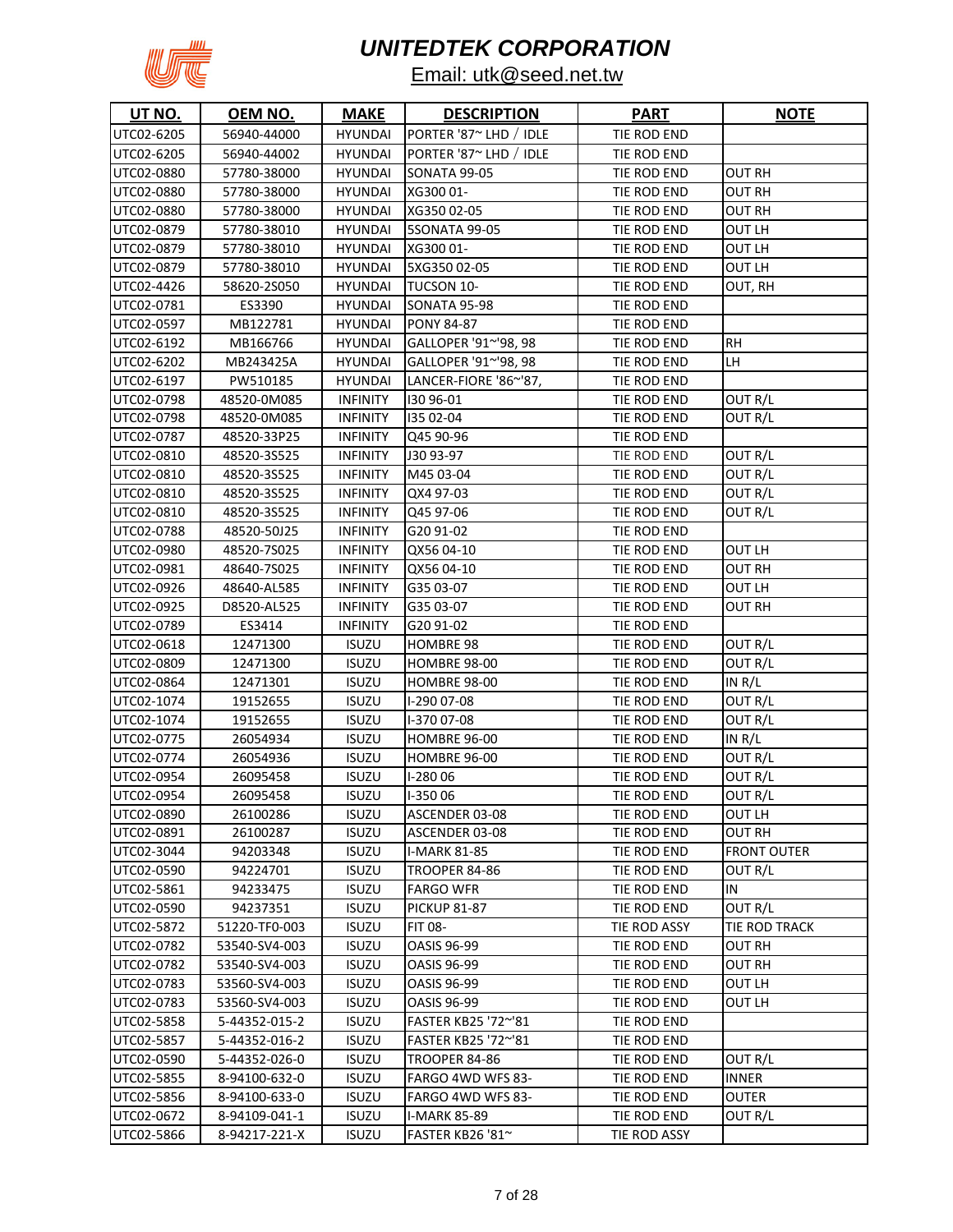

| <b>UT NO.</b> | OEM NO.       | <b>MAKE</b>  | <b>DESCRIPTION</b>     | <b>PART</b>  | <b>NOTE</b>            |
|---------------|---------------|--------------|------------------------|--------------|------------------------|
| UTC02-0590    | 8-94237-351-0 | <b>ISUZU</b> | <b>TROOPER 84-86</b>   | TIE ROD END  | OUT R/L                |
| UTC02-0590    | 8-94237-351-1 | <b>ISUZU</b> | TROOPER 84-86          | TIE ROD END  | OUT R/L                |
| UTC02-3050    | 8-94242-230-1 | <b>ISUZU</b> | IMPULSE 83-89          | TIE ROD END  | <b>FRONT OUTER</b>     |
| UTC02-5859    | 8-94369-924-0 | <b>ISUZU</b> | <b>FARGO WFR</b>       | TIE ROD END  | ουτ                    |
| UTC02-5860    | 8-94369-925-0 | <b>ISUZU</b> | <b>FARGO WFR</b>       | TIE ROD END  | IN                     |
| UTC02-5868    | 8-94419-406-1 | <b>ISUZU</b> | BIGHORN UBS '86~       | TIE ROD ASSY |                        |
| UTC02-5868    | 8-94419-407-2 | <b>ISUZU</b> | BIGHORN UBS '86~       | TIE ROD ASSY |                        |
| UTC02-0676    | 8-94419-408-0 | <b>ISUZU</b> | <b>TROOPER 87-02</b>   | TIE ROD END  | OUT R/L                |
| UTC02-0676    | 8-94419-408-0 | <b>ISUZU</b> | AMIGO 89-94            | TIE ROD END  | OUT R/L                |
| UTC02-0676    | 8-94419-408-0 | <b>ISUZU</b> | <b>PICKUP 88-95</b>    | TIE ROD END  | OUT R/L                |
| UTC02-0676    | 8-94419-408-0 | <b>ISUZU</b> | RODEO 91-97            | TIE ROD END  | OUT R/L                |
| UTC02-0677    | 8-94419-409-0 | <b>ISUZU</b> | <b>TROOPER 87-02</b>   | TIE ROD END  | IN $R/L$               |
| UTC02-0677    | 8-94419-409-0 | <b>ISUZU</b> | AMIGO 89-94            | TIE ROD END  | IN R/L                 |
| UTC02-0677    | 8-94419-409-0 | <b>ISUZU</b> | <b>PICKUP 88-95</b>    | TIE ROD END  | IN R/L                 |
| UTC02-0677    | 8-94419-409-0 | <b>ISUZU</b> | RODEO 91-97            | TIE ROD END  | IN R/L                 |
| UTC02-5867    | 8-94459-478-0 | <b>ISUZU</b> | FASTER TFR '88~        | TIE ROD ASSY |                        |
| UTC02-5864    | 8-94459-493-2 | <b>ISUZU</b> | <b>TFR 4X4</b>         | TIE ROD ASSY |                        |
| UTC02-5870    | 8-94459-493-B | <b>ISUZU</b> | TFR 4X4 / TIE ROD TRAC | TIE ROD ASSY |                        |
| UTC02-3007    | 8-94466-222-1 | <b>ISUZU</b> | IMPULSE 90-92          | TIE ROD END  | <b>FRONT OUTER</b>     |
| UTC02-3007    | 8-94466-222-1 | <b>ISUZU</b> | <b>STYLUS 91-93</b>    | TIE ROD END  | FRONT OUTER            |
| UTC02-0590    | 8-97031-993-0 | <b>ISUZU</b> | <b>TROOPER 84-86</b>   | TIE ROD END  | OUT R/L                |
| UTC02-5871    | 8-97107-318-B | <b>ISUZU</b> | NKR / NPR              | TIE ROD ASSY |                        |
| UTC02-3404    | 8-97170-450-0 | <b>ISUZU</b> | AXIOM 02-04            | TIE ROD END  | OUT, R/L               |
| UTC02-3404    | 8-97170-450-0 | <b>ISUZU</b> | RODEO 98-04            | TIE ROD END  | OUT, R/L               |
| UTC02-5862    | 8-97304-928-0 | <b>ISUZU</b> | D-MAX                  | TIE ROD END  |                        |
| UTC02-5869    | 8-97956-896-A | <b>ISUZU</b> | TFR 2X2 / TIE ROD TRAC | TIE ROD ASSY |                        |
| UTC02-5862    | 8-97956-902-A | <b>ISUZU</b> | TFR, UBS, TBR          | TIE ROD END  |                        |
| UTC02-5863    | 8-98056-551-0 | <b>ISUZU</b> | D-MAX 4WD TFR 07-      | TIE ROD END  |                        |
| UTC02-5865    | 9-44357-700-0 | <b>ISUZU</b> | FASTER KB25 '72~'81    | TIE ROD ASSY |                        |
| UTC02-0567    | ES2072RLT     | <b>ISUZU</b> | HOMBRE 98              | TIE ROD END  | LH                     |
| UTC02-0936    | ES80622       | <b>ISUZU</b> | AMIGO 98-00            | TIE ROD END  | OUT R/L                |
| UTC02-0936    | ES80622       | <b>ISUZU</b> | AXIOM 02-04            | TIE ROD END  | OUT R/L                |
| UTC02-0936    | ES80622       | <b>ISUZU</b> | <b>RODEO 98-04</b>     | TIE ROD END  | OUT R/L                |
| UTC02-0819    | 0K011-32-230  | KIA          | SPORTAGE 95-02         | TIE ROD END  | OUT LH                 |
| UTC02-0818    | 0K011-32-240  | <b>KIA</b>   | SPORTAGE 95-02         | TIE ROD END  | OUT LH                 |
| UTC02-0817    | 0K011-32-250  | KIA          | SPORTAGE 95-02         | TIE ROD END  | <b>OUT RH</b>          |
| UTC02-0820    | OK011-32-280  | KIA          | SPORTAGE 95-02         | TIE ROD END  | OUT RH                 |
| UTC02-0786    | 0K201-32-280A | KIA          | SEPHIA 94-01           | TIE ROD END  |                        |
| UTC02-0786    | 0K201-32-280A | KIA          | SPECTRA 00-04          | TIE ROD END  |                        |
| UTC02-1039    | 56820-1G000   | KIA          | RIO 06-09              | TIE ROD END  | OUT RH                 |
| UTC02-1039    | 56820-1G000   | KIA          | RIO5 06-09             | TIE ROD END  | OUT RH                 |
| UTC02-1040    | 56820-1G900   | KIA          | RIO 06-09              | TIE ROD END  | OUT LH                 |
| UTC02-1040    | 56820-1G900   | KIA          | RIO5 06-09             | TIE ROD END  | OUT LH                 |
| UTC02-6580    | 56820-1W000   | KIA          | RIO 12-                | TIE ROD END  | <b>FRONT OUTER LH</b>  |
| UTC02-6579    | 56820-1W090   | KIA          | RIO 12-                | TIE ROD END  | <b>FRONT OUTER RH</b>  |
| UTC02-0773    | 56820-22000   | KIA          | SPECTRA 05-09          | TIE ROD END  | OUT R/L                |
| UTC02-0773    | 56820-22000   | KIA          | SPECTRA5 06-09         | TIE ROD END  | OUT R/L                |
| UTC02-6581    | 56820-2F000   | KIA          | <b>SPECTRA5 07-09</b>  | TIE ROD END  | <b>FRONT OUTER R/L</b> |
| UTC02-3040    | 56820-2G000   | KIA          | OPTIMA 07-10           | TIE ROD END  | <b>FRONT OUTER LH</b>  |
| UTC02-3040    | 56820-2G000   | KIA          | RONDO 07-10            | TIE ROD END  | <b>FRONT OUTER LH</b>  |
| UTC02-3041    | 56820-2G900   | KIA          | OPTIMA 07-10           | TIE ROD END  | <b>FRONT OUTER RH</b>  |
| UTC02-3041    | 56820-2G900   | KIA          | RONDO 07-10            | TIE ROD END  | <b>FRONT OUTER RH</b>  |
| UTC02-1008    | 56820-2H000   | KIA          | FORTE 10-              | TIE ROD END  | OUT LH                 |
| UTC02-1009    | 56820-2H090   | KIA          | <b>FORTE 10-</b>       | TIE ROD END  | <b>OUT RH</b>          |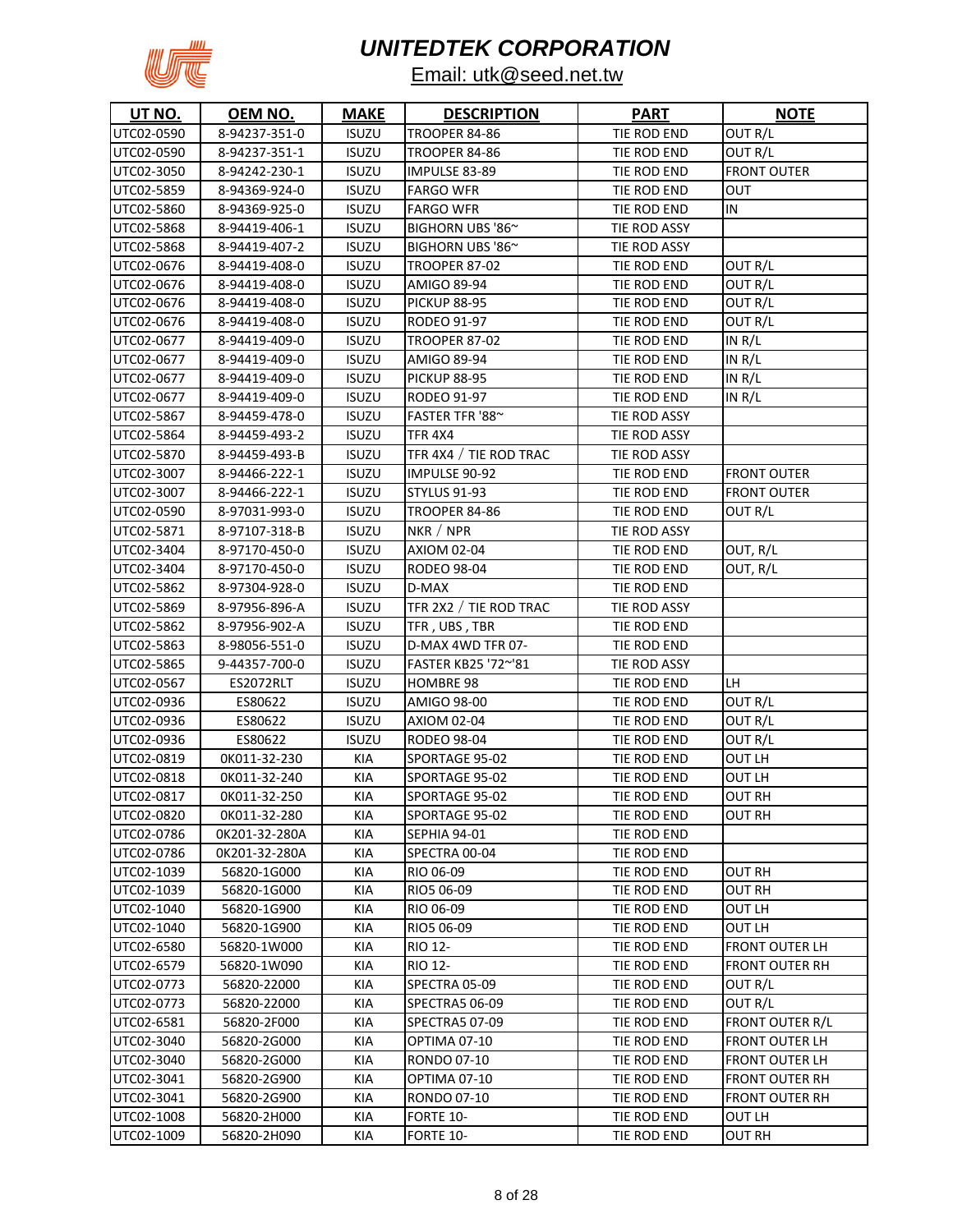

| UT NO.     | <u>OEM NO.</u> | <b>MAKE</b>  | <b>DESCRIPTION</b>         | <b>PART</b>                   | <b>NOTE</b>           |
|------------|----------------|--------------|----------------------------|-------------------------------|-----------------------|
| UTC02-6576 | 56820-2H900    | KIA          | <b>FORTE HATCHBACK 11-</b> | TIE ROD END                   | <b>FRONT OUTER RH</b> |
| UTC02-6576 | 56820-2H900    | <b>KIA</b>   | <b>FORTE SENDAN 10-</b>    | TIE ROD END                   | <b>FRONT OUTER RH</b> |
| UTC02-6576 | 56820-2H900    | <b>KIA</b>   | <b>FORTE KOUP 10-</b>      | TIE ROD END                   | <b>FRONT OUTER RH</b> |
| UTC02-4403 | 56820-2K000    | <b>KIA</b>   | <b>SOUL 10-</b>            | TIE ROD END                   | OUT, LH               |
| UTC02-4404 | 56820-2K050    | <b>KIA</b>   | <b>SOUL 10-</b>            | TIE ROD END                   | OUT, RH               |
| UTC02-4409 | 56820-2T100    | KIA          | OPTIMA 11-                 | TIE ROD END 2.4L ENG. OUT, LH |                       |
| UTC02-4410 | 56820-2T190    | KIA          | OPTIMA 11-                 | TIE ROD END 2.4L ENG. OUT, RH |                       |
| UTC02-0879 | 56820-38900    | KIA          | AMANTI 04-06               | TIE ROD END                   | OUT LH                |
| UTC02-0879 | 56820-38900    | KIA          | MAGENTIS 01-06             | TIE ROD END                   | OUT LH                |
| UTC02-0879 | 56820-38900    | KIA          | OPTIMA 01-06               | TIE ROD END                   | OUT LH                |
| UTC02-0986 | 56820-3E000    | KIA          | SORENTO 03-09              | TIE ROD END                   | OUT LH                |
| UTC02-0987 | 56820-3E900    | KIA          | SORENTO 03-09              | TIE ROD END                   | OUT RH                |
| UTC02-6287 | 56820-3F100    | <b>KIA</b>   | OPIRUS(AMANTI) /<br>06-0   | TIE ROD END                   | LH                    |
| UTC02-3033 | 56820-3F101    | KIA          | <b>AMANTI 07-09</b>        | TIE ROD END                   | <b>FRONT OUTER LH</b> |
| UTC02-6288 | 56820-3F110    | <b>KIA</b>   | OPIRUS(AMANTI) / 06-0      | TIE ROD END                   | <b>RH</b>             |
| UTC02-3032 | 56820-3F111    | <b>KIA</b>   | AMANTI 07-09               | TIE ROD END                   | <b>FRONT OUTER RH</b> |
| UTC02-4415 | 56820-3Q000    | <b>KIA</b>   | OPTIMA 11-                 | TIE ROD END 2.0L ENG. OUT, LH |                       |
| UTC02-4416 | 56820-3Q500    | <b>KIA</b>   | OPTIMA 11-                 | TIE ROD END 2.0L ENG. OUT, RH |                       |
| UTC02-3038 | 56820-4D001    | <b>KIA</b>   | SEDONA 06-12               | TIE ROD END                   | <b>FRONT OUTER LH</b> |
| UTC02-3039 | 56820-4D101    | <b>KIA</b>   | SEDONA 06-12               | TIE ROD END                   | <b>FRONT OUTER RH</b> |
| UTC02-6578 | 56820-4R000    | KIA          | <b>OPTIMA HYBRID 12-</b>   | TIE ROD END                   | <b>FRONT OUTER LH</b> |
| UTC02-6577 | 56820-4R500    | KIA          | OPTIMA HYBRID 12-          | TIE ROD END                   | <b>FRONT OUTER RH</b> |
| UTC02-0880 | 57780-38000    | KIA          | AMANTI 04-06               | TIE ROD END                   | OUT RH                |
| UTC02-0880 | 57780-38000    | KIA          | MAGENTIS 01-06             | TIE ROD END                   | OUT RH                |
| UTC02-0880 | 57780-38000    | KIA          | OPTIMA 01-06               | TIE ROD END                   | OUT RH                |
| UTC02-6277 | K670-32-240    | KIA          | <b>CERES 83-96</b>         | TIE ROD END                   |                       |
| UTC02-6276 | K670-32-280    | KIA          | <b>CERES 83-96</b>         | TIE ROD END                   |                       |
| UTC02-6275 | KB092-32-280   | KIA          | <b>PRIDE 87-</b>           | TIE ROD END                   |                       |
| UTC02-0780 | MDX50-32-280   | <b>KIA</b>   | RIO 01-05                  | TIE ROD END                   | OUT R/L               |
| UTC02-6269 | MDX50-32-280   | <b>KIA</b>   | <b>RIO 99-</b>             | TIE ROD END                   |                       |
| UTC02-6284 | OK011-32-260A  | <b>KIA</b>   | SPORTAGE 93-               | TIE ROD END                   |                       |
| UTC02-6283 | OK011-32-270A  | <b>KIA</b>   | SPORTAGE                   | TIE ROD END                   |                       |
| UTC02-6278 | OK011-32-271A  | <b>KIA</b>   | <b>SPORTAGE</b>            | TIE ROD END                   | OUT LH                |
| UTC02-6280 | OK011-32-272A  | <b>KIA</b>   | <b>SPORTAGE</b>            | TIE ROD END                   | in lh                 |
| UTC02-6282 | OK011-32-290A  | <b>KIA</b>   | <b>SPORTAGE</b>            | TIE ROD END                   |                       |
| UTC02-6279 | OK011-32-291A  | KIA          | SPORTAGE                   | TIE ROD END                   | <b>OUT RH</b>         |
| UTC02-6281 | OK011-32-292A  | KIA          | SPORTAGE                   | TIE ROD END                   | in Rh                 |
| UTC02-6285 | OK011-32-320A  | KIA          | SPORTAGE 93-               | TIE ROD END                   |                       |
| UTC02-6286 | OK03A-32-320A  | KIA          | <b>SPORTAGE 93-</b>        | TIE ROD END                   |                       |
| UTC02-6270 | OK201-32-280   | KIA          | SEPHIA '92~'98             | TIE ROD END                   |                       |
| UTC02-6270 | OK201-32-280A  | KIA          | SEPHIA '92~'98             | TIE ROD END                   |                       |
| UTC02-6271 | OK552-32-240   | KIA          | CARNIVAL 98-               | TIE ROD END                   |                       |
| UTC02-6272 | OK552-32-280   | KIA          | CARNIVAL 98-               | TIE ROD END                   |                       |
| UTC02-6277 | OK670-32-240   | KIA          | <b>CERES 83-96</b>         | TIE ROD END                   |                       |
| UTC02-6276 | OK670-32-280   | KIA          | <b>CERES 83-96</b>         | TIE ROD END                   |                       |
| UTC02-6277 | OK670-32-450   | KIA          | <b>CERES 83-96</b>         | TIE ROD END                   |                       |
| UTC02-6276 | OK670-32-510   | KIA          | <b>CERES 83-96</b>         | TIE ROD END                   |                       |
| UTC02-6274 | OK710-32-240   | KIA          | BESTA 86-                  | TIE ROD END                   |                       |
| UTC02-6273 | OK72A-32-240   | KIA          | <b>PREGIO 97-04</b>        | TIE ROD END                   |                       |
| UTC02-6270 | OK9A2-32-280   | KIA          | SEPHIA '92~'98             | TIE ROD END                   |                       |
| UTC02-0842 | 45044-69125    | <b>LEXUS</b> | LX450 96-97                | TIE ROD END                   | IN LH                 |
| UTC02-0843 | 45045-69065    | <b>LEXUS</b> | LX450 96-97                | TIE ROD END                   | OUT RH                |
| UTC02-0629 | 45046-19175    | <b>LEXUS</b> | ES250 90-91                | TIE ROD END                   | OUT R/L               |
| UTC02-0638 | 45046-19175    | <b>LEXUS</b> | ES250 90-91                | TIE ROD END                   | OUT R/L               |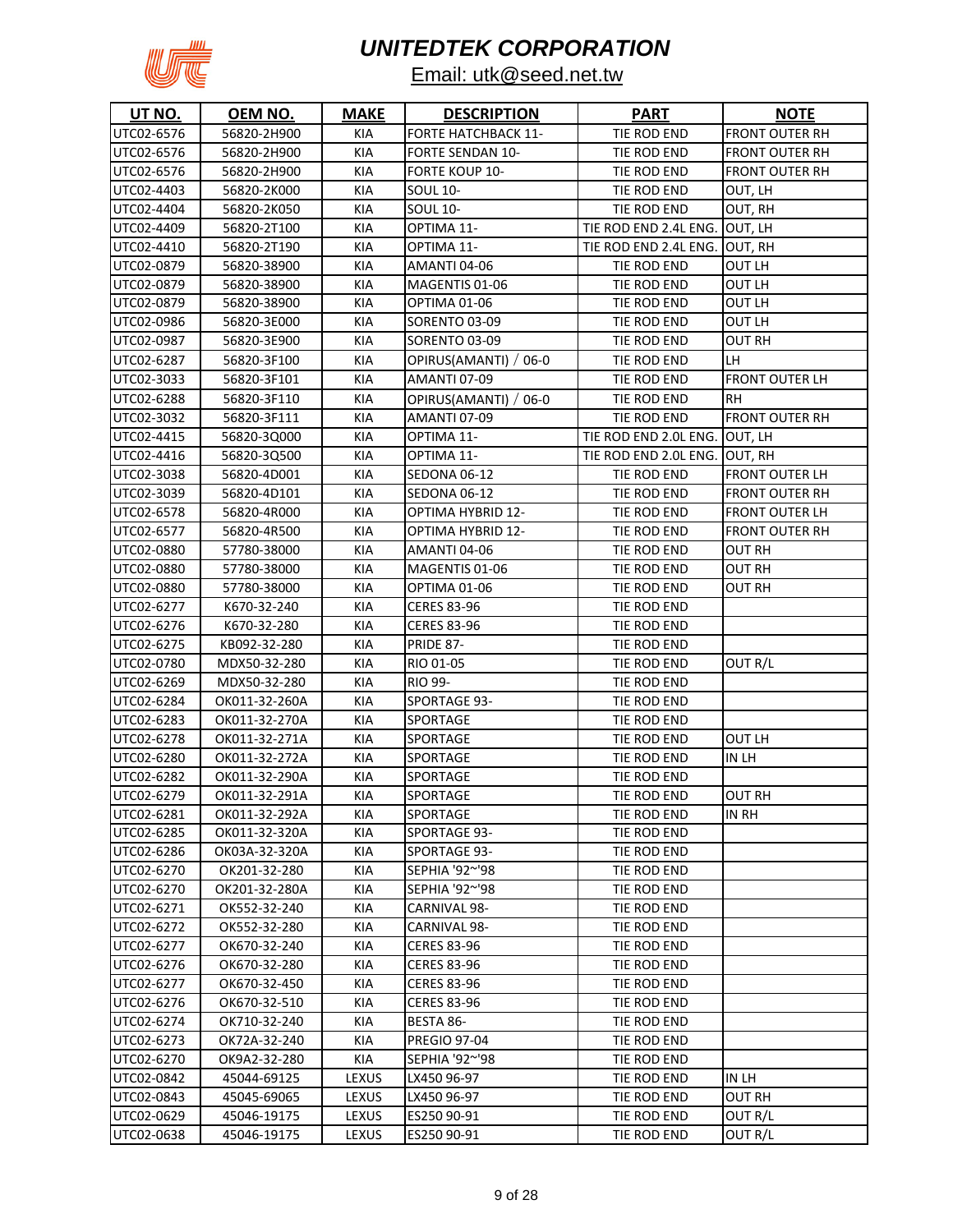

| <b>UT NO.</b> | OEM NO.     | <b>MAKE</b>  | <b>DESCRIPTION</b> | <b>PART</b> | <b>NOTE</b>           |
|---------------|-------------|--------------|--------------------|-------------|-----------------------|
| UTC02-0748    | 45046-29255 | LEXUS        | ES300 92-01        | TIE ROD END | OUT R/L               |
| UTC02-0748    | 45046-29255 | <b>LEXUS</b> | RX300 99-03        | TIE ROD END | OUT R/L               |
| UTC02-0915    | 45046-39505 | LEXUS        | GX470 03-09        | TIE ROD END | OUT R/L               |
| UTC02-0991    | 45046-49195 | LEXUS        | HS250H 10-11       | TIE ROD END | <b>OUT RH</b>         |
| UTC02-0848    | 45046-69135 | LEXUS        | LX450 96-97        | TIE ROD END | OUT RH                |
| UTC02-1068    | 45046-69195 | LEXUS        | LX470 98-02        | TIE ROD END | OUT RH                |
| UTC02-1070    | 45046-69205 | LEXUS        | LX470 03-07        | TIE ROD END | OUT RH                |
| UTC02-1029    | 45046-69235 | <b>LEXUS</b> | LX570 08-11        | TIE ROD END | OUT RH                |
| UTC02-6566    | 45046-69236 | LEXUS        | LX570 08-13        | TIE ROD END | FRONT OUTER RH        |
| UTC02-0992    | 45047-49135 | LEXUS        | HS250H 10-11       | TIE ROD END | OUT LH                |
| UTC02-0849    | 45047-69085 | LEXUS        | LX450 96-97        | TIE ROD END | OUT LH                |
| UTC02-1069    | 45047-69100 | LEXUS        | LX470 98-02        | TIE ROD END | OUT LH                |
| UTC02-1071    | 45047-69115 | LEXUS        | LX470 03-07        | TIE ROD END | OUT LH                |
| UTC02-1028    | 45047-69145 | LEXUS        | LX570 08-11        | TIE ROD END | OUT LH                |
| UTC02-6567    | 45047-69146 | LEXUS        | LX570 08-13        | TIE ROD END | <b>FRONT OUTER LH</b> |
| UTC02-6555    | 45460-09050 | LEXUS        | ES350 07-12        | TIE ROD END | <b>FRONT OUTER RH</b> |
| UTC02-0962    | 45460-09060 | LEXUS        | RX330 04-06        | TIE ROD END | OUT R/L               |
| UTC02-0962    | 45460-09060 | LEXUS        | RX35007-09         | TIE ROD END | OUT R/L               |
| UTC02-0962    | 45460-09060 | LEXUS        | RX400H 06-08       | TIE ROD END | OUT R/L               |
| UTC02-1455    | 45460-09190 | LEXUS        | RX350 10-11        | TIE ROD END | OUT, RH               |
| UTC02-4120    | 45460-09190 | LEXUS        | RX450H 10-14       | TIE ROD END | OUT, RH               |
| UTC02-1095    | 45460-39395 | LEXUS        | GS300 93-97        | TIE ROD END | OUT RH                |
| UTC02-1095    | 45460-39395 | LEXUS        | GS300 93-97        | TIE ROD END | OUT RH                |
| UTC02-0869    | 45460-39615 | LEXUS        | ES300 02-03        | TIE ROD END | OUT RH                |
| UTC02-0932    | 45460-39635 | LEXUS        | ES330 04-06        | TIE ROD END | <b>OUT RH</b>         |
| UTC02-0932    | 45460-39635 | LEXUS        | ES350 07-10        | TIE ROD END | OUT RH                |
| UTC02-1054    | 45460-39715 | LEXUS        | GS30006            | TIE ROD END | OUT RH                |
| UTC02-1054    | 45460-39715 | LEXUS        | GS35007-11         | TIE ROD END | OUT RH                |
| UTC02-1054    | 45460-39715 | LEXUS        | IS25006-11         | TIE ROD END | OUT RH                |
| UTC02-1054    | 45460-39715 | LEXUS        | IS35011            | TIE ROD END | OUT RH                |
| UTC02-1455    | 45460-49055 | LEXUS        | RX35001-11         | TIE ROD END | OUT RH                |
| UTC02-1455    | 45460-49055 | LEXUS        | RX450H 01-11       | TIE ROD END | OUT RH                |
| UTC02-6562    | 45460-49055 | LEXUS        | RX350 10-12        | TIE ROD END | FRONT OUTER RH        |
| UTC02-0928    | 45460-59015 | LEXUS        | GS300 98-05        | TIE ROD END | OUT RH                |
| UTC02-0928    | 45460-59015 | <b>LEXUS</b> | GS400 98-00        | TIE ROD END | OUT RH                |
| UTC02-0928    | 45460-59015 | LEXUS        | GS430 01-05        | TIE ROD END | <b>OUT RH</b>         |
| UTC02-0928    | 45460-59015 | LEXUS        | LS400 90-94        | TIE ROD END | OUT RH                |
| UTC02-0928    | 45460-59015 | <b>LEXUS</b> | SC430 02-10        | TIE ROD END | OUT RH                |
| UTC02-1025    | 45460-59035 | <b>LEXUS</b> | IS300 01-05        | TIE ROD END | OUT RH                |
| UTC02-3410    | 45460-59045 | LEXUS        | LS430 01-06        | TIE ROD END | OUT, RH               |
| UTC02-1031    | 45460-59085 | LEXUS        | LS460 07-11        | TIE ROD END | <b>OUT RH</b>         |
| UTC02-1033    | 45460-59095 | <b>LEXUS</b> | LS460 09-11        | TIE ROD END | OUT RH                |
| UTC02-1033    | 45460-59095 | LEXUS        | LS600H 08-11       | TIE ROD END | OUT RH                |
| UTC02-6574    | 45463-30130 | LEXUS        | GS300 06-11        | TIE ROD END | FRONT OUTER RH RWD    |
| UTC02-6574    | 45463-30130 | <b>LEXUS</b> | GS35007-11         | TIE ROD END | FRONT OUTER RH RWD    |
| UTC02-6574    | 45463-30130 | LEXUS        | GS430 06-07        | TIE ROD END | FRONT OUTER RH RWD    |
| UTC02-6574    | 45463-30130 | LEXUS        | GS450H 07-11       | TIE ROD END | FRONT OUTER RH RWD    |
| UTC02-6574    | 45463-30130 | LEXUS        | GS460 08-11        | TIE ROD END | FRONT OUTER RH RWD    |
| UTC02-6574    | 45463-30130 | LEXUS        | IS25006-14         | TIE ROD END | FRONT OUTER RH RWD    |
| UTC02-6574    | 45463-30130 | LEXUS        | IS35006-14         | TIE ROD END | FRONT OUTER RH RWD    |
| UTC02-6574    | 45463-30130 | LEXUS        | IS F 08-14         | TIE ROD END | FRONT OUTER RH RWD    |
| UTC02-6575    | 45464-30060 | LEXUS        | GS300 06-11        | TIE ROD END | FRONT OUTER LH RWD    |
| UTC02-6575    | 45464-30060 | LEXUS        | GS35007-11         | TIE ROD END | FRONT OUTER LH RWD    |
| UTC02-6575    | 45464-30060 | LEXUS        | GS430 06-07        | TIE ROD END | FRONT OUTER LH RWD    |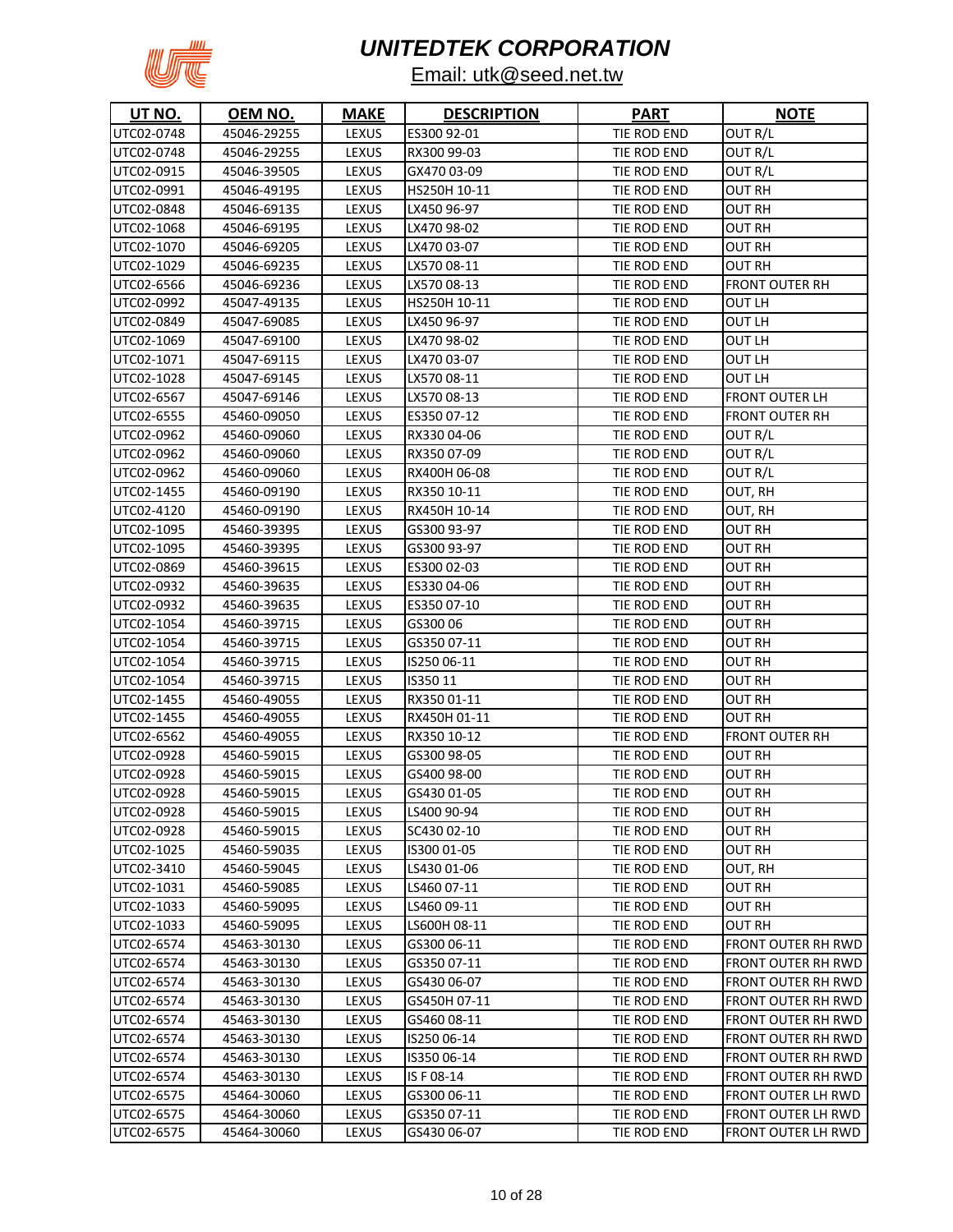

| <b>UT NO.</b> | OEM NO.      | <b>MAKE</b>  | <b>DESCRIPTION</b>          | <b>PART</b>  | <u>NOTE</u>           |
|---------------|--------------|--------------|-----------------------------|--------------|-----------------------|
| UTC02-6575    | 45464-30060  | LEXUS        | GS450H 07-11                | TIE ROD END  | FRONT OUTER LH RWD    |
| UTC02-6575    | 45464-30060  | <b>LEXUS</b> | GS460 08-11                 | TIE ROD END  | FRONT OUTER LH RWD    |
| UTC02-6575    | 45464-30060  | LEXUS        | IS25006-14                  | TIE ROD END  | FRONT OUTER LH RWD    |
| UTC02-6575    | 45464-30060  | LEXUS        | IS35006-14                  | TIE ROD END  | FRONT OUTER LH RWD    |
| UTC02-6575    | 45464-30060  | LEXUS        | IS F 08-14                  | TIE ROD END  | FRONT OUTER LH RWD    |
| UTC02-6556    | 45470-09080  | LEXUS        | ES350 07-12                 | TIE ROD END  | FRONT OUTER LH        |
| UTC02-1088    | 45470-09110  | LEXUS        | RX350 10-11                 | TIE ROD END  | OUT, LH               |
| UTC02-4122    | 45470-09110  | LEXUS        | RX450H 10-14                | TIE ROD END  | OUT, LH               |
| UTC02-1094    | 45470-39145  | LEXUS        | GS300 93-97                 | TIE ROD END  | OUT LH                |
| UTC02-1094    | 45470-39145  | <b>LEXUS</b> | GS300 93-97                 | TIE ROD END  | OUT LH                |
| UTC02-0870    | 45470-39215  | LEXUS        | ES300 02-03                 | TIE ROD END  | OUT LH                |
| UTC02-0933    | 45470-39225  | LEXUS        | ES330 04-06                 | TIE ROD END  | OUT LH                |
| UTC02-0933    | 45470-39225  | LEXUS        | ES350 07-10                 | TIE ROD END  | OUT LH                |
| UTC02-1055    | 45470-39255  | LEXUS        | GS30006                     | TIE ROD END  | OUT LH                |
| UTC02-1055    | 45470-39255  | LEXUS        | GS35007-11                  | TIE ROD END  | OUT LH                |
| UTC02-1055    | 45470-39255  | LEXUS        | IS25006-11                  | TIE ROD END  | OUT LH                |
| UTC02-1055    | 45470-39255  | <b>LEXUS</b> | IS35011                     | TIE ROD END  | OUT LH                |
| UTC02-1088    | 45470-49025  | LEXUS        | RX35001-11                  | TIE ROD END  | OUT LH                |
| UTC02-1088    | 45470-49025  | LEXUS        | RX450H 01-11                | TIE ROD END  | OUT LH                |
| UTC02-6563    | 45470-49025  | LEXUS        | RX35008-12                  | TIE ROD END  | <b>FRONT OUTER LH</b> |
| UTC02-6563    | 45470-49025  | LEXUS        | RX450H 10-12                | TIE ROD END  | FRONT OUTER LH        |
| UTC02-0929    | 45470-59015  | LEXUS        | GS300 98-05                 | TIE ROD END  | OUT LH                |
| UTC02-0929    | 45470-59015  | LEXUS        | GS400 98-00                 | TIE ROD END  | OUT LH                |
| UTC02-0929    | 45470-59015  | LEXUS        | GS430 01-05                 | TIE ROD END  | OUT LH                |
| UTC02-0929    | 45470-59015  | LEXUS        | LS400 90-94                 | TIE ROD END  | OUT LH                |
| UTC02-0929    | 45470-59015  | LEXUS        | SC430 02-10                 | TIE ROD END  | OUT LH                |
| UTC02-1024    | 45470-59035  | LEXUS        | IS300 01-05                 | TIE ROD END  | OUT LH                |
| UTC02-1030    | 45470-59095  | LEXUS        | LS460 07-11                 | TIE ROD END  | OUT LH                |
| UTC02-1032    | 45470-59105  | LEXUS        | LS460 09-11                 | TIE ROD END  | OUT LH                |
| UTC02-1032    | 45470-59105  | LEXUS        | LS600H 08-11                | TIE ROD END  | OUT LH                |
| UTC02-2859    | ES3560       | LEXUS        | SC300 95-00                 | TIE ROD END  |                       |
| UTC02-2859    | ES3560       | LEXUS        | SC400 95-00                 | TIE ROD END  |                       |
| UTC02-2858    | ES3561       | LEXUS        | SC300 95-00                 | TIE ROD END  |                       |
| UTC02-2858    | ES3561       | LEXUS        | SC400 95-00                 | TIE ROD END  |                       |
| UTC02-1065    | ES800446     | <b>LEXUS</b> | LS430 01-06                 | TIE ROD END  |                       |
| UTC02-0907    | ES80290      | <b>LEXUS</b> | LS400 95-00                 | TIE ROD END  |                       |
| UTC02-0908    | ES80291      | LEXUS        | LS400 95-00                 | TIE ROD END  |                       |
| UTC02-5721    | 0662-99-322A | MAZDA        | <b>FAMILIA PRESTO 72-76</b> | TIE ROD END  |                       |
| UTC02-5726    | 0866-99-322  | MAZDA        | 808 71-75                   | TIE ROD END  |                       |
| UTC02-5726    | 0866-99-322  | MAZDA        | FAMILIA 71-75               | TIE ROD END  |                       |
| UTC02-5724    | 0866-99-324  | MAZDA        | 808 71-75                   | TIE ROD END  |                       |
| UTC02-5724    | 0866-99-324  | MAZDA        | FAMILIA 71-75               | TIE ROD END  |                       |
| UTC02-0819    | OK011-32-230 | MAZDA        | 323 93-                     | TIE ROD END  | OUT LH                |
| UTC02-0818    | 0K011-32-240 | MAZDA        | 323 93-                     | TIE ROD END  | OUT LH                |
| UTC02-0817    | OK011-32-250 | MAZDA        | 323 93-                     | TIE ROD END  | OUT RH                |
| UTC02-0820    | 0K011-32-280 | MAZDA        | 323 93-                     | TIE ROD END  | OUT RH                |
| UTC02-5728    | 1175-99-322A | MAZDA        | <b>LUCE 74-</b>             | TIE ROD END  |                       |
| UTC02-5727    | 1175-99-324A | MAZDA        | <b>LUCE 74-</b>             | TIE ROD END  |                       |
| UTC02-5757    | 1175-99-324X | MAZDA        | <b>LUCE 74-</b>             | TIE ROD ASSY |                       |
| UTC02-5731    | 1391-99-322  | MAZDA        | <b>BONGO 77-80</b>          | TIE ROD END  |                       |
| UTC02-5730    | 1391-99-324  | MAZDA        | <b>BONGO 77-80</b>          | TIE ROD END  |                       |
| UTC02-5725    | 1524-99-324  | MAZDA        | 808 71-75                   | TIE ROD END  |                       |
| UTC02-5725    | 1524-99-324  | MAZDA        | FAMILIA 71-75               | TIE ROD END  |                       |
| UTC02-5747    | 1A01-32-280  | MAZDA        | MZ WAGON MD21S 98-          | TIE ROD END  |                       |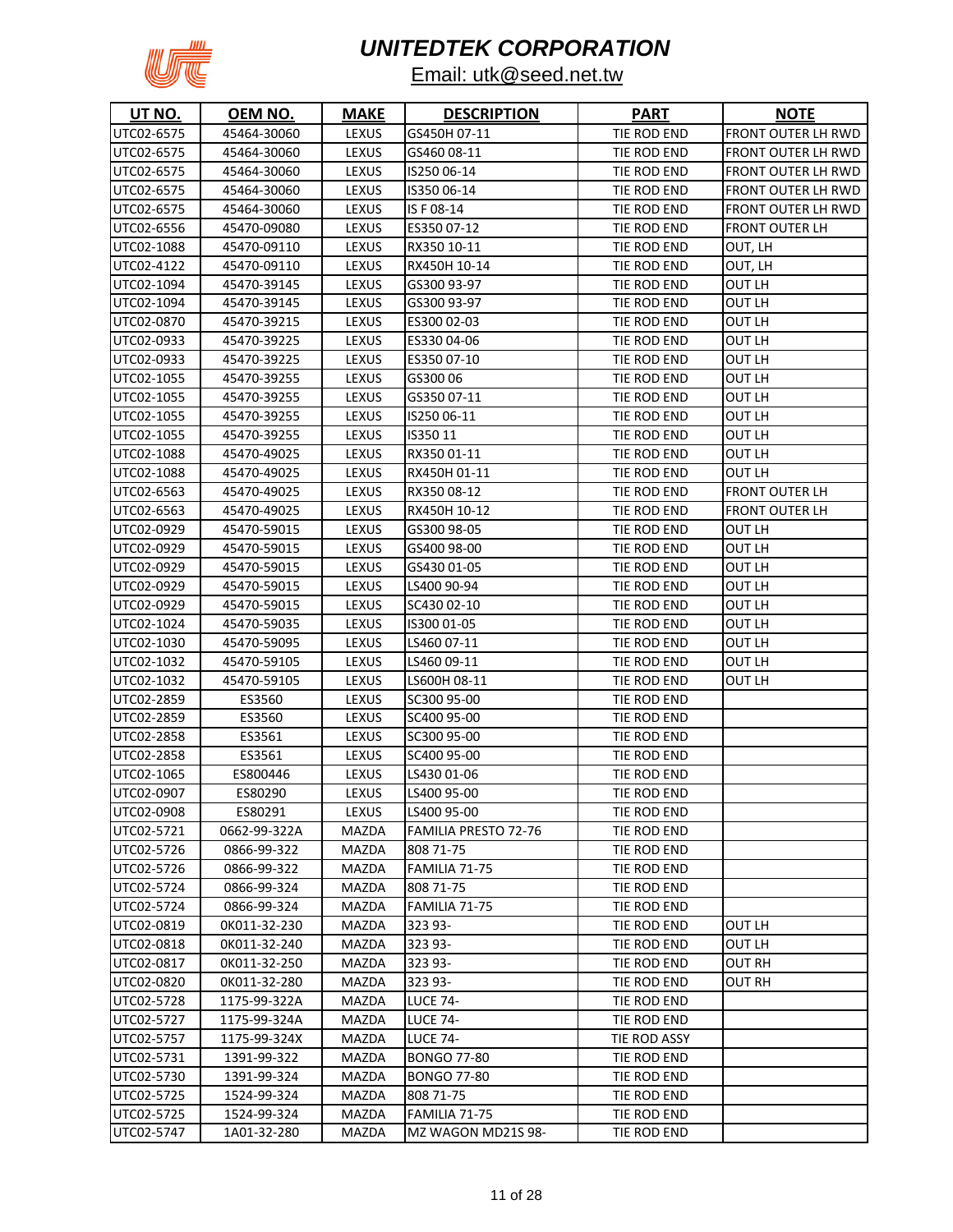

| UT NO.     | OEM NO.          | <b>MAKE</b>  | <b>DESCRIPTION</b>          | <b>PART</b>  | <b>NOTE</b>        |
|------------|------------------|--------------|-----------------------------|--------------|--------------------|
| UTC02-5758 | 1N00-32-E60      | <b>MAZDA</b> | FAMILIA VAN 94-             | TIE ROD ASSY |                    |
| UTC02-5756 | 2113-32-365      | MAZDA        | B2200                       | TIE ROD ASSY |                    |
| UTC02-5759 | 2113-32-365-LINK | <b>MAZDA</b> | B2200                       | TIE ROD ASSY |                    |
| UTC02-5723 | 2370-99-322      | MAZDA        | FAMILIA PRESTO 70-74        | TIE ROD END  |                    |
| UTC02-5722 | 2469-99-324      | MAZDA        | <b>FAMILIA PRESTO 70-74</b> | TIE ROD END  |                    |
| UTC02-0808 | 5L5Z-3A130AA     | MAZDA        | B230001-04                  | TIE ROD END  | OUT R/L            |
| UTC02-0808 | 5L5Z-3A130AA     | <b>MAZDA</b> | B2500 98-01                 | TIE ROD END  | OUT R/L            |
| UTC02-0808 | 5L5Z-3A130AA     | MAZDA        | B3000 98-04                 | TIE ROD END  | OUT R/L            |
| UTC02-0808 | 5L5Z-3A130AA     | <b>MAZDA</b> | B4000 98-04                 | TIE ROD END  | OUT R/L            |
| UTC02-0589 | 8021-99-324      | <b>MAZDA</b> | 626 79-82                   | TIE ROD END  | OUT R/L            |
| UTC02-0589 | 8021-99-324      | MAZDA        | GLC 77-85                   | TIE ROD END  | OUT R/L            |
| UTC02-0631 | 8021-99-324      | MAZDA        | RX-779-85                   | TIE ROD END  | OUT R/L            |
| UTC02-5729 | 8173-99-322      | MAZDA        | 626 78-80                   | TIE ROD END  |                    |
| UTC02-5729 | 8173-99-322      | MAZDA        | CAPELLA 78-80               | TIE ROD END  |                    |
| UTC02-0596 | 8531-99-322A     | <b>MAZDA</b> | 626 81-82                   | TIE ROD END  | IN R/L             |
| UTC02-0596 | 8531-99-922      | MAZDA        | GLC 77-83                   | TIE ROD END  | IN R/L             |
| UTC02-0596 | 8531-99-922      | MAZDA        | RX-779-85                   | TIE ROD END  | IN R/L             |
| UTC02-0741 | 8AB2-32-280      | <b>MAZDA</b> | 323 90-94                   | TIE ROD END  | OUT R/L            |
| UTC02-0741 | 8AB2-32-280      | <b>MAZDA</b> | MX-3 92-96                  | TIE ROD END  | OUT R/L            |
| UTC02-3008 | 8AF1-32-280      | MAZDA        | RX-786-91                   | TIE ROD END  | <b>FRONT OUTER</b> |
| UTC02-5735 | 8AG1-32-280      | MAZDA        | 626 87-                     | TIE ROD END  |                    |
| UTC02-0717 | 8AG3-32-280      | MAZDA        | 626 90-92                   | TIE ROD END  | OUT R/L            |
| UTC02-0717 | 8AG3-32-280      | <b>MAZDA</b> | MX-6 90-92                  | TIE ROD END  | OUT R/L            |
| UTC02-0729 | 8AG4-32-280      | <b>MAZDA</b> | 626 93-02                   | TIE ROD END  | OUT R/L            |
| UTC02-0729 | 8AG4-32-280      | <b>MAZDA</b> | MPV 00-06                   | TIE ROD END  | OUT R/L            |
| UTC02-0729 | 8AG4-32-280      | <b>MAZDA</b> | PROTÉGÉ 99-03               | TIE ROD END  | OUT R/L            |
| UTC02-0729 | 8AG4-32-280      | <b>MAZDA</b> | MX-6 93-97                  | TIE ROD END  | OUT R/L            |
| UTC02-0624 | 8AH1-32-280      | MAZDA        | 929 88-91                   | TIE ROD END  | OUT R/L            |
| UTC02-0624 | 8AH1-32-280      | MAZDA        | MX-6 88-90                  | TIE ROD END  | OUT R/L            |
| UTC02-2840 | 8AH3-32-280      | MAZDA        | 929 92-95                   | TIE ROD END  | OUTER              |
| UTC02-5750 | 8AH4-32-280      | MAZDA        |                             | TIE ROD END  |                    |
| UTC02-0713 | 8AL1-32-280      | MAZDA        | <b>MPV 89-98</b>            | TIE ROD END  | OUT R/L            |
| UTC02-0713 | 8AL1-32-280      | <b>MAZDA</b> | MPV 89-98                   | TIE ROD END  | OUT R/L            |
| UTC02-0804 | 8AL2-32-280      | MAZDA        | <b>MPV 89-98</b>            | TIE ROD END  | OUT R/L            |
| UTC02-0727 | 8AN1-32-280      | <b>MAZDA</b> | <b>MIATA 90-95</b>          | TIE ROD END  | OUT R/L            |
| UTC02-5734 | 8AS1-32-240A     | MAZDA        | BONGO 4WD '84~              | TIE ROD END  |                    |
| UTC02-0683 | 8AU1-32-280      | <b>MAZDA</b> | B2600 87-93                 | TIE ROD END  | OUT R/L            |
| UTC02-0682 | 8AU2-32-270      | MAZDA        | B200087                     | TIE ROD END  | IN R/L             |
| UTC02-0682 | 8AU2-32-270      | MAZDA        | B220087-93                  | TIE ROD END  | IN $R/L$           |
| UTC02-0682 | 8AU2-32-270      | MAZDA        | B2600 87-93                 | TIE ROD END  | IN $R/L$           |
| UTC02-0881 | 8L8Z-3A130A      | <b>MAZDA</b> | TRIBUTE 01-06               | TIE ROD END  | OUT R/L            |
| UTC02-5739 | AHU-TE02         | <b>MAZDA</b> | BT50 06-4X2                 | TIE ROD END  | <b>INNER</b>       |
| UTC02-5738 | AHU-TE03         | <b>MAZDA</b> | BT50 06-4X2                 | TIE ROD END  | OUTER              |
| UTC02-5732 | B001-99-325      | <b>MAZDA</b> | FAMILIA 80-85               | TIE ROD END  |                    |
| UTC02-5749 | B25D-39-500      | <b>MAZDA</b> | 323 99-03                   | TIE ROD END  |                    |
| UTC02-5749 | B25D-39-500      | <b>MAZDA</b> | PROTEGE 99-03               | TIE ROD END  |                    |
| UTC02-0741 | B455-32-280      | <b>MAZDA</b> | PROTÉGÉ 90-98               | TIE ROD END  | OUT R/L            |
| UTC02-0741 | B455-32-280      | <b>MAZDA</b> | RX-7 93-95                  | TIE ROD END  | OUT R/L            |
| UTC02-0975 | BP4L-32-280      | <b>MAZDA</b> | 3 04-10                     | TIE ROD END  | OUT RH             |
| UTC02-0975 | BP4L-32-280      | <b>MAZDA</b> | 5 06-10                     | TIE ROD END  | OUT RH             |
| UTC02-0976 | BP4L-32-290      | MAZDA        | 3 04-10                     | TIE ROD END  | OUT LH             |
| UTC02-0976 | BP4L-32-290      | MAZDA        | 5 06-10                     | TIE ROD END  | OUT LH             |
| UTC02-5751 | D350-32-280A     | MAZDA        | M203                        | TIE ROD END  |                    |
| UTC02-5742 | D521-32-280B     | MAZDA        | DEMIO DY3W 05-              | TIE ROD END  |                    |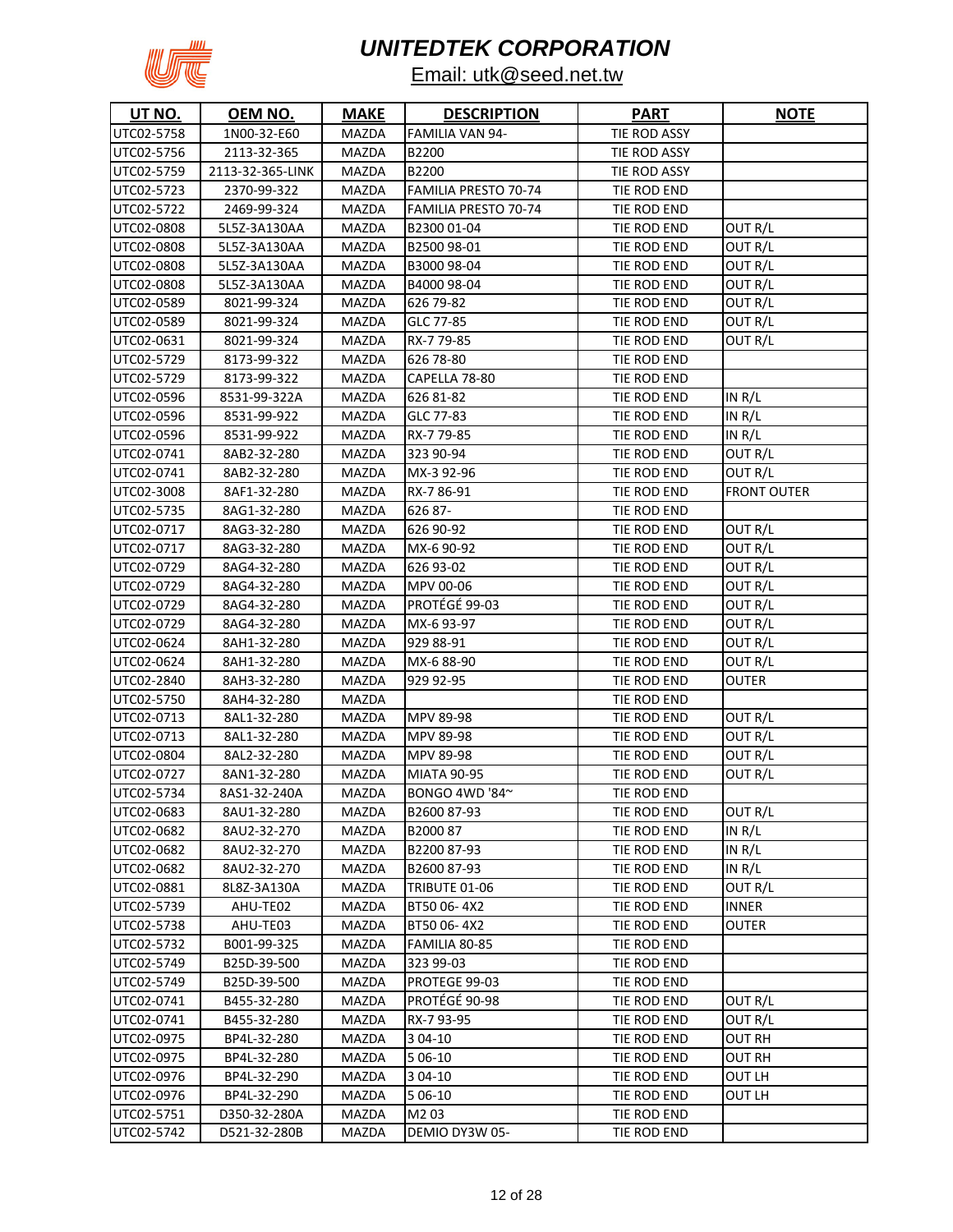

| <b>UT NO.</b> | OEM NO.      | <b>MAKE</b>  | <b>DESCRIPTION</b>    | <b>PART</b> | <b>NOTE</b>           |
|---------------|--------------|--------------|-----------------------|-------------|-----------------------|
| UTC02-5741    | D521-32-290B | MAZDA        | DEMIO DY3W 05-        | TIE ROD END |                       |
| UTC02-4528    | D651-32-280  | MAZDA        | $211-$                | TIE ROD END | OUT, RH               |
| UTC02-4529    | D651-32-290  | MAZDA        | $211 -$               | TIE ROD END | OUT, LH               |
| UTC02-6609    | D654-32-280  | MAZDA        | 2 11-13               | TIE ROD END | <b>FRONT OUTER RH</b> |
| UTC02-6610    | D654-32-290  | MAZDA        | 2 11 - 13             | TIE ROD END | <b>FRONT OUTER LH</b> |
| UTC02-0569    | D77Z-3A130A  | MAZDA        | B1600 72-76           | TIE ROD END | ΙN                    |
| UTC02-0569    | D77Z-3A130A  | MAZDA        | B1800 77-78           | TIE ROD END | IN                    |
| UTC02-0569    | D77Z-3A130A  | MAZDA        | B2000 79-81           | TIE ROD END | IN                    |
| UTC02-0568    | D77Z-3A131A  | MAZDA        | B1600 72-76           | TIE ROD END | OUT                   |
| UTC02-0568    | D77Z-3A131A  | MAZDA        | B1800 77-78           | TIE ROD END | OUT                   |
| UTC02-0568    | D77Z-3A131A  | MAZDA        | B2000 79-81           | TIE ROD END | OUT                   |
| UTC02-5752    | DE90-32-280  | MAZDA        | FIESTA V 01-          | TIE ROD END |                       |
| UTC02-5752    | DE90-32-280  | MAZDA        | FUSION 04-            | TIE ROD END |                       |
| UTC02-5752    | DE90-32-280  | MAZDA        | M203                  | TIE ROD END |                       |
| UTC02-5753    | DE90-32-290  | MAZDA        | FIESTA V 01-          | TIE ROD END |                       |
| UTC02-5753    | DE90-32-290  | <b>MAZDA</b> | FUSION 04-            | TIE ROD END |                       |
| UTC02-5753    | DE90-32-290  | MAZDA        | M203                  | TIE ROD END |                       |
| UTC02-2989    | EG21-32-280A | MAZDA        | CX-7 07-12            | TIE ROD END |                       |
| UTC02-2989    | EG21-32-280A | MAZDA        | CX-9 07-11            | TIE ROD END |                       |
| UTC02-2990    | EG21-32-290A | MAZDA        | CX-7 07-12            | TIE ROD END |                       |
| UTC02-2990    | EG21-32-290A | MAZDA        | CX-9 07-11            | TIE ROD END |                       |
| UTC02-0716    | ES3166       | MAZDA        | GLC 81-85             | TIE ROD END |                       |
| UTC02-6607    | F151-32-280  | MAZDA        | RX-804-08             | TIE ROD END | FRONT OUTER RH        |
| UTC02-6608    | F151-32-290  | MAZDA        | RX-804-08             | TIE ROD END | FRONT OUTER LH        |
| UTC02-0701    | F1TZ-3A131A  | MAZDA        | NAVAJO 91-94          | TIE ROD END | OUT RH                |
| UTC02-0702    | F1TZ-3A131B  | <b>MAZDA</b> | <b>NAVAJO 91-94</b>   | TIE ROD END | OUT LH                |
| UTC02-0977    | GJ6E-32-280A | MAZDA        | 603-08                | TIE ROD END | OUT RH                |
| UTC02-0978    | GJ6E-32-290A | <b>MAZDA</b> | 603-08                | TIE ROD END | OUT LH                |
| UTC02-5744    | GS1D-32-280  | <b>MAZDA</b> | 608-                  | TIE ROD END | RН                    |
| UTC02-5743    | GS1D-32-290  | MAZDA        | 608-                  | TIE ROD END | LH                    |
| UTC02-4554    | GS3L-32-280  | MAZDA        | 6 09-11               | TIE ROD END | OUT, RH               |
| UTC02-4555    | GS3L-32-290  | MAZDA        | 6 09-11               | TIE ROD END | OUT, LH               |
| UTC02-0624    | H001-99-324  | MAZDA        | 626 83-90             | TIE ROD END | OUT R/L               |
| UTC02-5746    | K670-32-240  | MAZDA        | CERES (KIA) 90-       | TIE ROD END |                       |
| UTC02-5745    | K670-32-280  | <b>MAZDA</b> | CERES (KIA) 90-       | TIE ROD END |                       |
| UTC02-5754    | KD31-32-280  | MAZDA        | $CX-52.0$             | TIE ROD END |                       |
| UTC02-5748    | LA04-32-280  | MAZDA        | AZ WAGON 03-          | TIE ROD END |                       |
| UTC02-5748    | LA04-32-280  | MAZDA        | CAROL 04-             | TIE ROD END |                       |
| UTC02-0630    | MB192430     | MAZDA        | 323 86-89             | TIE ROD END | OUT R/L               |
| UTC02-4572    | NE51-32-280A | <b>MAZDA</b> | MX-5 MIATA 06-11      | TIE ROD END | OUT, R/L              |
| UTC02-5733    | OK710-32-240 | MAZDA        | BESTA 86-             | TIE ROD END |                       |
| UTC02-5733    | S083-99-324  | MAZDA        | <b>BONGO 83-</b>      | TIE ROD END |                       |
| UTC02-5755    | S47P-32-280  | MAZDA        | BONGO E2000, E2200, E | TIE ROD END |                       |
| UTC02-5737    | S47S-32-280  | MAZDA        | BONGO SK82V 07-4WD    | TIE ROD END |                       |
| UTC02-0797    | T001-32-280  | MAZDA        | MILLENIA 95-97        | TIE ROD END | OUT RH                |
| UTC02-0796    | T001-32-290  | MAZDA        | MILLENIA 95-97        | TIE ROD END | OUT LH                |
| UTC02-4579    | TD11-32-280A | MAZDA        | CX-9 07-11            | TIE ROD END | OUT, RH               |
| UTC02-4580    | TD11-32-290A | MAZDA        | CX-9 07-11            | TIE ROD END | OUT, LH               |
| UTC02-5737    | TE-10        | MAZDA        | VAN NEW 4X4           | TIE ROD END |                       |
| UTC02-0633    | UA01-99-322  | MAZDA        | B2000 81-84           | TIE ROD END | IN $R/L$              |
| UTC02-0633    | UA01-99-322  | MAZDA        | B220082-84            | TIE ROD END | IN R/L                |
| UTC02-0632    | UA01-99-324  | MAZDA        | B2000 81-87           | TIE ROD END | OUT R/L               |
| UTC02-0632    | UA01-99-324  | MAZDA        | B220082-93            | TIE ROD END | OUT R/L               |
| UTC02-0632    | UA01-99-324  | MAZDA        | B2600 87-93           | TIE ROD END | OUT R/L               |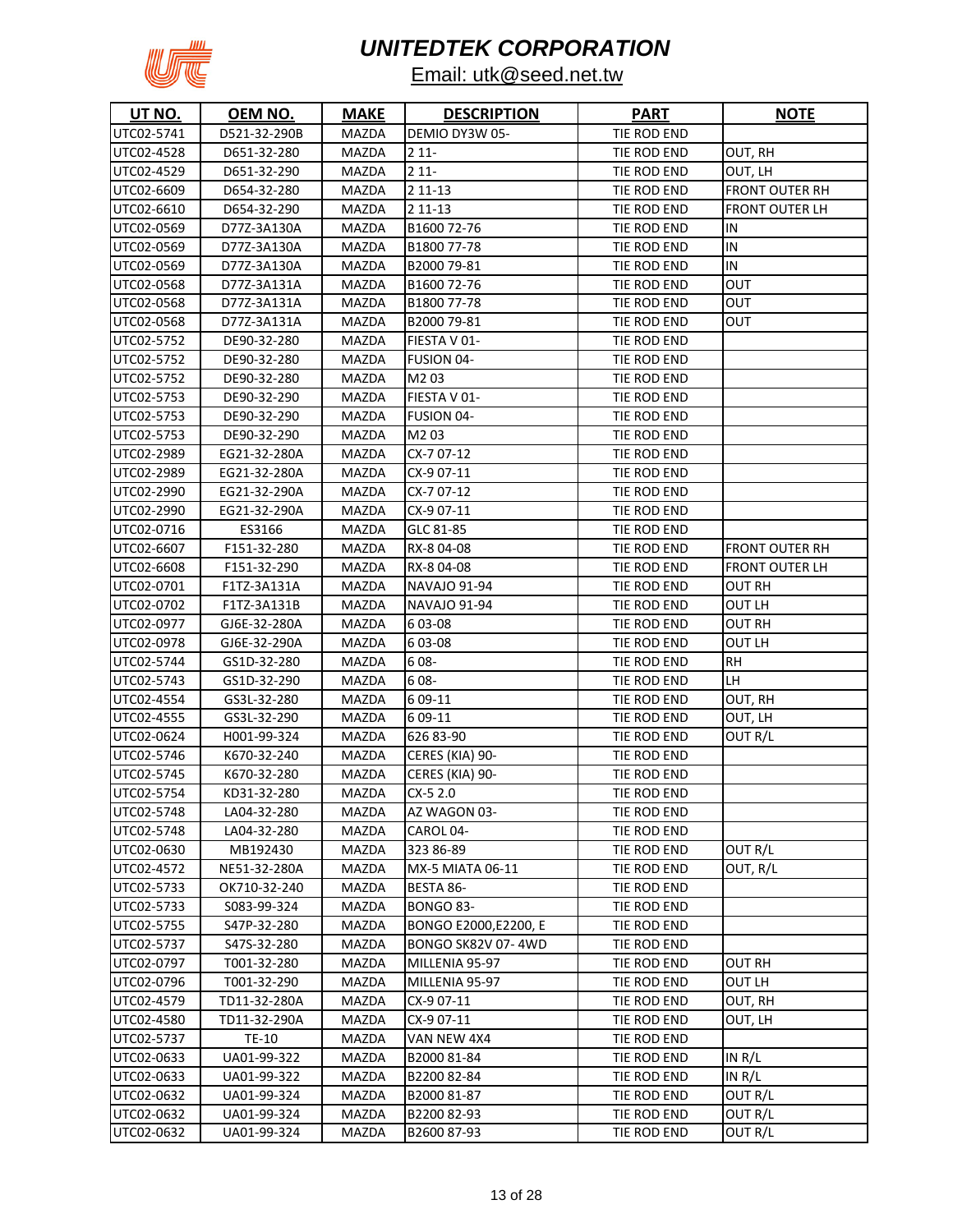

| <b>UT NO.</b> | OEM NO.      | <b>MAKE</b>           | <b>DESCRIPTION</b>                | <b>PART</b>                    | <b>NOTE</b>      |
|---------------|--------------|-----------------------|-----------------------------------|--------------------------------|------------------|
| UTC02-0681    | UB39-99-322  | MAZDA                 | B2000 86-87                       | TIE ROD END                    | IN R/L           |
| UTC02-5736    | UB39-99-324  | MAZDA                 | PROCEED 84-                       | TIE ROD END                    | OUT              |
| UTC02-5740    | UR61-32-280  | MAZDA                 | BT50 06-4X4                       | TIE ROD END                    | <b>OUTER</b>     |
| UTC02-4583    | ZZCA-32-280  | MAZDA                 | TRIBUTE 08-11                     | TIE ROD END 08-09              | OUT, R/L         |
| UTC02-4584    | ZZCB-32-280  | MAZDA                 | TRIBUTE 08-11                     | <b>TIE ROD END 10-11</b>       | OUT, R/L         |
| UTC02-0601    | ZZL0-32-280  | MAZDA                 | B2300 94-97                       | TIE ROD END                    | <b>OUT RH</b>    |
| UTC02-0601    | ZZL0-32-280  | MAZDA                 | B3000 94-97                       | TIE ROD END                    | OUT RH           |
| UTC02-0601    | ZZL0-32-280  | MAZDA                 | B4000 94-97                       | TIE ROD END                    | OUT RH           |
| UTC02-0601    | ZZL0-32-280  | MAZDA                 | <b>NAVAJO 91-94</b>               | TIE ROD END                    | OUT RH           |
| UTC02-0602    | ZZL0-32-280  | MAZDA                 | B230094-97                        | TIE ROD END                    | OUT LH           |
| UTC02-0602    | ZZL0-32-280  | MAZDA                 | B3000 94-97                       | TIE ROD END                    | OUT LH           |
| UTC02-0602    | ZZL0-32-280  | MAZDA                 | B4000 94-97                       | TIE ROD END                    | OUT LH           |
| UTC02-0602    | ZZL0-32-280  | MAZDA                 | <b>NAVAJO 91-94</b>               | TIE ROD END                    | OUT LH           |
| UTC02-0753    | ZZM0-32-280  | MAZDA                 | B2300 94-97                       | TIE ROD END                    | OUT RH           |
| UTC02-0753    | ZZM0-32-280  | MAZDA                 | B3000 94-97                       | TIE ROD END                    | OUT RH           |
| UTC02-0753    | ZZM0-32-280  | MAZDA                 | B4000 94-97                       | TIE ROD END                    | OUT RH           |
| UTC02-0754    | ZZM0-32-290  | MAZDA                 | B2300 94-97                       | TIE ROD END                    | OUT LH           |
| UTC02-0754    | ZZM0-32-290  | MAZDA                 | B3000 94-97                       | TIE ROD END                    | OUT LH           |
| UTC02-0754    | ZZM0-32-290  | MAZDA                 | B4000 94-97                       | TIE ROD END                    | OUT LH           |
| UTC02-1019    | ZZP0-32-365A | MAZDA                 | B2300 05-09                       | TIE ROD END                    | OUT R/L          |
| UTC02-1019    | ZZP0-32-365A | MAZDA                 | B3000 05-07                       | TIE ROD END                    | OUT R/L          |
| UTC02-1019    | ZZP0-32-365A | MAZDA                 | B4000 05-09                       | TIE ROD END                    | OUT R/L          |
| UTC02-4099    | 4422A002     |                       | MITSUBISHI OUTLANDER 03-06        | TIE ROD END                    | OUT, R/L         |
| UTC02-5548    | 4422A008     |                       | MITSUBISHI TRITON KA4T 05-        | TIE ROD END                    |                  |
| UTC02-5548    | 4422A016     | MITSUBISHI ZINGER 05- |                                   | TIE ROD END                    |                  |
| UTC02-1076    | 4422A018     |                       | MITSUBISHI LANCER 08-10           | TIE ROD END                    | OUT R/L          |
| UTC02-1076    | 4422A018     |                       | MITSUBISHI OUTLANDER 07-11        | TIE ROD END                    | OUT R/L          |
| UTC02-5549    | 4422A037     |                       | MITSUBISHI   PAJERO V83W 06-      | TIE ROD END                    | LH               |
| UTC02-5550    | 4422A038     |                       | MITSUBISHI PAJERO V83W 06-        | TIE ROD END                    | RH               |
| UTC02-4101    | 4422A051     |                       | MITSUBISHI LANCER EVOLUTION 08-11 | TIE ROD END                    | OUT, R/L         |
| UTC02-4102    | 4422A052     |                       | MITSUBISHI JOUTLANDER SPORT 11-   | TIE ROD END                    | OUT, R/L         |
| UTC02-4102    | 4422A052     |                       | MITSUBISHI LANCER SPORTBACK 09-11 | TIE ROD END W/ 2.0L E OUT, R/L |                  |
| UTC02-5544    | 4422A063     |                       | MITSUBISHI MIRAGE A05A 12-        | TIE ROD END                    |                  |
| UTC02-0858    | 52013468AB   |                       | MITSUBISHI RAIDER 06-09           | TIE ROD END                    | OUT R/L          |
| UTC02-5537    | ES-2194R     |                       | MITSUBISHI GLANT LANCER '73~      | TIE ROD END                    | OUTER R/L        |
| UTC02-5538    | ES-2195R     |                       | MITSUBISHI GLANT LANCER '73~      | TIE ROD END                    | OUTER R/L        |
| UTC02-1080    | ES800481     |                       | MITSUBISHI OUTLANDER 07-10        | TIE ROD END                    |                  |
| UTC02-5554    | $L-200$      | MITSUBISHI L-200      |                                   | TIE ROD ASSY                   |                  |
| UTC02-5555    | $L-300$      | MITSUBISHI L-300      |                                   | TIE ROD ASSY                   |                  |
| UTC02-5538    | MA159982     |                       | MITSUBISHI GLANT LANCER '73~      | TIE ROD END                    | OUTER R/L        |
| UTC02-5538    | MA169613     |                       | MITSUBISHI GLANT LANCER '73~      | TIE ROD END                    | OUTER R/L        |
| UTC02-5537    | MA169614     |                       | MITSUBISHI GLANT LANCER '73~      | TIE ROD END                    | OUTER R/L        |
| UTC02-0594    | MB006314     |                       | MITSUBISHI PRECIS 87-91           | TIE ROD END                    | OUT R/L          |
| UTC02-0594    | MB006358     |                       | MITSUBISHI PRECIS 87-91           | TIE ROD END                    | OUT R/L          |
| UTC02-5559    | MB076001     | <b>MITSUBISHI</b>     | GALANT '76~'86 LH                 | TIE ROD ASSY                   | 0                |
| UTC02-5560    | MB076002     | <b>MITSUBISHI</b>     | GALANT '76~'86 RH                 | TIE ROD ASSY                   | $\overline{0}$   |
| UTC02-0600    | MB122011     |                       | MITSUBISHI MIGHTY MAX 83-89       | TIE ROD END                    | IN RH            |
| UTC02-0597    | MB122781     |                       | MITSUBISHI STARION 83-85          | TIE ROD END                    | OUT R/L          |
| UTC02-5537    | MB122781     |                       | MITSUBISHI GLANT LANCER '73~      | TIE ROD END                    | <b>OUTER R/L</b> |
| UTC02-0597    | MB122782     |                       | MITSUBISHI MIGHTY MAX 83-89       | TIE ROD END                    | OUT R/L          |
| UTC02-0640    | MB166981     |                       | MITSUBISHI STARION 83-89          | TIE ROD END                    |                  |
| UTC02-0630    | MB192499     |                       | MITSUBISHI   DIAMANTE 92-04       | TIE ROD END                    | OUT R/L          |
| UTC02-0630    | MB192499     |                       | MITSUBISHI ECLIPSE 90-05          | TIE ROD END                    | OUT R/L          |
| UTC02-0630    | MB192499     |                       | MITSUBISHI GALANT 85-03           | TIE ROD END                    | OUT R/L          |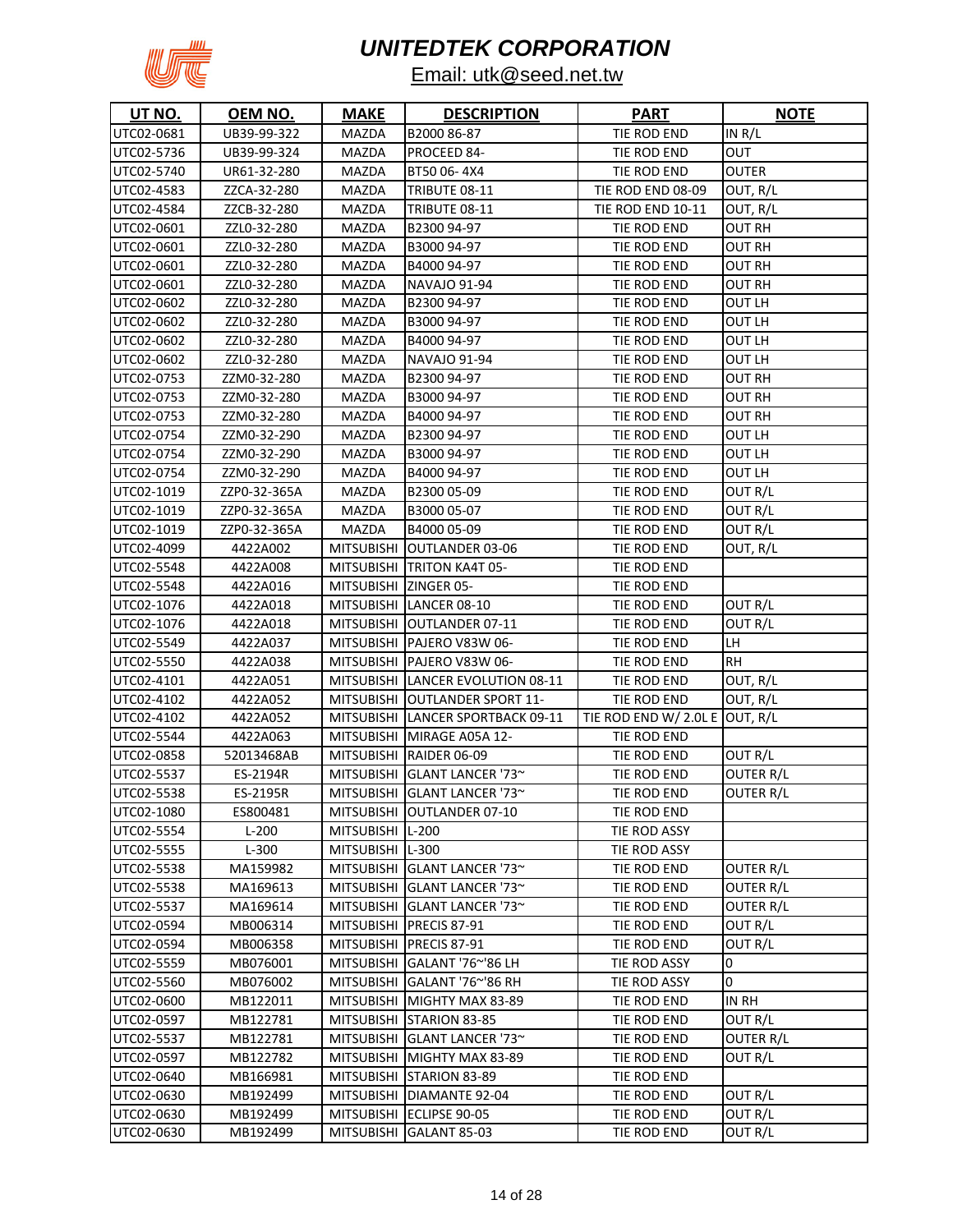

| <b>UT NO.</b> | <u>OEM NO.</u> | <b>MAKE</b>           | <b>DESCRIPTION</b>             | <b>PART</b>  | <b>NOTE</b>     |
|---------------|----------------|-----------------------|--------------------------------|--------------|-----------------|
| UTC02-0630    | MB192499       |                       | MITSUBISHI 3000GT 91-99        | TIE ROD END  | OUT R/L         |
| UTC02-0630    | MB192499       |                       | MITSUBISHI CORDIA 83-88        | TIE ROD END  | OUT R/L         |
| UTC02-0630    | MB192499       | MITSUBISHI EXPO 92-94 |                                | TIE ROD END  | OUT R/L         |
| UTC02-0630    | MB192499       |                       | MITSUBISHI SIGMA 89-90         | TIE ROD END  | OUT R/L         |
| UTC02-0630    | MB192499       |                       | MITSUBISHI TREDIA 83-88        | TIE ROD END  | OUT R/L         |
| UTC02-0617    | MB241171       |                       | MITSUBISHI MIGHTY MAX 83-94    | TIE ROD END  | OUT R/L         |
| UTC02-0617    | MB241171       |                       | MITSUBISHI MONTERO 83-91       | TIE ROD END  | OUT R/L         |
| UTC02-0616    | MB241206       |                       | MITSUBISHI MIGHTY MAX 83-94    | TIE ROD END  | IN R/L          |
| UTC02-2987    | MB241982       |                       | MITSUBISHI MIRAGE 85-86        | TIE ROD END  |                 |
| UTC02-5541    | MB288119       |                       | MITSUBISHI   L300 '82~'86      | TIE ROD END  |                 |
| UTC02-5540    | MB296274       |                       | MITSUBISHI   PAJERO '82~,      | TIE ROD END  | INNER           |
| UTC02-0616    | MB315776       |                       | MITSUBISHI MONTERO 83-91       | TIE ROD END  | in r/l          |
| UTC02-5542    | MB347599       | MITSUBISHI DELICA 92- |                                | TIE ROD END  |                 |
| UTC02-5543    | MB347600       | MITSUBISHI DELICA 92- |                                | TIE ROD END  |                 |
| UTC02-0598    | MB378701       |                       | MITSUBISHI MIGHTY MAX 83-89    | TIE ROD END  | in lh           |
| UTC02-0598    | MB378701       |                       | MITSUBISHI STARION 83-89       | TIE ROD END  | IN LH           |
| UTC02-2988    | MB412926       |                       | MITSUBISHI STARION 86-89       | TIE ROD END  |                 |
| UTC02-5544    | MB489407       |                       | MITSUBISHI PROTON SAGA         | TIE ROD END  |                 |
| UTC02-0694    | MB527650       |                       | MITSUBISHI 3000GT 91-99        | TIE ROD END  | OUT R/L         |
| UTC02-0694    | MB527650       | MITSUBISHI VAN 87-90  |                                | TIE ROD END  | OUT R/L         |
| UTC02-0715    | MB564853       |                       | MITSUBISHI MIGHTY MAX 95-90    | TIE ROD END  | IN R/L          |
| UTC02-0714    | MB564855       |                       | MITSUBISHI MIGHTY MAX 95-90    | TIE ROD END  | OUT R/L         |
| UTC02-0778    | MB831043       |                       | MITSUBISHI MONTERO 92-00       | TIE ROD END  | OUT R/L         |
| UTC02-0778    | MB831043       |                       | MITSUBISHI MONTERO SPORT 97-04 | TIE ROD END  | OUT R/L         |
| UTC02-0779    | MB831044       |                       | MITSUBISHI MONTERO 92-00       | TIE ROD END  | in r/l          |
| UTC02-0779    | MB831044       |                       | MITSUBISHI MONTERO SPORT 97-04 | TIE ROD END  | in r/l          |
| UTC02-0673    | MB912076       |                       | MITSUBISHI MIRAGE 86-02        | TIE ROD END  | OUT R/L         |
| UTC02-2868    | MK309711       |                       | MITSUBISHI CANTER 95-99        | TIE ROD END  |                 |
| UTC02-1003    | MN161820       |                       | MITSUBISHI ECLIPSE 06-12       | TIE ROD END  | OUT R/L         |
| UTC02-1003    | MN161820       |                       | MITSUBISHI GALANT 04-11        | TIE ROD END  | OUT R/L         |
| UTC02-5551    | MQ700059       |                       | MITSUBISHI LANCER CARGO        | TIE ROD END  | RH              |
| UTC02-5552    | MQ700060       |                       | MITSUBISHI LANCER CARGO        | TIE ROD END  | LH              |
| UTC02-5545    | MR162710       |                       | MITSUBISHI SPACE GEAR 94-      | TIE ROD END  |                 |
| UTC02-5546    | MR267445       | MITSUBISHI FREECA     |                                | TIE ROD END  |                 |
| UTC02-5547    | MR319390       | MITSUBISHI FREECA     |                                | TIE ROD END  |                 |
| UTC02-0900    | MR476457       |                       | MITSUBISHI LANCER 02-07        | TIE ROD END  | OUT R/L         |
| UTC02-1066    | MR508135       |                       | MITSUBISHI MONTERO 01-06       | TIE ROD END  | OUT LH          |
| UTC02-1067    | MR508136       |                       | MITSUBISHI MONTERO 01-06       | TIE ROD END  | OUT RH          |
| UTC02-0594    | MT142181       |                       | MITSUBISHI PRECIS 87-91        | TIE ROD END  | OUT R/L         |
| UTC02-5539    | MT142182       | MITSUBISHI            | L300 '68~                      | TIE ROD END  | <b>INNER</b>    |
| UTC02-5557    | MT402821       | MITSUBISHI LANCER     |                                | TIE ROD ASSY |                 |
| UTC02-5558    | MT402822       | MITSUBISHI LANCER     |                                | TIE ROD ASSY |                 |
| UTC02-5553    | TE-09          | MITSUBISHI            | <b>VANETTE</b>                 | TIE ROD END  |                 |
| UTC02-5337    | 48510-01L25    | <b>NISSAN</b>         | <b>SKYLINE R30 81-85</b>       | TIE ROD ASSY |                 |
| UTC02-5351    | 48510-18V25    | NISSAN                | CEDRIC Y31                     | TIE ROD ASSY | <b>FRONT RH</b> |
| UTC02-5355    | 48510-3S525    | NISSAN                | D22 4WD 97-                    | TIE ROD ASSY |                 |
| UTC02-5355    | 48510-3S525    | NISSAN                | FRONTIER 01-04                 | TIE ROD ASSY |                 |
| UTC02-5344    | 48510-41L25    | NISSAN                | SKYLINE R31 '85~               | TIE ROD ASSY |                 |
| UTC02-5342    | 48510-50A27    | NISSAN                | <b>SUNNY B13 85-</b>           | TIE ROD ASSY |                 |
| UTC02-5339    | 48510-50W00    | NISSAN                | PICK UP 4WD#720 '83~'          | TIE ROD ASSY | <b>FRONT RH</b> |
| UTC02-5352    | 48510-50Y25    | NISSAN                | SUNNY B13 '90~'94              | TIE ROD ASSY |                 |
| UTC02-5343    | 48510-53A26    | NISSAN                | SUNNY B12, N13 85-             | TIE ROD ASSY |                 |
| UTC02-5353    | 48510-61G25    | NISSAN                | DATSUN PICK UP 92-             | TIE ROD ASSY | 4WD.            |
| UTC02-5357    | 48510-71L25    | NISSAN                | CEFIRO A32, A33                | TIE ROD ASSY |                 |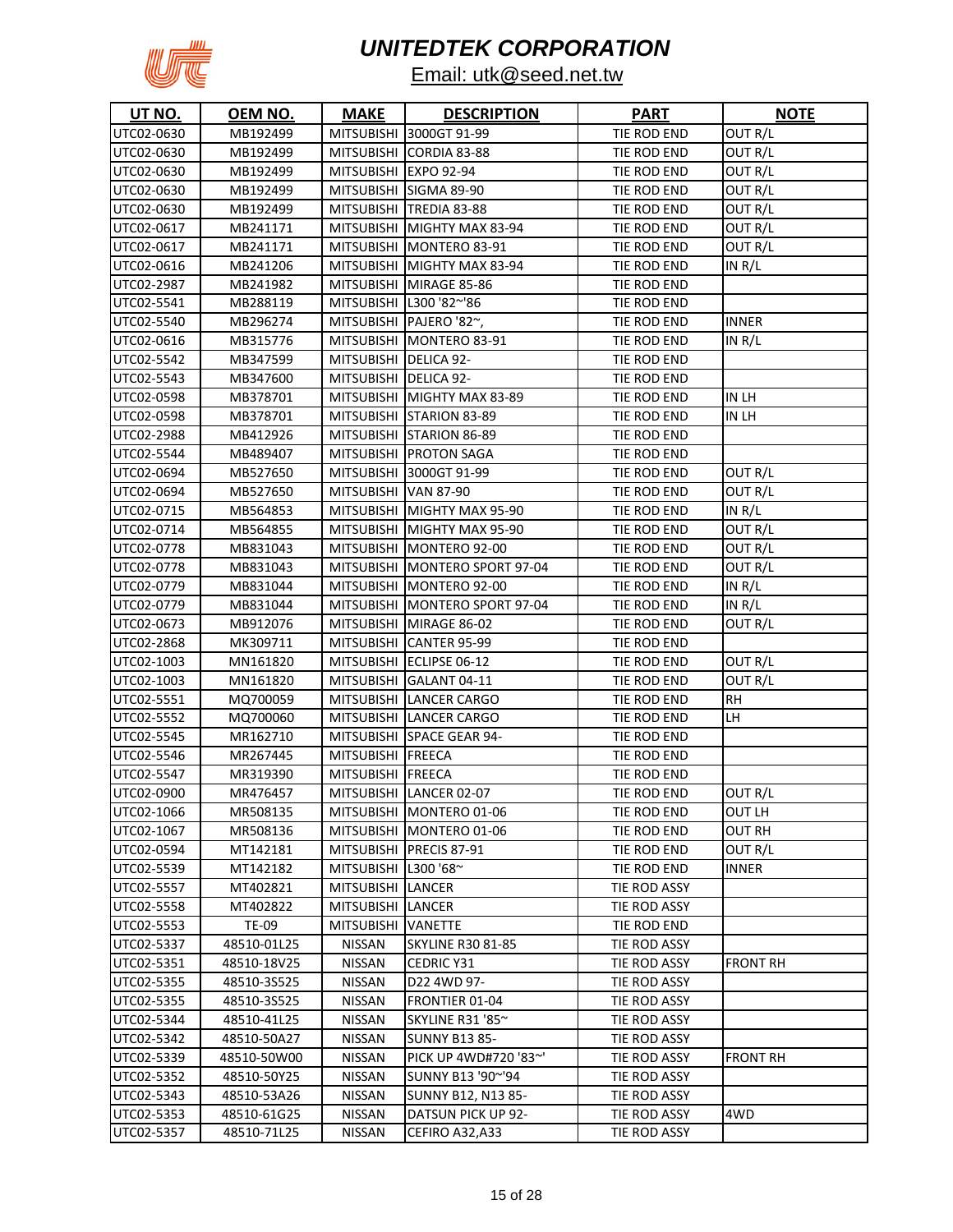

| <b>UT NO.</b> | OEM NO.      | <b>MAKE</b>   | <b>DESCRIPTION</b>        | <b>PART</b>  | <b>NOTE</b>            |
|---------------|--------------|---------------|---------------------------|--------------|------------------------|
| UTC02-5357    | 48510-71L25  | <b>NISSAN</b> | SUNNY NB13,B14            | TIE ROD ASSY |                        |
| UTC02-5358    | 48510-8H300  | <b>NISSAN</b> | X-TRAIL                   | TIE ROD ASSY | <b>FRONT RH</b>        |
| UTC02-5359    | 48510-9W100  | NISSAN        | <b>TEANA</b>              | TIE ROD ASSY | <b>FRONT RH</b>        |
| UTC02-5325    | 48510-B9525  | NISSAN        | DATSUN 520 '65~'72        | TIE ROD ASSY |                        |
| UTC02-5336    | 48510-D0125  | NISSAN        | SUNNY B11 '83~'87         | TIE ROD ASSY |                        |
| UTC02-5332    | 48510-G2525  | NISSAN        | VANETTE C120 '78~'86      | TIE ROD ASSY |                        |
| UTC02-5347    | 48510-G5125  | NISSAN        | VANETTE GC22 85-          | TIE ROD ASSY | <b>FRONT RH</b>        |
| UTC02-5321    | 48510-H1001  | <b>NISSAN</b> | SUNNY B110 '70~'73        | TIE ROD ASSY |                        |
| UTC02-5327    | 48510-H5025  | <b>NISSAN</b> | SUNNY B210 '73~'77        | TIE ROD ASSY |                        |
| UTC02-5323    | 48510-U0100  | NISSAN        | VANETTE #620 '68~'86      | TIE ROD ASSY |                        |
| UTC02-5329    | 48510-W5025  | <b>NISSAN</b> | SUNNY B310 '77~'81        | TIE ROD ASSY |                        |
| UTC02-5314    | 48520-00QAK  | <b>NISSAN</b> | PRIMASTAR (X83) 01-       | TIE ROD END  |                        |
| UTC02-5315    | 48520-00QAL  | <b>NISSAN</b> | PRIMASTAR (X83) 01-       | TIE ROD END  |                        |
| UTC02-0627    | 48520-01E25  | <b>NISSAN</b> | <b>MAXIMA 85-88</b>       | TIE ROD END  | OUT R/L                |
| UTC02-0644    | 48520-01F25  | <b>NISSAN</b> | 200SX 84-88               | TIE ROD END  | OUT RH                 |
| UTC02-0644    | 48520-01F25  | <b>NISSAN</b> | 810 81-                   | TIE ROD END  | OUT RH                 |
| UTC02-0644    | 48520-01F25  | <b>NISSAN</b> | <b>MAXIMA 81-84</b>       | TIE ROD END  | OUT RH                 |
| UTC02-0698    | 48520-01G25  | <b>NISSAN</b> | D2186-94                  | TIE ROD END  | OUT R/L                |
| UTC02-0698    | 48520-01G25  | <b>NISSAN</b> | <b>PICKUP 95-97</b>       | TIE ROD END  | OUT R/L .RWD           |
| UTC02-2871    | 48520-01J00  | <b>NISSAN</b> | <b>PATROL 88-97</b>       | TIE ROD END  |                        |
| UTC02-5279    | 48520-01L25  | <b>NISSAN</b> | <b>SKYLINE</b>            | TIE ROD END  | <b>FRONT OUTER R/L</b> |
| UTC02-2984    | 48520-01P25  | <b>NISSAN</b> | 300ZX 84-86               | TIE ROD END  |                        |
| UTC02-0641    | 48520-01W00  | <b>NISSAN</b> | 720 80-86                 | TIE ROD END  | OUT R/L                |
| UTC02-0799    | 48520-0E025  | <b>NISSAN</b> | ALTIMA 93-96              | TIE ROD END  | OUT R/L                |
| UTC02-0799    | 48520-0E025  | <b>NISSAN</b> | ALTIMA 93-96              | TIE ROD END  | OUT R/L                |
| UTC02-0627    | 48520-0M025  | <b>NISSAN</b> | <b>STANZA 82-89</b>       | TIE ROD END  | OUT R/L                |
| UTC02-0798    | 48520-0M085  | <b>NISSAN</b> | ALTIMA 02-04              | TIE ROD END  | OUT R/L                |
| UTC02-0798    | 48520-0M085  | <b>NISSAN</b> | <b>MAXIMA 95-08</b>       | TIE ROD END  | OUT R/L                |
| UTC02-0798    | 48520-0M085  | <b>NISSAN</b> | 240SX 95-98               | TIE ROD END  | OUT R/L                |
| UTC02-5316    | 48520-17B25  | NISSAN        | <b>MARCH K10 82-92</b>    | TIE ROD END  |                        |
| UTC02-6598    | 48520-1PA0A  | <b>NISSAN</b> | NV 12                     | TIE ROD END  | <b>FRONT OUTER R/L</b> |
| UTC02-0654    | 48520-21P25  | <b>NISSAN</b> | 300ZX 87-89               | TIE ROD END  | <b>FEMALE</b>          |
| UTC02-5289    | 48520-27N25  | NISSAN        | E24 88-                   | TIE ROD END  | FRONT OUTER R/L        |
| UTC02-5293    | 48520-2B025  | <b>NISSAN</b> | ALTIMA 98-01              | TIE ROD END  | <b>FRONT OUTER R/L</b> |
| UTC02-5302    | 48520-2S420B | <b>NISSAN</b> | <b>PICK UP D22T 01-</b>   | TIE ROD END  | FRONT OUTER R/L        |
| UTC02-0930    | 48520-2S485  | <b>NISSAN</b> | <b>FRONTIER RWD 98-01</b> | TIE ROD END  | OUT R/L                |
| UTC02-0685    | 48520-31G25  | <b>NISSAN</b> | D2186-94                  | TIE ROD END  | OUT R/L                |
| UTC02-0685    | 48520-31G25  | NISSAN        | PATHFINDER 87-92          | TIE ROD END  | OUT R/L                |
| UTC02-0685    | 48520-31G25  | <b>NISSAN</b> | <b>PICKUP 95-96</b>       | TIE ROD END  | OUT R/L                |
| UTC02-0787    | 48520-33P25  | <b>NISSAN</b> | 300ZX 90-96               | TIE ROD END  |                        |
| UTC02-0655    | 48520-35F25  | <b>NISSAN</b> | 200SX 95-97               | TIE ROD END  | OUT R/L                |
| UTC02-0810    | 48520-3S525  | <b>NISSAN</b> | FRONTIER 98-04            | TIE ROD END  | OUT R/L                |
| UTC02-0810    | 48520-3S525  | NISSAN        | PATHFINDER 96-04          | TIE ROD END  | OUT R/L                |
| UTC02-0810    | 48520-3S525  | NISSAN        | XTERRA 00-04              | TIE ROD END  | OUT R/L                |
| UTC02-0655    | 48520-4B000  | NISSAN        | 240SX 89-94               | TIE ROD END  | OUT R/L                |
| UTC02-5290    | 48520-4B025  | NISSAN        | SUNNY B12                 | TIE ROD END  | FRONT OUTER R/L        |
| UTC02-0655    | 48520-50A00  | NISSAN        | <b>SENTRA 86-06</b>       | TIE ROD END  | OUT R/L                |
| UTC02-0655    | 48520-50A00  | <b>NISSAN</b> | PULSAR NX 87-90           | TIE ROD END  | OUT R/L                |
| UTC02-0655    | 48520-50A00  | NISSAN        | STANZA 86-88              | TIE ROD END  | OUT R/L                |
| UTC02-0655    | 48520-50A25  | <b>NISSAN</b> | <b>MULTI 86-88</b>        | TIE ROD END  | OUT R/L                |
| UTC02-0655    | 48520-50A26  | NISSAN        | ALTIMA 96-01              | TIE ROD END  | OUT R/L                |
| UTC02-2980    | 48520-50W00  | NISSAN        | 720 PICKUP 83-86          | TIE ROD END  |                        |
| UTC02-0627    | 48520-50Y25  | NISSAN        | 200SX 95-97               | TIE ROD END  | OUT R/L                |
| UTC02-0708    | 48520-53E25  | NISSAN        | <b>AXXESS 90-95</b>       | TIE ROD END  | OUT R/L                |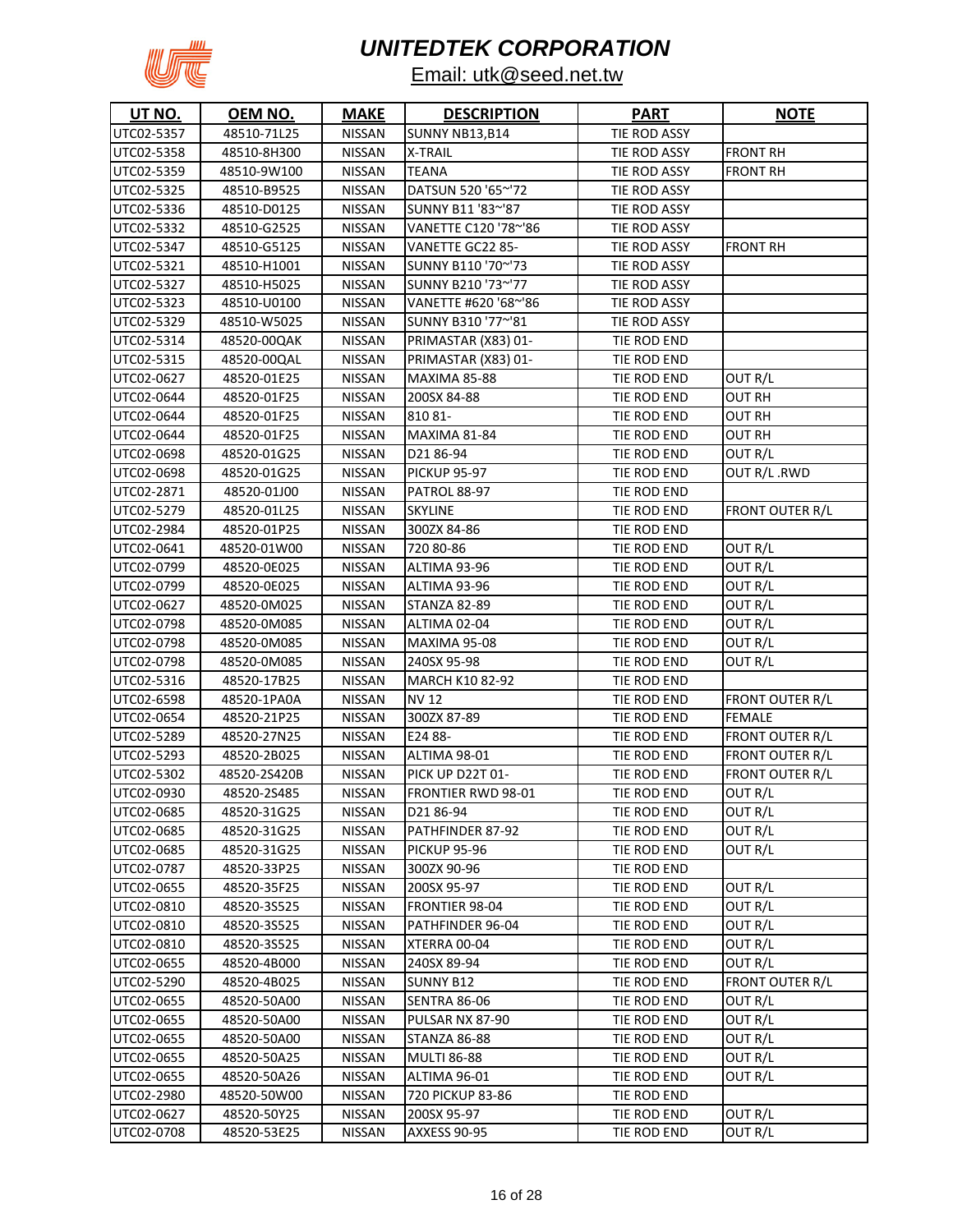

| <b>UT NO.</b> | OEM NO.      | <b>MAKE</b>   | <b>DESCRIPTION</b>        | <b>PART</b> | <b>NOTE</b>            |
|---------------|--------------|---------------|---------------------------|-------------|------------------------|
| UTC02-0708    | 48520-53E25  | <b>NISSAN</b> | STANZA 89-92              | TIE ROD END | OUT R/L                |
| UTC02-0771    | 48520-61G25  | <b>NISSAN</b> | D21 1994                  | TIE ROD END | OUT R/L                |
| UTC02-0771    | 48520-61G25  | <b>NISSAN</b> | PATHFINDER 92-95          | TIE ROD END | OUT R/L                |
| UTC02-0771    | 48520-61G25  | NISSAN        | <b>PICKUP 95-97</b>       | TIE ROD END | OUT R/L.4WD            |
| UTC02-5292    | 48520-6F625  | <b>NISSAN</b> | <b>MARCH K11</b>          | TIE ROD END | <b>FRONT OUTER R/L</b> |
| UTC02-0792    | 48520-72E25  | NISSAN        | <b>AXXESS 91-94</b>       | TIE ROD END | OUT R/L                |
| UTC02-5317    | 48520-73J25  | NISSAN        | PREMIRA '90~'96           | TIE ROD END |                        |
| UTC02-3001    | 48520-78500  | <b>NISSAN</b> | 240Z 70-73                | TIE ROD END | FRONT OUTER RH         |
| UTC02-3001    | 48520-78500  | <b>NISSAN</b> | 260Z74                    | TIE ROD END | <b>FRONT OUTER RH</b>  |
| UTC02-3001    | 48520-78500  | NISSAN        | 280Z 75-78                | TIE ROD END | FRONT OUTER RH         |
| UTC02-0980    | 48520-7S025  | <b>NISSAN</b> | ARMADA 05-10              | TIE ROD END | OUT LH                 |
| UTC02-0980    | 48520-7S025  | <b>NISSAN</b> | <b>TITAN 04-10</b>        | TIE ROD END | OUT LH                 |
| UTC02-0678    | 48520-88E25  | <b>NISSAN</b> | <b>MAXIMA 89-94</b>       | TIE ROD END | OUT R/L                |
| UTC02-6595    | 48520-8J025  | <b>NISSAN</b> | <b>MAXIMA 04-05</b>       | TIE ROD END | FRONT OUTER R/L        |
| UTC02-5295    | 48520-9W100  | <b>NISSAN</b> | <b>TEANA J31 03-</b>      | TIE ROD END | FRONT OUTER RH         |
| UTC02-0529    | 48520-A0600  | <b>NISSAN</b> | 510 68-73                 | TIE ROD END | OUT RH                 |
| UTC02-0529    | 48520-A0600  | <b>NISSAN</b> | 710 74-77                 | TIE ROD END | OUT RH                 |
| UTC02-0529    | 48520-A0600  | <b>NISSAN</b> | B21074-78                 | TIE ROD END | OUT RH                 |
| UTC02-5299    | 48520-AX600  | <b>NISSAN</b> | MICRA(EURO)K12E 02-0      | TIE ROD END | <b>FRONT OUTER RH</b>  |
| UTC02-5301    | 48520-AX602  | <b>NISSAN</b> | MICRA(EURO)K12E 04-0      | TIE ROD END | <b>FRONT OUTER RH</b>  |
| UTC02-0937    | 48520-CA025  | <b>NISSAN</b> | <b>MURANO 03-04</b>       | TIE ROD END | OUT R/L                |
| UTC02-0988    | 48520-CB025  | <b>NISSAN</b> | <b>MURANO 05-07</b>       | TIE ROD END | OUT R/L                |
| UTC02-1053    | 48520-CK025  | <b>NISSAN</b> | <b>QUEST</b>              | TIE ROD END | OUT R/L                |
| UTC02-0627    | 48520-D0125  | <b>NISSAN</b> | <b>PULSAR 83-86</b>       | TIE ROD END | OUT R/L                |
| UTC02-0627    | 48520-D0125  | <b>NISSAN</b> | <b>SENTRA 82-94</b>       | TIE ROD END | OUT R/L                |
| UTC02-0627    | 48520-D0126  | <b>NISSAN</b> | NX 91-93                  | TIE ROD END | OUT R/L                |
| UTC02-5309    | 48520-EA01J  | <b>NISSAN</b> | PATHFINDER R51M 05-       | TIE ROD END | <b>FRONT OUTER RH</b>  |
| UTC02-0989    | 48520-EA025  | <b>NISSAN</b> | <b>FRONTIER 05-11</b>     | TIE ROD END | OUT LH                 |
| UTC02-0989    | 48520-EA025  | <b>NISSAN</b> | PATHFINDER 05-11          | TIE ROD END | OUT LH                 |
| UTC02-0989    | 48520-EA025  | NISSAN        | XTERRA 05-11              | TIE ROD END | OUT LH                 |
| UTC02-0659    | 48520-G5101  | <b>NISSAN</b> | VAN 87-88                 | TIE ROD END | OUT LH                 |
| UTC02-5291    | 48520-G5225  | NISSAN        | VANETTE GC22 '88~'93      | TIE ROD END | FRONT OUTER R/L        |
| UTC02-2977    | 48520-H1001  | <b>NISSAN</b> | 1200 71-73                | TIE ROD END |                        |
| UTC02-5319    | 48520-HA200  | <b>NISSAN</b> | VANETTE 4WD S21 99-       | TIE ROD END |                        |
| UTC02-5276    | 48520-J0126  | <b>NISSAN</b> | JUNIOR N140 '76~'84       | TIE ROD END | <b>FRONT OUTER</b>     |
| UTC02-3002    | 48520-P9001  | <b>NISSAN</b> | 280ZX 79-83               | TIE ROD END | <b>FRONT OUTER R/L</b> |
| UTC02-0582    | 48520-Q0125  | <b>NISSAN</b> | 280ZX 79-81               | TIE ROD END | OUT R/L                |
| UTC02-0582    | 48520-S0101  | NISSAN        | 810 77-80                 | TIE ROD END | OUT R/L                |
| UTC02-0582    | 48520-S0102  | <b>NISSAN</b> | 810 77-80                 | TIE ROD END | OUT R/L                |
| UTC02-0582    | 48520-S0125  | <b>NISSAN</b> | 810 77-80                 | TIE ROD END | OUT R/L                |
| UTC02-0529    | 48520-U0100  | <b>NISSAN</b> | 200SX 77-79               | TIE ROD END | <b>OUT RH</b>          |
| UTC02-0529    | 48520-U0100  | <b>NISSAN</b> | 610 73-76                 | TIE ROD END | OUT RH                 |
| UTC02-5271    | 48520-V0125  | NISSAN        | CEDRIC #430 '79~'83       | TIE ROD END | <b>FRONT OUTER</b>     |
| UTC02-5296    | 48520-VW000  | NISSAN        | <b>URVAN E25 01-</b>      | TIE ROD END | FRONT OUTER R/L        |
| UTC02-5266    | 48520-W5025  | NISSAN        | SUNNY B210 '73~'77        | TIE ROD END | <b>FRONT OUTER RH</b>  |
| UTC02-2978    | 48520-Y0100  | NISSAN        | 521 PICKUP 69-72          | TIE ROD END |                        |
| UTC02-2978    | 48520-Y0100  | NISSAN        | 620 PICKUP 72-79          | TIE ROD END |                        |
| UTC02-0684    | 48521-01G25  | NISSAN        | D2186-94                  | TIE ROD END | IN $R/L$               |
| UTC02-0684    | 48521-01G25  | NISSAN        | <b>PICKUP 95-97</b>       | TIE ROD END | IN $R/L$               |
| UTC02-5280    | 48521-01L25  | <b>NISSAN</b> | <b>SKYLINE</b>            | TIE ROD END | <b>FRONT INNER R/L</b> |
| UTC02-0642    | 48521-01W00  | NISSAN        | 720 80-86                 | TIE ROD END | IN R/L                 |
| UTC02-5288    | 48521-18V25  | NISSAN        | CEDRIC Y31                | TIE ROD END | <b>FRONT INNER RH</b>  |
| UTC02-5303    | 48521-2S420B | NISSAN        | PICK UP D22T 01-          | TIE ROD END | <b>FRONT INNER R/L</b> |
| UTC02-0931    | 48521-2S485  | NISSAN        | <b>FRONTIER RWD 98-01</b> | TIE ROD END | IN $R/L$               |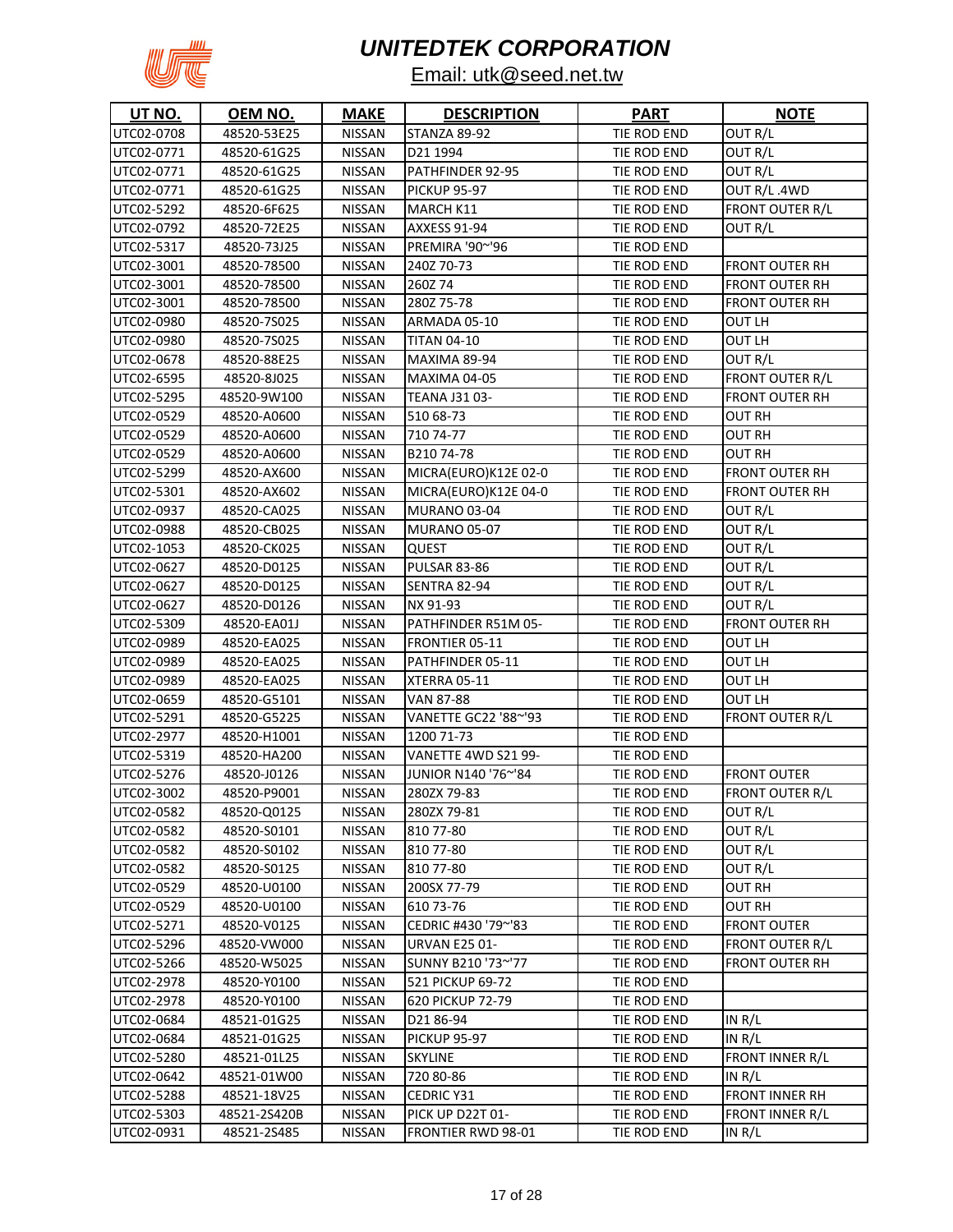

| <b>UT NO.</b> | OEM NO.     | <b>MAKE</b>   | <b>DESCRIPTION</b>     | <b>PART</b>  | <b>NOTE</b>            |
|---------------|-------------|---------------|------------------------|--------------|------------------------|
| UTC02-5313    | 48521-2T025 | <b>NISSAN</b> | ATLAS F23              | TIE ROD END  | <b>FRONT OUTER RH</b>  |
| UTC02-2982    | 48521-50W00 | <b>NISSAN</b> | 720 PICKUP 83-86       | TIE ROD END  |                        |
| UTC02-0531    | 48521-A0600 | <b>NISSAN</b> | 510 68-73              | TIE ROD END  | IN RH                  |
| UTC02-0531    | 48521-A0600 | <b>NISSAN</b> | 710 74-77              | TIE ROD END  | IN RH                  |
| UTC02-0531    | 48521-A0600 | NISSAN        | B21074-78              | TIE ROD END  | in Rh                  |
| UTC02-0658    | 48521-G5101 | NISSAN        | VAN 87-88              | TIE ROD END  | in lh                  |
| UTC02-5264    | 48521-H1001 | NISSAN        | SUNNY B120 '70~'75     | TIE ROD END  | OUTER RH               |
| UTC02-5277    | 48521-J0126 | <b>NISSAN</b> | JUNIOR N140 '76~'84    | TIE ROD END  | FRONT OUTER            |
| UTC02-0574    | 48521-Q0125 | <b>NISSAN</b> | 280ZX 79-81            | TIE ROD END  | IN R/L                 |
| UTC02-0574    | 48521-S0126 | <b>NISSAN</b> | 810 77-80              | TIE ROD END  | IN $R/L$               |
| UTC02-0531    | 48521-U0100 | <b>NISSAN</b> | 200SX 77-79            | TIE ROD END  | IN RH                  |
| UTC02-0531    | 48521-U0100 | <b>NISSAN</b> | 610 73-76              | TIE ROD END  | IN RH                  |
| UTC02-5273    | 48521-V0125 | <b>NISSAN</b> | CEDRIC #430 '79~'83    | TIE ROD END  | <b>FRONT INNER RH</b>  |
| UTC02-5268    | 48521-W5025 | <b>NISSAN</b> | SUNNY B210 '73~'77     | TIE ROD END  | FRONT OUTER RH         |
| UTC02-2979    | 48521-Y0100 | <b>NISSAN</b> | 521 PICKUP 69-72       | TIE ROD END  |                        |
| UTC02-2979    | 48521-Y0100 | <b>NISSAN</b> | 620 PICKUP 72-79       | TIE ROD END  |                        |
| UTC02-5275    | 48561-T3025 | <b>NISSAN</b> | HOMER E23              | TIE ROD END  | FRONT OUTER RH         |
| UTC02-2872    | 48570-01J00 | <b>NISSAN</b> | <b>PATROL 88-97</b>    | TIE ROD END  |                        |
| UTC02-0697    | 48570-31G25 | <b>NISSAN</b> | D2186-94               | TIE ROD END  | IN R/L                 |
| UTC02-0697    | 48570-31G25 | <b>NISSAN</b> | PATHFINDER 87-92       | TIE ROD END  | IN R/L                 |
| UTC02-0697    | 48570-31G25 | <b>NISSAN</b> | <b>PICKUP 95-96</b>    | TIE ROD END  | IN R/L                 |
| UTC02-0887    | 48570-3S525 | <b>NISSAN</b> | <b>FRONTIER 98-04</b>  | TIE ROD END  | IN R/L                 |
| UTC02-0887    | 48570-3S525 | <b>NISSAN</b> | XTERRA 00-04           | TIE ROD END  | IN R/L                 |
| UTC02-0772    | 48570-61G25 | <b>NISSAN</b> | D21 1994               | TIE ROD END  | IN R/L                 |
| UTC02-0772    | 48570-61G25 | <b>NISSAN</b> | PATHFINDER 92-95       | TIE ROD END  | IN R/L                 |
| UTC02-0772    | 48570-61G25 | <b>NISSAN</b> | <b>PICKUP 95-97</b>    | TIE ROD END  | IN R/L                 |
| UTC02-5312    | 48571-2T025 | <b>NISSAN</b> | ATLAS F23              | TIE ROD END  | <b>FRONT OUTER LH</b>  |
| UTC02-5274    | 48571-T3025 | <b>NISSAN</b> | HOMER E23              | TIE ROD END  | FRONT OUTER LH         |
| UTC02-5348    | 48630-01G25 | <b>NISSAN</b> | <b>PICK UP D21 85-</b> | TIE ROD ASSY |                        |
| UTC02-5345    | 48630-01N25 | NISSAN        | HOMY E24 '86~'88       | TIE ROD ASSY |                        |
| UTC02-5330    | 48630-01W00 | <b>NISSAN</b> | PICK UP #720 '79~'85   | TIE ROD ASSY |                        |
| UTC02-5350    | 48630-18V25 | NISSAN        | CEDRIC Y31             | TIE ROD ASSY | FRONT LH               |
| UTC02-5354    | 48630-2S485 | NISSAN        | D22 2WD 97-            | TIE ROD ASSY |                        |
| UTC02-5334    | 48630-2T025 | <b>NISSAN</b> | HONY E23 '78~'86       | TIE ROD ASSY |                        |
| UTC02-5349    | 48630-31G35 | <b>NISSAN</b> | D21 4WD 85-            | TIE ROD ASSY |                        |
| UTC02-5338    | 48630-50W00 | <b>NISSAN</b> | PICK UP 4WD#720 '83~'  | TIE ROD ASSY | <b>FRONT LH</b>        |
| UTC02-5361    | 48630-9W100 | <b>NISSAN</b> | TEANA                  | TIE ROD ASSY | FRONT LH               |
| UTC02-5324    | 48630-B9525 | <b>NISSAN</b> | DATSUN 520 '65~'72     | TIE ROD ASSY |                        |
| UTC02-5331    | 48630-G2525 | NISSAN        | VANETTE C120 '78~'86   | TIE ROD ASSY |                        |
| UTC02-5346    | 48630-G5125 | NISSAN        | VANETTE GC22 85-       | TIE ROD ASSY | <b>FRONT LH</b>        |
| UTC02-5320    | 48630-H1001 | <b>NISSAN</b> | SUNNY B110 '70~'73     | TIE ROD ASSY |                        |
| UTC02-5326    | 48630-H5025 | NISSAN        | SUNNY B210 '73~'77     | TIE ROD ASSY |                        |
| UTC02-5333    | 48630-S0125 | NISSAN        | SKYLINE 72-81          | TIE ROD ASSY | INNER                  |
| UTC02-5335    | 48630-T3065 | NISSAN        | HONY E23 '78~'86       | TIE ROD ASSY |                        |
| UTC02-5322    | 48630-U0100 | NISSAN        | VANETTE #620 '68~'86   | TIE ROD ASSY |                        |
| UTC02-5340    | 48630-V5026 | NISSAN        | CEDRIC Y30 '83~'87     | TIE ROD ASSY | <b>FRONT LH</b>        |
| UTC02-5341    | 48630-V6625 | <b>NISSAN</b> | CEDRIC Y30 '83~'87     | TIE ROD ASSY | <b>FRONT RH</b>        |
| UTC02-5328    | 48630-W5025 | NISSAN        | SUNNY B310 '77~'81     | TIE ROD ASSY |                        |
| UTC02-0643    | 48640-01F25 | NISSAN        | 200SX 84-88            | TIE ROD END  | OUT LH                 |
| UTC02-0643    | 48640-01F25 | NISSAN        | 810 81-                | TIE ROD END  | OUT LH                 |
| UTC02-0643    | 48640-01F25 | NISSAN        | <b>MAXIMA 81-84</b>    | TIE ROD END  | OUT LH                 |
| UTC02-5284    | 48640-01N25 | NISSAN        | HOMY E24 '86~'88       | TIE ROD END  | <b>FRONT OUTER LH</b>  |
| UTC02-5286    | 48640-18V25 | NISSAN        | <b>CEDRIC Y31</b>      | TIE ROD END  | <b>FRONT OUTER R/L</b> |
| UTC02-2981    | 48640-50W00 | NISSAN        | 720 PICKUP 83-86       | TIE ROD END  |                        |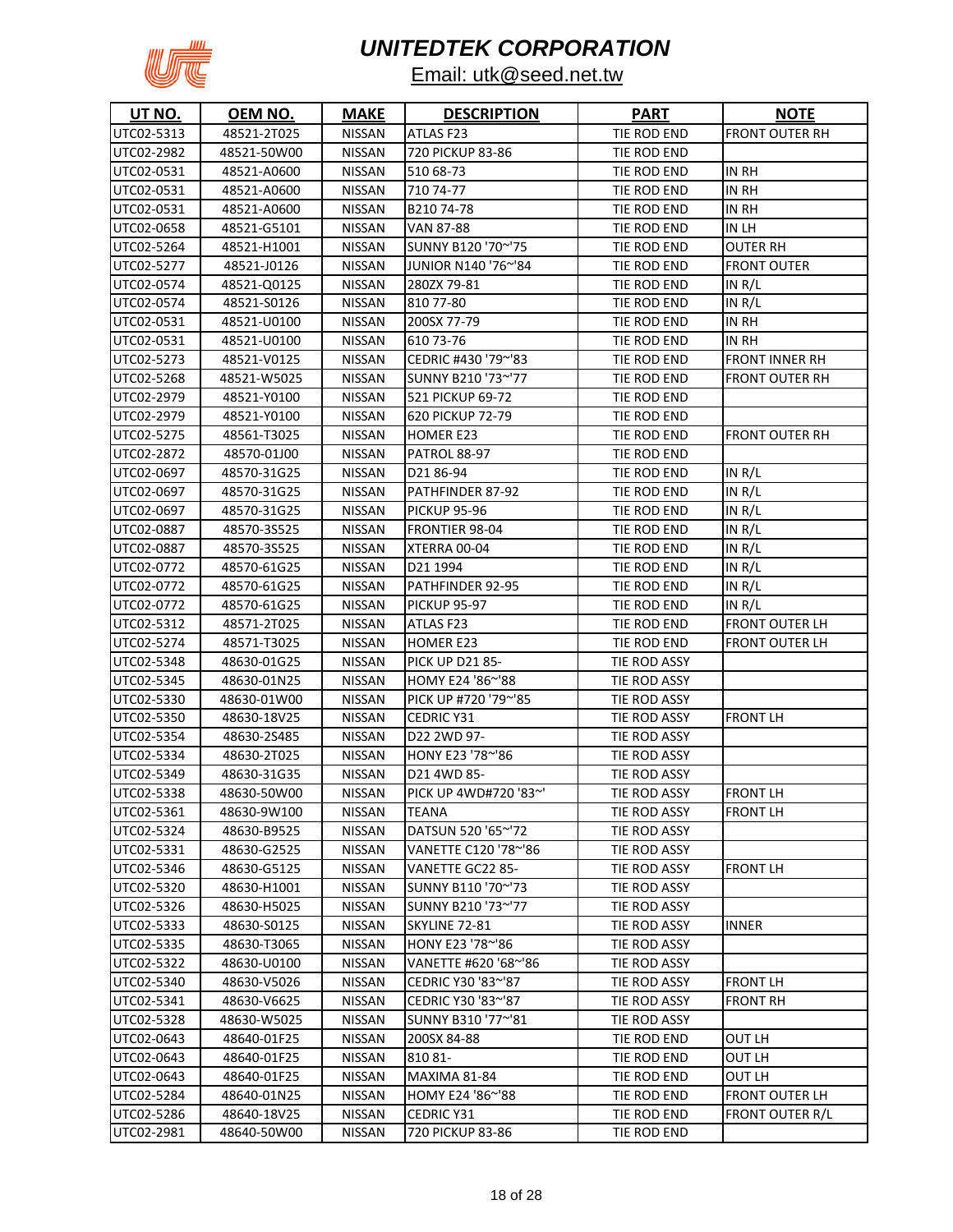

| UT NO.     | <u>OEM NO.</u> | <b>MAKE</b>   | <b>DESCRIPTION</b>    | <b>PART</b> | <b>NOTE</b>            |
|------------|----------------|---------------|-----------------------|-------------|------------------------|
| UTC02-0580 | 48640-78500    | <b>NISSAN</b> | 240Z 70-73            | TIE ROD END | <b>FRONT OUTER LH</b>  |
| UTC02-0580 | 48640-78500    | <b>NISSAN</b> | 260Z74                | TIE ROD END | <b>FRONT OUTER LH</b>  |
| UTC02-0580 | 48640-78500    | <b>NISSAN</b> | 280Z 75-78            | TIE ROD END | <b>FRONT OUTER LH</b>  |
| UTC02-0981 | 48640-7S025    | <b>NISSAN</b> | ARMADA 05-10          | TIE ROD END | <b>OUT RH</b>          |
| UTC02-0981 | 48640-7S025    | <b>NISSAN</b> | <b>TITAN 04-10</b>    | TIE ROD END | OUT RH                 |
| UTC02-5294 | 48640-9W100    | <b>NISSAN</b> | <b>TEANA J31 03-</b>  | TIE ROD END | <b>FRONT OUTER LH</b>  |
| UTC02-0532 | 48640-A0600    | NISSAN        | 510 68-73             | TIE ROD END | <b>OUT LH</b>          |
| UTC02-0532 | 48640-A0600    | NISSAN        | 710 74-77             | TIE ROD END | OUT LH                 |
| UTC02-0532 | 48640-A0600    | NISSAN        | B21074-78             | TIE ROD END | OUT LH                 |
| UTC02-6606 | 48640-AL525    | NISSAN        | 350Z 03-09            | TIE ROD END | <b>FRONT OUTER RH</b>  |
| UTC02-0926 | 48640-AL585    | <b>NISSAN</b> | 350Z 03-09            | TIE ROD END | OUT LH                 |
| UTC02-5298 | 48640-AX600    | NISSAN        | MICRA(EURO)K12E 02-0  | TIE ROD END | <b>FRONT OUTER LH</b>  |
| UTC02-5300 | 48640-AX602    | <b>NISSAN</b> | MICRA(EURO)K12E 04-0  | TIE ROD END | <b>FRONT OUTER LH</b>  |
| UTC02-5308 | 48640-EA01J    | <b>NISSAN</b> | PATHFINDER R51M 05-   | TIE ROD END | <b>FRONT OUTER LH</b>  |
| UTC02-1002 | 48640-EA025    | <b>NISSAN</b> | <b>FRONTIER 05-11</b> | TIE ROD END | OUT RH                 |
| UTC02-1002 | 48640-EA025    | <b>NISSAN</b> | PATHFINDER 05-11      | TIE ROD END | <b>OUT RH</b>          |
| UTC02-1002 | 48640-EA025    | <b>NISSAN</b> | XTERRA 05-11          | TIE ROD END | OUT RH                 |
| UTC02-0660 | 48640-G5101    | <b>NISSAN</b> | VAN 87-88             | TIE ROD END | <b>OUT RH</b>          |
| UTC02-5262 | 48640-H1001    | <b>NISSAN</b> | SUNNY B120 '70~'75    | TIE ROD END | <b>OUTER LH</b>        |
| UTC02-5269 | 48640-J0127    | <b>NISSAN</b> | JUNIOR N140 '70~'76   | TIE ROD END | <b>FRONT OUTER R/L</b> |
| UTC02-0532 | 48640-U0100    | <b>NISSAN</b> | 200SX 77-79           | TIE ROD END | OUT LH                 |
| UTC02-0532 | 48640-U0100    | <b>NISSAN</b> | 610 73-76             | TIE ROD END | <b>OUT LH</b>          |
| UTC02-5281 | 48640-V5001    | <b>NISSAN</b> | <b>CEDRIC Y30</b>     | TIE ROD END | <b>FRONT OUTER R/L</b> |
| UTC02-5265 | 48640-W5025    | <b>NISSAN</b> | SUNNY B210 '73~'77    | TIE ROD END | <b>FRONT OUTER LH</b>  |
| UTC02-5285 | 48641-01N25    | <b>NISSAN</b> | HOMY E24 '86~'88      | TIE ROD END | <b>FRONT OUTER RH</b>  |
| UTC02-5287 | 48641-18V25    | <b>NISSAN</b> | <b>CEDRIC Y31</b>     | TIE ROD END | FRONT INNER LH         |
| UTC02-2983 | 48641-50W00    | <b>NISSAN</b> | 720 PICKUP 83-86      | TIE ROD END |                        |
| UTC02-0533 | 48641-A0600    | <b>NISSAN</b> | 510 68-73             | TIE ROD END | IN LH                  |
| UTC02-0533 | 48641-A0600    | <b>NISSAN</b> | B21074-78             | TIE ROD END | in Lh                  |
| UTC02-0657 | 48641-G5101    | <b>NISSAN</b> | VAN 87-88             | TIE ROD END | IN RH                  |
| UTC02-5263 | 48641-H1001    | <b>NISSAN</b> | SUNNY B120 '70~'75    | TIE ROD END | <b>OUTER LH</b>        |
| UTC02-5270 | 48641-J0127    | NISSAN        | JUNIOR N140 '70~'76   | TIE ROD END | <b>FRONT OUTER R/L</b> |
| UTC02-0533 | 48641-U0100    | NISSAN        | 200SX 77-79           | TIE ROD END | IN LH                  |
| UTC02-0533 | 48641-U0100    | NISSAN        | 61073                 | TIE ROD END | IN LH                  |
| UTC02-5272 | 48641-V0125    | <b>NISSAN</b> | CEDRIC #430 '79~'83   | TIE ROD END | <b>FRONT INNER LH</b>  |
| UTC02-5282 | 48641-V5025    | <b>NISSAN</b> | <b>CEDRIC Y30</b>     | TIE ROD END | <b>FRONT INNER LH</b>  |
| UTC02-5283 | 48641-V5401    | <b>NISSAN</b> | CEDRIC Y30            | TIE ROD END | <b>FRONT INNER RH</b>  |
| UTC02-5267 | 48641-W5025    | <b>NISSAN</b> | SUNNY B210 '73~'77    | TIE ROD END | <b>FRONT OUTER LH</b>  |
| UTC02-6601 | 58640-1JA0B    | <b>NISSAN</b> | QUEST 12-             | TIE ROD END | <b>FRONT OUTER LH</b>  |
| UTC02-3413 | D8520-15U26    | <b>NISSAN</b> | ALTIMA 05-06          | TIE ROD END | OUT, R/L               |
| UTC02-3413 | D8520-15U26    | <b>NISSAN</b> | MAXIMA 00-03          | TIE ROD END | OUT, R/L               |
| UTC02-6596 | D8520-1AA1A    | <b>NISSAN</b> | <b>MURANO 09-13</b>   | TIE ROD END | <b>FRONT OUTER RH</b>  |
| UTC02-5310 | D8520-1HJ0A    | <b>NISSAN</b> | <b>LATIO N17T 12-</b> | TIE ROD END | <b>FRONT OUTER RH</b>  |
| UTC02-5310 | D8520-1HJ0A    | <b>NISSAN</b> | <b>MARCH K13T 10-</b> | TIE ROD END | <b>FRONT OUTER RH</b>  |
| UTC02-6604 | D8520-1HK0A    | <b>NISSAN</b> | VERSA SEDAN 12        | TIE ROD END | <b>FRONT OUTER RH</b>  |
| UTC02-6599 | D8520-1JA0B    | <b>NISSAN</b> | <b>QUEST 11-12</b>    | TIE ROD END | <b>FRONT OUTER RH</b>  |
| UTC02-4534 | D8520-1KA0A    | <b>NISSAN</b> | <b>JUKE 11-</b>       | TIE ROD END | OUT, RH                |
| UTC02-4534 | D8520-1KA0A    | <b>NISSAN</b> | <b>LEAF 11-</b>       | TIE ROD END | OUT, RH                |
| UTC02-0925 | D8520-AL525    | NISSAN        | 350Z 03-09            | TIE ROD END | <b>OUT RH</b>          |
| UTC02-5305 | D8520-EN00A    | <b>NISSAN</b> | SERENA C25 06-        | TIE ROD END | <b>FRONT OUTER RH</b>  |
| UTC02-6602 | D8520-ET00A    | <b>NISSAN</b> | <b>SENTRA 07-12</b>   | TIE ROD END | <b>FRONT OUTER RH</b>  |
| UTC02-1013 | D8520-EW00A    | NISSAN        | CUBE 09-11            | TIE ROD END | <b>OUT RH</b>          |
| UTC02-1013 | D8520-EW00A    | <b>NISSAN</b> | <b>VERSA 07-11</b>    | TIE ROD END | <b>OUT RH</b>          |
| UTC02-1042 | D8520-JA00A    | NISSAN        | ALTIMA 07-12          | TIE ROD END | <b>OUT RH</b>          |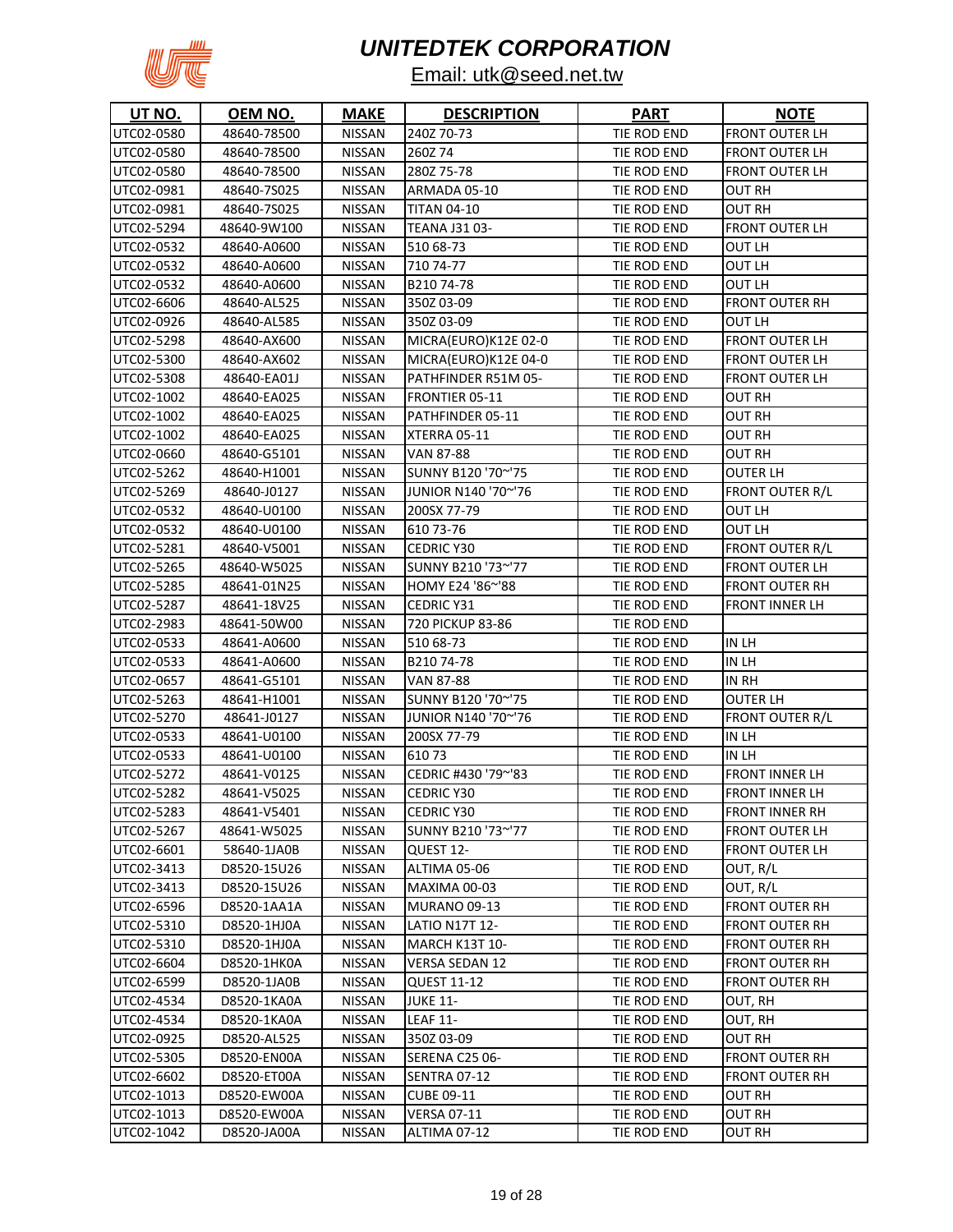

| <b>UT NO.</b> | OEM NO.      | <b>MAKE</b>   | <b>DESCRIPTION</b>    | <b>PART</b> | <b>NOTE</b>           |
|---------------|--------------|---------------|-----------------------|-------------|-----------------------|
| UTC02-1042    | D8520-JA00A  | <b>NISSAN</b> | <b>MAXIMA 09-12</b>   | TIE ROD END | <b>OUT RH</b>         |
| UTC02-3053    | D8520-JA80J  | <b>NISSAN</b> | ALTIMA 07-11          | TIE ROD END | <b>FRONT OUTER RH</b> |
| UTC02-3053    | D8520-JA80J  | NISSAN        | MURANO 09-12          | TIE ROD END | FRONT OUTER RH        |
| UTC02-1091    | D8520-JY00A  | <b>NISSAN</b> | <b>ROGUE 08-11</b>    | TIE ROD END | <b>OUT LH</b>         |
| UTC02-3414    | D8520-JY00A  | NISSAN        | <b>ROGUE 08-11</b>    | TIE ROD END | OUT, LH               |
| UTC02-4538    | D8540-1KA0A  | NISSAN        | <b>LEAF 11-</b>       | TIE ROD END | OUT, LH               |
| UTC02-6597    | D8640-1AA1A  | NISSAN        | MURANO 09-13          | TIE ROD END | <b>FRONT OUTER LH</b> |
| UTC02-5311    | D8640-1HJ0A  | <b>NISSAN</b> | <b>LATIO N17T 12-</b> | TIE ROD END | <b>FRONT OUTER LH</b> |
| UTC02-5311    | D8640-1HJ0A  | NISSAN        | MARCH K13T 10-        | TIE ROD END | <b>FRONT OUTER LH</b> |
| UTC02-6605    | D8640-1HK0A  | <b>NISSAN</b> | <b>VERSA SEDAN 12</b> | TIE ROD END | <b>FRONT OUTER LH</b> |
| UTC02-6600    | D8640-1JA0B  | NISSAN        | QUEST 11-             | TIE ROD END | <b>FRONT OUTER LH</b> |
| UTC02-4538    | D8640-1KA0A  | <b>NISSAN</b> | <b>JUKE 11-</b>       | TIE ROD END | OUT, LH               |
| UTC02-5304    | D8640-EN00A  | <b>NISSAN</b> | SERENA C25 06-        | TIE ROD END | <b>FRONT OUTER LH</b> |
| UTC02-6603    | D8640-ET00A  | <b>NISSAN</b> | <b>SENTRA 07-12</b>   | TIE ROD END | FRONT OUTER LH        |
| UTC02-1012    | D8640-EW00A  | <b>NISSAN</b> | <b>CUBE 09-11</b>     | TIE ROD END | OUT LH                |
| UTC02-1012    | D8640-EW00A  | <b>NISSAN</b> | <b>VERSA 07-11</b>    | TIE ROD END | OUT LH                |
| UTC02-1041    | D8640-JA00A  | NISSAN        | ALTIMA 07-12          | TIE ROD END | OUT LH                |
| UTC02-1041    | D8640-JA00A  | <b>NISSAN</b> | <b>MAXIMA 09-12</b>   | TIE ROD END | OUT LH                |
| UTC02-3054    | D8640-JA80J  | <b>NISSAN</b> | ALTIMA 07-11          | TIE ROD END | <b>FRONT OUTER LH</b> |
| UTC02-3054    | D8640-JA80J  | NISSAN        | <b>MURANO 09-12</b>   | TIE ROD END | <b>FRONT OUTER LH</b> |
| UTC02-1092    | D8640-JY00A  | <b>NISSAN</b> | <b>ROGUE 08-11</b>    | TIE ROD END | OUT RH                |
| UTC02-3415    | D8640-JY00A  | <b>NISSAN</b> | <b>ROGUE 08-11</b>    | TIE ROD END | OUT, RH               |
| UTC02-2846    | ES2139R      | <b>NISSAN</b> | 310 79-82             | TIE ROD END |                       |
| UTC02-2846    | ES2139R      | <b>NISSAN</b> | F10 76-78             | TIE ROD END |                       |
| UTC02-2854    | ES2713       | <b>NISSAN</b> | 720 PICKUP 80-83      | TIE ROD END |                       |
| UTC02-1089    | ES800574     | NISSAN        | <b>SENTRA 07-11</b>   | TIE ROD END | <b>OUT RH</b>         |
| UTC02-1090    | ES800575     | <b>NISSAN</b> | <b>SENTRA 07-11</b>   | TIE ROD END | OUT LH                |
| UTC02-5306    | NAVARA-TE-LH | <b>NISSAN</b> | NAVARA D40T 08-       | TIE ROD END | FRONT OUTER LH        |
| UTC02-5307    | NAVARA-TE-RH | NISSAN        | NAVARA D40T 08-       | TIE ROD END | FRONT OUTER RH        |
| UTC02-0731    | XF5Z-3A130AA | NISSAN        | QUEST 93-02           | TIE ROD END | OUT R/L               |
| UTC02-6586    |              | NISSAN        | 370Z 09-13            | TIE ROD END | FRONT OUTER LH        |
| UTC02-6587    |              | NISSAN        | 370Z 09-13            | TIE ROD END | FRONT OUTER RH        |
| UTC02-0629    | 45046-09090  | <b>SCION</b>  | XB 04-06              | TIE ROD END | OUT R/L               |
| UTC02-1038    | 45046-09570  | <b>SCION</b>  | XB 08-11              | TIE ROD END | OUT RH                |
| UTC02-0638    | 45046-19175  | <b>SCION</b>  | XA 04-06              | TIE ROD END | OUT R/L               |
| UTC02-0638    | 45046-19175  | <b>SCION</b>  | XB 04-06              | TIE ROD END | OUT R/L               |
| UTC02-6572    | 45046-19415  | <b>SCION</b>  | XB 08-12              | TIE ROD END | <b>FRONT OUTER RH</b> |
| UTC02-0629    | 45046-29305  | <b>SCION</b>  | XA 04-06              | TIE ROD END | OUT R/L               |
| UTC02-0885    | 45046-49095  | <b>SCION</b>  | TC 05-10              | TIE ROD END | Ουτ                   |
| UTC02-0991    | 45046-49195  | <b>SCION</b>  | TC 11-                | TIE ROD END | OUT RH                |
| UTC02-1023    | 45046-59115  | <b>SCION</b>  | XD 08-10              | TIE ROD END | OUT R/L               |
| UTC02-6571    | 45046-79025  | <b>SCION</b>  | IQ 12-13              | TIE ROD END | FRONT OUTER R/L       |
| UTC02-1093    | 45047-09270  | <b>SCION</b>  | XB 08-11              | TIE ROD END | OUT LH                |
| UTC02-6573    | 45047-19215  | <b>SCION</b>  | XB 08-12              | TIE ROD END | <b>FRONT OUTER LH</b> |
| UTC02-0886    | 45047-49025  | <b>SCION</b>  | TC 05-10              | TIE ROD END | ουτ                   |
| UTC02-0992    | 45047-49135  | <b>SCION</b>  | TC 11-                | TIE ROD END | OUT LH                |
| UTC02-4132    | 45884-82Z00  | SUZUKI        | EQUATOR 09-11         | TIE ROD END | OUT, LH               |
| UTC02-4189    | 48582-82Z00  | <b>SUZUKI</b> | EQUATOR 09-11         | TIE ROD END | OUT, RH               |
| UTC02-6019    | 48700-70A61  | <b>SUZUKI</b> | SAMURAI '89~'93       | TIE ROD END |                       |
| UTC02-1037    | 48810-50G10  | <b>SUZUKI</b> | <b>SWIFT 99-01</b>    | TIE ROD END | OUT R/L               |
| UTC02-4203    | 48810-57L00  | <b>SUZUKI</b> | KIZASHI 10-           | TIE ROD END | OUT, RH               |
| UTC02-6028    | 48810-58JA0  | <b>SUZUKI</b> | SPLASH 08-            | TIE ROD END |                       |
| UTC02-6021    | 48810-60001  | <b>SUZUKI</b> | <b>CARRY 72-79</b>    | TIE ROD END |                       |
| UTC02-6028    | 48810-60810  | <b>SUZUKI</b> | SWIFT 04-             | TIE ROD END |                       |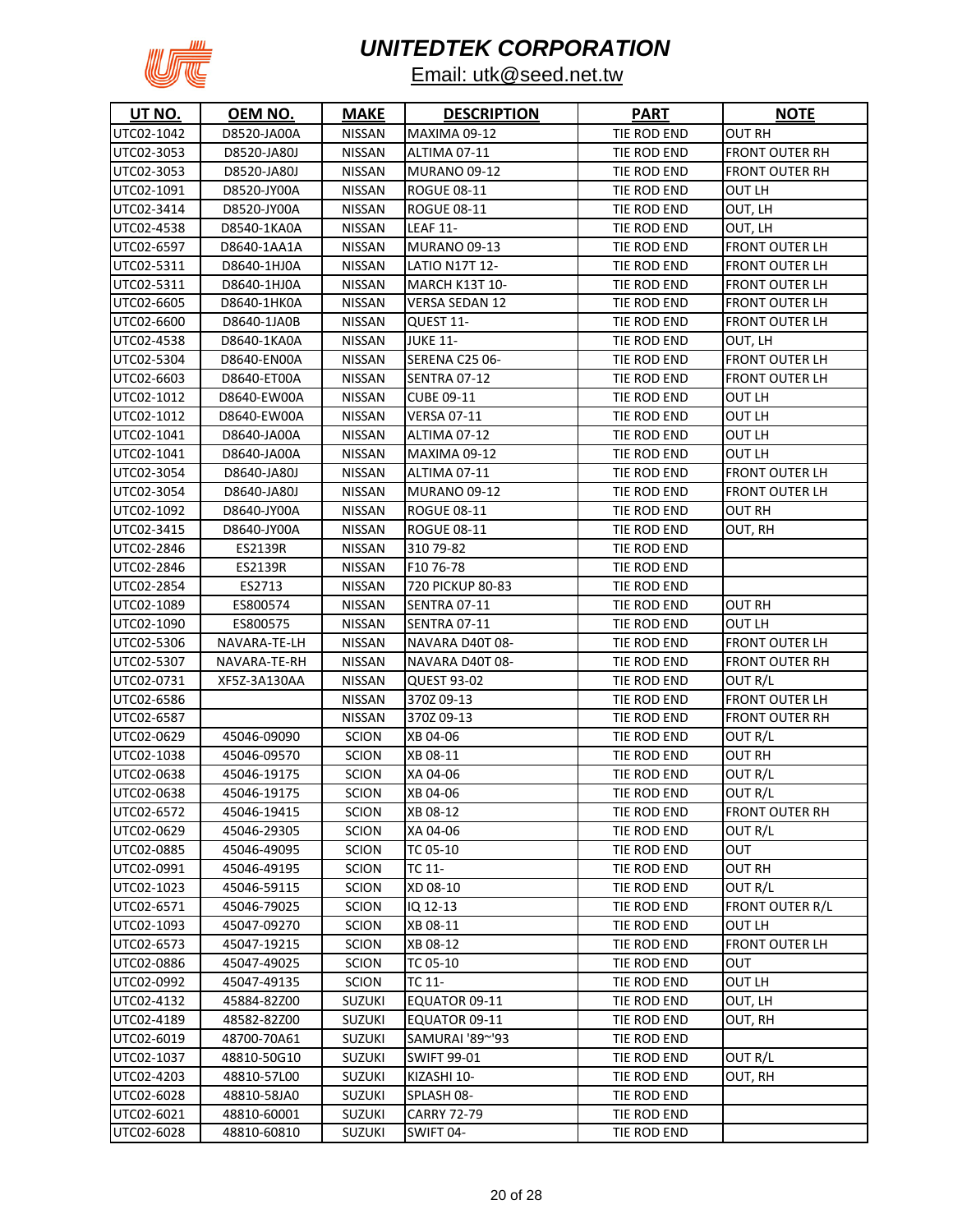

| <b>UT NO.</b> | OEM NO.      | <b>MAKE</b>   | <b>DESCRIPTION</b>        | <b>PART</b> | <b>NOTE</b> |
|---------------|--------------|---------------|---------------------------|-------------|-------------|
| UTC02-0695    | 48810-60A00  | <b>SUZUKI</b> | SAMURAI 86-95             | TIE ROD END | OUT R/L     |
| UTC02-0695    | 48810-60A00  | <b>SUZUKI</b> | SAMURAI 86-95             | TIE ROD END | OUT R/L     |
| UTC02-0695    | 48810-60A00  | <b>SUZUKI</b> | SIDEKICK 89-98            | TIE ROD END | OUT R/L     |
| UTC02-6028    | 48810-61J00  | <b>SUZUKI</b> | APV GC415 04-             | TIE ROD END |             |
| UTC02-0898    | 48810-65D00  | <b>SUZUKI</b> | <b>GRAND VITARA 99-05</b> | TIE ROD END | OUT RH      |
| UTC02-0898    | 48810-65D00  | <b>SUZUKI</b> | <b>VITARA 99-04</b>       | TIE ROD END | OUT RH      |
| UTC02-0898    | 48810-65D00  | <b>SUZUKI</b> | XL-7 02-06                | TIE ROD END | OUT RH      |
| UTC02-4205    | 48810-65D01  | <b>SUZUKI</b> | <b>GRAND VITARA 99-05</b> | TIE ROD END | OUT, RH     |
| UTC02-1077    | 48810-76G00  | <b>SUZUKI</b> | <b>AERIO 02-07</b>        | TIE ROD END | OUT R/L     |
| UTC02-4206    | 48810-77E00  | <b>SUZUKI</b> | SIDEKICK 96-98            | TIE ROD END | OUT, R/L    |
| UTC02-6022    | 48810-78000  | <b>SUZUKI</b> | ALTO 79-84                | TIE ROD END |             |
| UTC02-6013    | 48810-78A00  | SUZUKI        | CARRY 99-                 | TIE ROD END |             |
| UTC02-4207    | 48810-78J00  | <b>SUZUKI</b> | XL-7 07-09                | TIE ROD END | OUTER, R/L  |
| UTC02-6024    | 48810-79000  | <b>SUZUKI</b> | CARRY 81-                 | TIE ROD END |             |
| UTC02-1043    | 48810-79J01  | <b>SUZUKI</b> | GRAND VITARA 06-11        | TIE ROD END | OUT R/L     |
| UTC02-1043    | 48810-79J01  | <b>SUZUKI</b> | SX4 07-10                 | TIE ROD END | OUT R/L     |
| UTC02-6014    | 48810-81A00  | <b>SUZUKI</b> | JIMNY 00-                 | TIE ROD END | RН          |
| UTC02-6014    | 48810-81A00  | <b>SUZUKI</b> | VARILLA                   | TIE ROD END |             |
| UTC02-0693    | 48810-82000  | <b>SUZUKI</b> | <b>SWIFT 90-95</b>        | TIE ROD END | OUT R/L     |
| UTC02-6027    | 48810-84000  | <b>SUZUKI</b> | AUTO 84-                  | TIE ROD END |             |
| UTC02-6027    | 48810-84001  | <b>SUZUKI</b> | <b>WAGON 97-98</b>        | TIE ROD END |             |
| UTC02-6015    | 48810-85020  | <b>SUZUKI</b> | ALTO F6A 92-96            | TIE ROD END |             |
| UTC02-0990    | 48810-85Z00  | <b>SUZUKI</b> | FORENZA 04-08             | TIE ROD END | OUT RH      |
| UTC02-0990    | 48810-85Z00  | <b>SUZUKI</b> | <b>RENO 05-08</b>         | TIE ROD END | OUT RH      |
| UTC02-1044    | 48810-86Z10  | <b>SUZUKI</b> | VERONA 04-06              | TIE ROD END | OUT R/L     |
| UTC02-6027    | 48810-M84030 | <b>SUZUKI</b> | AUTO IV(RF410) 02-07      | TIE ROD END |             |
| UTC02-4214    | 48820-57L00  | <b>SUZUKI</b> | KIZASHI 10-               | TIE ROD END | OUT, LH     |
| UTC02-6020    | 48820-60001  | <b>SUZUKI</b> | <b>CARRY 72-79</b>        | TIE ROD END |             |
| UTC02-0755    | 48820-60A00  | <b>SUZUKI</b> | SIDEKICK 89-98            | TIE ROD END | IN $R/L$    |
| UTC02-0899    | 48820-65D00  | <b>SUZUKI</b> | <b>GRAND VITARA 99-05</b> | TIE ROD END | OUT LH      |
| UTC02-0899    | 48820-65D00  | <b>SUZUKI</b> | VITARA 99-04              | TIE ROD END | OUT LH      |
| UTC02-0899    | 48820-65D00  | <b>SUZUKI</b> | XL-7 02-06                | TIE ROD END | OUT LH      |
| UTC02-4217    | 48820-65D01  | <b>SUZUKI</b> | <b>GRAND VITARA 99-05</b> | TIE ROD END | OUT, LH     |
| UTC02-4218    | 48820-77E00  | <b>SUZUKI</b> | SIDEKICK 89-98            | TIE ROD END | IN, R/L     |
| UTC02-6016    | 48820-78A00  | <b>SUZUKI</b> | CARRY 99-                 | TIE ROD END |             |
| UTC02-6023    | 48820-79000  | <b>SUZUKI</b> | CARRY 81-                 | TIE ROD END |             |
| UTC02-6025    | 48820-80000  | <b>SUZUKI</b> | JIMNY '81~'83             | TIE ROD END |             |
| UTC02-6025    | 48820-80001  | <b>SUZUKI</b> | JIMNY '81~'83             | TIE ROD END |             |
| UTC02-6017    | 48820-81A00  | <b>SUZUKI</b> | JIMNY 00-                 | TIE ROD END | LH          |
| UTC02-6017    | 48820-81A00  | <b>SUZUKI</b> | VARILLA                   | TIE ROD END |             |
| UTC02-6018    | 48820-85020  | <b>SUZUKI</b> | ALTO F6A 92-96            | TIE ROD END |             |
| UTC02-0995    | 48820-85Z00  | <b>SUZUKI</b> | FORENZA 04-08             | TIE ROD END | OUT LH      |
| UTC02-0995    | 48820-85Z00  | SUZUKI        | <b>RENO 05-08</b>         | TIE ROD END | OUT LH      |
| UTC02-4870    | 45040-69040X | <b>TOYOTA</b> | LAND CRUISER FJ40, BJ4    | TIE ROD END | RHD         |
| UTC02-4869    | 45040-69045X | <b>TOYOTA</b> | LAND CRUISER FJ40, BJ4    | TIE ROD END | LHD         |
| UTC02-4878    | 45040-69060X | TOYOTA        | LAND CRUISERBJ60, FJ6     | TIE ROD END | <b>RHD</b>  |
| UTC02-4877    | 45040-69065X | <b>TOYOTA</b> | LAND CRUISERBJ60, FJ6     | TIE ROD END | LHD         |
| UTC02-4888    | 45040-69070X | <b>TOYOTA</b> | LAND CRUISER BJ70 84-     | TIE ROD END | RHD         |
| UTC02-4887    | 45040-69075X | <b>TOYOTA</b> | LAND CRUISER BJ70 84-     | TIE ROD END | LHD         |
| UTC02-4913    | 45040-69090X | <b>TOYOTA</b> | LAND CRUISER FJ80 FZJ8    | TIE ROD END | RHD         |
| UTC02-4912    | 45040-69095X | <b>TOYOTA</b> | LAND CRUISER FJ80 FZJ8    | TIE ROD END | LHD         |
| UTC02-4893    | 45040-69100X | TOYOTA        | LAND CRUISER FJ75 90-     | TIE ROD END | RHD         |
| UTC02-4895    | 45040-69101X | <b>TOYOTA</b> | LAND CRUISER LJ70, KZJ    | TIE ROD END | <b>RHD</b>  |
| UTC02-4898    | 45040-69102X | <b>TOYOTA</b> | LAND CRUISER HZJ70 99     | TIE ROD END | <b>RHD</b>  |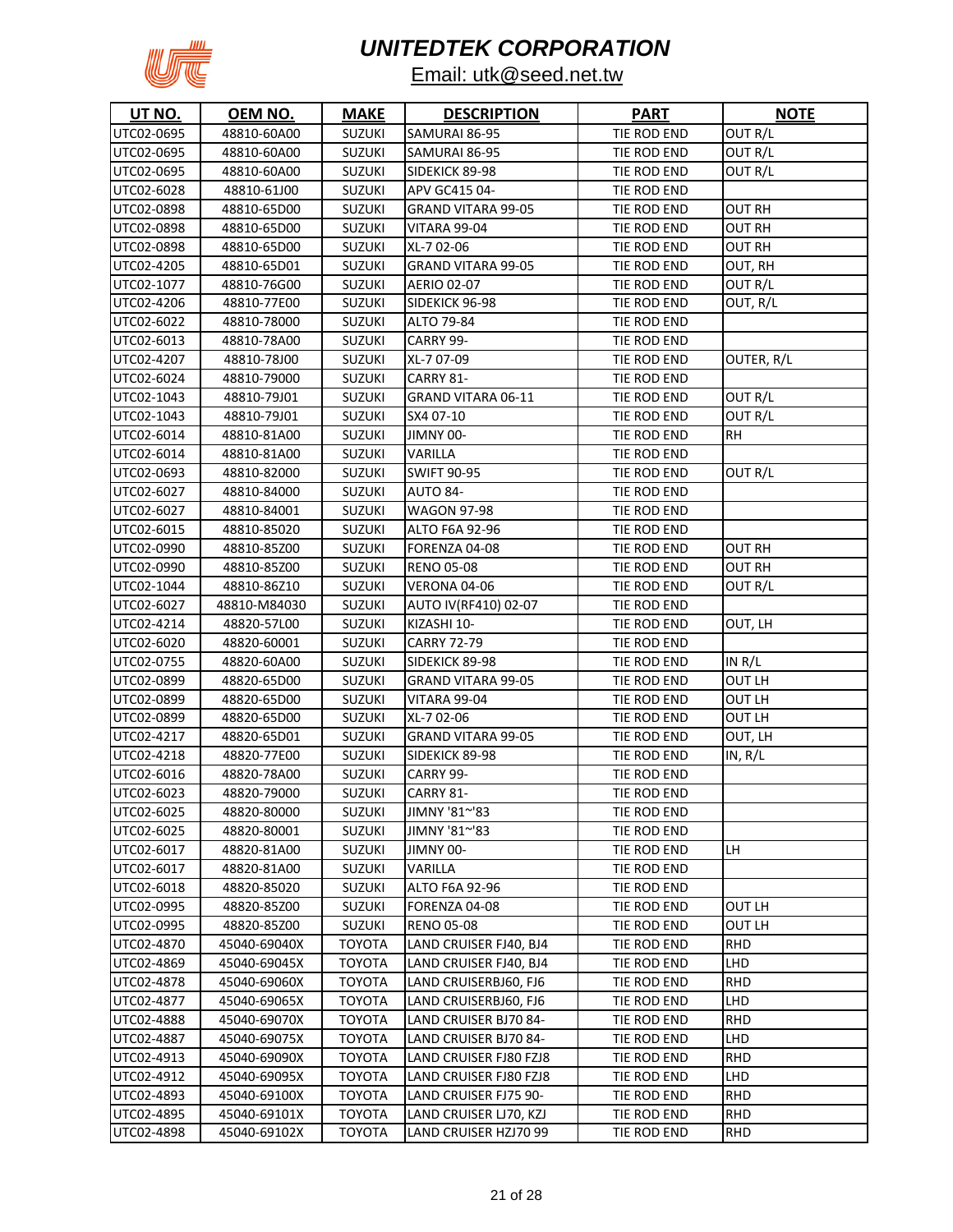

| <u>UT NO.</u> | <u>OEM NO.</u> | <u>MAKE</u>   | <b>DESCRIPTION</b>         | <u>PART</u>  | <b>NOTE</b> |
|---------------|----------------|---------------|----------------------------|--------------|-------------|
| UTC02-4892    | 45040-69105X   | <b>TOYOTA</b> | LAND CRUISER FJ75 90-      | TIE ROD END  | LHD         |
| UTC02-4897    | 45040-69107X   | <b>TOYOTA</b> | LAND CRUISER HZJ70 99      | TIE ROD END  | LHD         |
| UTC02-4859    | 45044-29035    | <b>TOYOTA</b> | <b>HIACE PH10 71-72</b>    | TIE ROD END  |             |
| UTC02-4884    | 45044-69055    | <b>TOYOTA</b> | LAND CRUISER BJ60, RJ7     | TIE ROD END  | LHD         |
| UTC02-4883    | 45044-69065    | TOYOTA        | LAND CRUISER BJ60, RJ7     | TIE ROD END  | RHD         |
| UTC02-4889    | 45044-69075    | <b>TOYOTA</b> | LAND CRUISER BJ70 84-      | TIE ROD END  | RHD         |
| UTC02-4890    | 45044-69085    | TOYOTA        | LAND CRUISER BJ70 84-      | TIE ROD END  | LHD         |
| UTC02-4902    | 45044-69086    | TOYOTA        | LAND CRUISER FJ75 HZJ      | TIE ROD END  |             |
| UTC02-4914    | 45044-69097    | TOYOTA        | LAND CRUISER FJ80 FZJ8     | TIE ROD END  |             |
| UTC02-4915    | 45044-69115    | TOYOTA        | LAND CRUISER FJ80 FZJ8     | TIE ROD END  |             |
| UTC02-0842    | 45044-69125    | TOYOTA        | LAND CRUISER 91-97         | TIE ROD END  | in lh       |
| UTC02-4901    | 45044-69135    | TOYOTA        | LAND CRUISER HZJ70 90      | TIE ROD END  |             |
| UTC02-4871    | 45045-69015    | TOYOTA        | LAND CRUISER FJ40, BJ4     | TIE ROD END  |             |
| UTC02-4882    | 45045-69045    | TOYOTA        | LAND CRUISER BJ60, RJ7     | TIE ROD END  |             |
| UTC02-0843    | 45045-69065    | TOYOTA        | LAND CRUISER 91-97         | TIE ROD END  | OUT RH      |
| UTC02-4900    | 45045-69075    | TOYOTA        | LAND CRUISER HZJ70 90      | TIE ROD END  |             |
| UTC02-4948    | 45046-05070    | <b>TOYOTA</b> | AVENSIS 08-                | TIE ROD END  |             |
| UTC02-4948    | 45046-05070    | <b>TOYOTA</b> | COROLLA VERSO AUR10        | TIE ROD END  |             |
| UTC02-4924    | 45046-06080    | <b>TOYOTA</b> | CAMRY 94-                  | TIE ROD END  |             |
| UTC02-4911    | 45046-09150    | <b>TOYOTA</b> | SOLUNA AL50R 96-           | TIE ROD END  |             |
| UTC02-0902    | 45046-09190    | TOYOTA        | <b>MATRIX 03-08</b>        | TIE ROD END  | OUT R/L     |
| UTC02-0918    | 45046-09200    | <b>TOYOTA</b> | COROLLA 03-08              | TIE ROD END  | OUT RH      |
| UTC02-0916    | 45046-09210    | <b>TOYOTA</b> | SEQUOIA 03-07              | TIE ROD END  | OUT RH      |
| UTC02-0916    | 45046-09210    | <b>TOYOTA</b> | TUNDRA 03-06               | TIE ROD END  | OUT RH      |
| UTC02-4934    | 45046-09295    | <b>TOYOTA</b> | AYGO KGB10 WNB10 05        | TIE ROD END  |             |
| UTC02-0961    | 45046-09330    | <b>TOYOTA</b> | TACOMA 05-11               | TIE ROD END  | OUT R/L     |
| UTC02-0960    | 45046-09340    | <b>TOYOTA</b> | TACOMA 05-10               | TIE ROD END  | OUT R/L     |
| UTC02-4105    | 45046-09530    | <b>TOYOTA</b> | VIOS 07-                   | TIE ROD END  | OUT, RH     |
| UTC02-1034    | 45046-09560    | <b>TOYOTA</b> | SEQUOIA 08-11              | TIE ROD END  | OUT RH      |
| UTC02-1034    | 45046-09560    | <b>TOYOTA</b> | TUNDRA 07-11               | TIE ROD END  | OUT RH      |
| UTC02-1086    | 45046-09600    | ТОҮОТА        | COROLLA 09-11              | TIE ROD END  | OUT R/L     |
| UTC02-1086    | 45046-09600    | TOYOTA        | <b>MATRIX 09-11</b>        | TIE ROD END  | OUT R/L     |
| UTC02-1087    | 45046-09610    | TOYOTA        | COROLLA 09-11              | TIE ROD END  | OUT R/L     |
| UTC02-1087    | 45046-09610    | TOYOTA        | COROLLA 09-11              | TIE ROD END  | OUT R/L     |
| UTC02-4947    | 45046-09660    | TOYOTA        | AVENSIS 08-                | TIE ROD END  |             |
| UTC02-4947    | 45046-09660    | <b>TOYOTA</b> | <b>COROLLA VERSO AUR10</b> | TIE ROD END  |             |
| UTC02-4932    | 45046-0F010    | <b>TOYOTA</b> | COROLLA VERSO AUR10        | TIE ROD END  |             |
| UTC02-0527    | 45046-19015    | <b>TOYOTA</b> | COROLLA 75-79              | TIE ROD END  | IN R/L      |
| UTC02-0557    | 45046-19055    | <b>TOYOTA</b> | COROLLA 71-74              | TIE ROD END  | IN $R/L$    |
| UTC02-0526    | 45046-19065    | <b>TOYOTA</b> | VAN 84-85                  | TIE ROD END  | OUT R/L     |
| UTC02-0526    | 45046-19075    | <b>TOYOTA</b> | STARLET 81-84              | TIE ROD END  | OUT R/L     |
| UTC02-0526    | 45046-19085    | <b>TOYOTA</b> | CRESSIDA 78-84             | TIE ROD END  | OUT R/L     |
| UTC02-0526    | 45046-19095    | <b>TOYOTA</b> | CORONA 74-82               | TIE ROD END  | OUT R/L     |
| UTC02-4964    | 45046-19115    | <b>TOYOTA</b> | TERCEL AL10 '78~'82        | TIE ROD ASSY |             |
| UTC02-0526    | 45046-19135    | <b>TOYOTA</b> | COROLLA 71-82              | TIE ROD END  | OUT R/L     |
| UTC02-4886    | 45046-19165    | TOYOTA        | STARLET EP70 84-           | TIE ROD END  |             |
| UTC02-0638    | 45046-19175    | <b>TOYOTA</b> | COROLLA 85-02              | TIE ROD END  | OUT R/L     |
| UTC02-0638    | 45046-19175    | <b>TOYOTA</b> | RAV4 96-00                 | TIE ROD END  | OUT R/L     |
| UTC02-0638    | 45046-19175    | TOYOTA        | <b>CAMRY 87-91</b>         | TIE ROD END  | OUT R/L     |
| UTC02-0638    | 45046-19175    | <b>TOYOTA</b> | CELICA 86-99               | TIE ROD END  | OUT R/L     |
| UTC02-0638    | 45046-19175    | <b>TOYOTA</b> | <b>TERCEL 87-90</b>        | TIE ROD END  | OUT R/L     |
| UTC02-2973    | 45046-19195    | <b>TOYOTA</b> | MR2 91-95                  | TIE ROD END  |             |
| UTC02-0759    | 45046-19206    | <b>TOYOTA</b> | MR2 SPYDER 00-05           | TIE ROD END  | OUT R/L     |
| UTC02-0759    | 45046-19206    | <b>TOYOTA</b> | PASEO 92-96                | TIE ROD END  | OUT R/L     |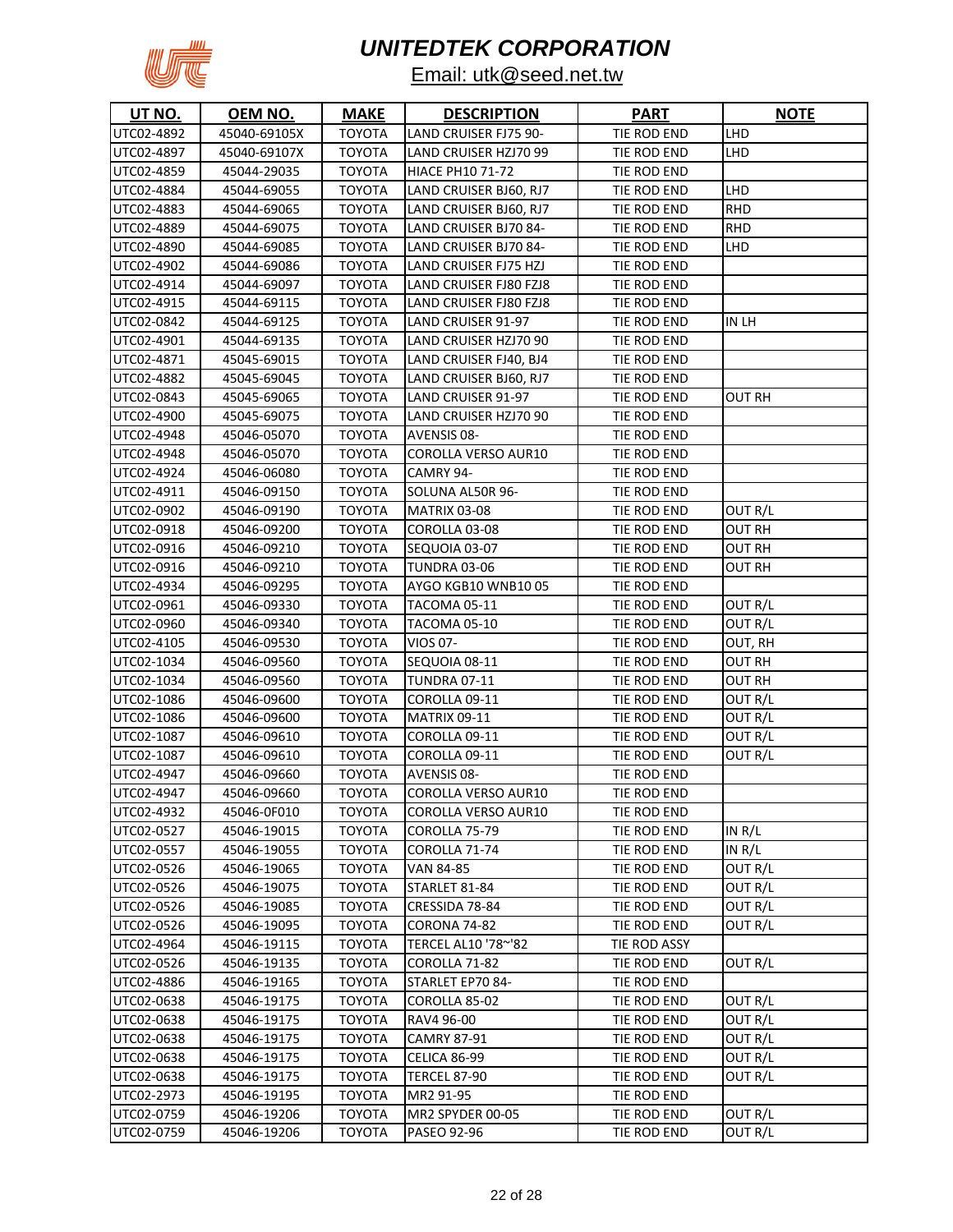

| <b>UT NO.</b> | OEM NO.     | <b>MAKE</b>   | <b>DESCRIPTION</b>        | <b>PART</b> | <u>NOTE</u>     |
|---------------|-------------|---------------|---------------------------|-------------|-----------------|
| UTC02-0759    | 45046-19206 | <b>TOYOTA</b> | <b>TERCEL 91-98</b>       | TIE ROD END | OUT R/L         |
| UTC02-6570    | 45046-19415 | <b>TOYOTA</b> | PRIUS V 12-               | TIE ROD END | FRONT OUTER R/L |
| UTC02-6561    | 45046-19425 | <b>TOYOTA</b> | <b>COROLLA</b>            | TIE ROD END | FRONT OUTER R/L |
| UTC02-4862    | 45046-29056 | ΤΟΥΟΤΑ        | MARK II RX10 72-76        | TIE ROD END |                 |
| UTC02-4866    | 45046-29065 | TOYOTA        | STOUT RK101 73-79         | TIE ROD END | <b>RH</b>       |
| UTC02-0526    | 45046-29075 | TOYOTA        | <b>CELICA 71-81</b>       | TIE ROD END | OUT R/L         |
| UTC02-4858    | 45046-29105 | <b>TOYOTA</b> | <b>HIACE PH10 71-72</b>   | TIE ROD END |                 |
| UTC02-0637    | 45046-29115 | TOYOTA        | T100 93-98                | TIE ROD END | OUT R/L RWD     |
| UTC02-0637    | 45046-29125 | <b>TOYOTA</b> | T100 93-98                | TIE ROD END | OUT R/L RWD     |
| UTC02-0622    | 45046-29135 | <b>TOYOTA</b> | COROLLA 84-85             | TIE ROD END | OUT R/L         |
| UTC02-0622    | 45046-29135 | <b>TOYOTA</b> | MR2 85-89                 | TIE ROD END | OUT R/L         |
| UTC02-0621    | 45046-29145 | <b>TOYOTA</b> | CRESSIDA 85-92            | TIE ROD END | OUT R/L         |
| UTC02-4906    | 45046-29165 | <b>TOYOTA</b> | CORONA AT170 87-          | TIE ROD END | <b>RH</b>       |
| UTC02-0679    | 45046-29185 | <b>TOYOTA</b> | KIJANG 91-                | TIE ROD END | OUT R/L         |
| UTC02-0679    | 45046-29185 | <b>TOYOTA</b> | LITEACE 88-               | TIE ROD END | OUT R/L         |
| UTC02-0680    | 45046-29195 | <b>TOYOTA</b> | T100 93-98                | TIE ROD END | OUT R/L         |
| UTC02-0680    | 45046-29195 | <b>TOYOTA</b> | <b>VAN 89</b>             | TIE ROD END | OUT R/L         |
| UTC02-0621    | 45046-29205 | <b>TOYOTA</b> | CRESSIDA 85-92            | TIE ROD END | OUT R/L         |
| UTC02-4910    | 45046-29215 | <b>TOYOTA</b> | HIACE LH10                | TIE ROD END |                 |
| UTC02-0776    | 45046-29235 | <b>TOYOTA</b> | <b>PREVIA 91-97</b>       | TIE ROD END | <b>OUT RH</b>   |
| UTC02-0777    | 45046-29235 | <b>TOYOTA</b> | <b>PREVIA 91-97</b>       | TIE ROD END | OUT LH          |
| UTC02-0748    | 45046-29255 | <b>TOYOTA</b> | AVALON 95-04              | TIE ROD END | OUT R/L         |
| UTC02-0748    | 45046-29255 | <b>TOYOTA</b> | <b>CAMRY 92-01</b>        | TIE ROD END | OUT R/L         |
| UTC02-0748    | 45046-29255 | ΤΟΥΟΤΑ        | <b>SIENNA 98-03</b>       | TIE ROD END | OUT R/L         |
| UTC02-0748    | 45046-29255 | <b>TOYOTA</b> | <b>SOLARA 99-03</b>       | TIE ROD END | OUT R/L         |
| UTC02-0629    | 45046-29265 | ΤΟΥΟΤΑ        | COROLLA 85-02             | TIE ROD END | OUT R/L         |
| UTC02-0629    | 45046-29265 | TOYOTA        | ECHO 03-05                | TIE ROD END | OUT R/L         |
| UTC02-0629    | 45046-29265 | <b>TOYOTA</b> | RAV4 96-00                | TIE ROD END | OUT R/L         |
| UTC02-0629    | 45046-29265 | TOYOTA        | <b>CAMRY 87-91</b>        | TIE ROD END | OUT R/L         |
| UTC02-0629    | 45046-29265 | <b>TOYOTA</b> | CELICA 86-99              | TIE ROD END | OUT R/L         |
| UTC02-0629    | 45046-29265 | <b>TOYOTA</b> | <b>TERCEL 87-90</b>       | TIE ROD END | OUT R/L         |
| UTC02-4921    | 45046-29285 | <b>TOYOTA</b> | MARK II GX90 92-          | TIE ROD END |                 |
| UTC02-4949    | 45046-29295 | <b>TOYOTA</b> | CARINA CORONA- '93~'9     | TIE ROD END |                 |
| UTC02-4949    | 45046-29295 | <b>TOYOTA</b> | <b>CELICA ST200 93-99</b> | TIE ROD END |                 |
| UTC02-4917    | 45046-29335 | <b>TOYOTA</b> | CORONA AT190 92-          | TIE ROD END |                 |
| UTC02-4937    | 45046-29355 | TOYOTA        | LITEACE 4WD CM, KM75      | TIE ROD END |                 |
| UTC02-4923    | 45046-29365 | <b>TOYOTA</b> | AVENSIS '98~              | TIE ROD END |                 |
| UTC02-4927    | 45046-29375 | <b>TOYOTA</b> | <b>HIACE LH110 95-06</b>  | TIE ROD END |                 |
| UTC02-4932    | 45046-29425 | <b>TOYOTA</b> | AVENSIS AZT250 03-05      | TIE ROD END |                 |
| UTC02-4930    | 45046-29456 | <b>TOYOTA</b> | <b>HIACE REGIUS 04-</b>   | TIE ROD END |                 |
| UTC02-4940    | 45046-29515 | <b>TOYOTA</b> | PREVIA ACR50, GSR5006     | TIE ROD END |                 |
| UTC02-0621    | 45046-29555 | <b>TOYOTA</b> | CRESSIDA 85-92            | TIE ROD END | OUT R/L         |
| UTC02-0648    | 45046-35080 | <b>TOYOTA</b> | <b>4RUNNER 84-85</b>      | TIE ROD END | OUT RH 4WD      |
| UTC02-0648    | 45046-35080 | <b>TOYOTA</b> | <b>PICKUP 84-85</b>       | TIE ROD END | OUT RH 4WD      |
| UTC02-4856    | 45046-39056 | <b>TOYOTA</b> | <b>HILUX RN10 68-72</b>   | TIE ROD END | OUT RH          |
| UTC02-0576    | 45046-39065 | <b>TOYOTA</b> | <b>PICKUP 72-78</b>       | TIE ROD END | IN R/L          |
| UTC02-2975    | 45046-39075 | <b>TOYOTA</b> | LAND CRUISER 80-88        | TIE ROD END |                 |
| UTC02-0625    | 45046-39085 | <b>TOYOTA</b> | <b>PICKUP 72-78</b>       | TIE ROD END | OUT R/L         |
| UTC02-0637    | 45046-39105 | <b>TOYOTA</b> | T100 93-98                | TIE ROD END | OUT R/L RWD     |
| UTC02-0637    | 45046-39106 | <b>TOYOTA</b> | T100 93-98                | TIE ROD END | OUT R/L RWD     |
| UTC02-0637    | 45046-39125 | <b>TOYOTA</b> | T100 93-98                | TIE ROD END | OUT R/L RWD     |
| UTC02-4867    | 45046-39155 | <b>TOYOTA</b> | <b>CROWN MS120 83-</b>    | TIE ROD END | OUT             |
| UTC02-0637    | 45046-39165 | <b>TOYOTA</b> | <b>PICKUP 79-95</b>       | TIE ROD END | OUT R/L RWD     |
| UTC02-0637    | 45046-39175 | <b>TOYOTA</b> | 4RUNNER 86-95             | TIE ROD END | OUT R/L RWD     |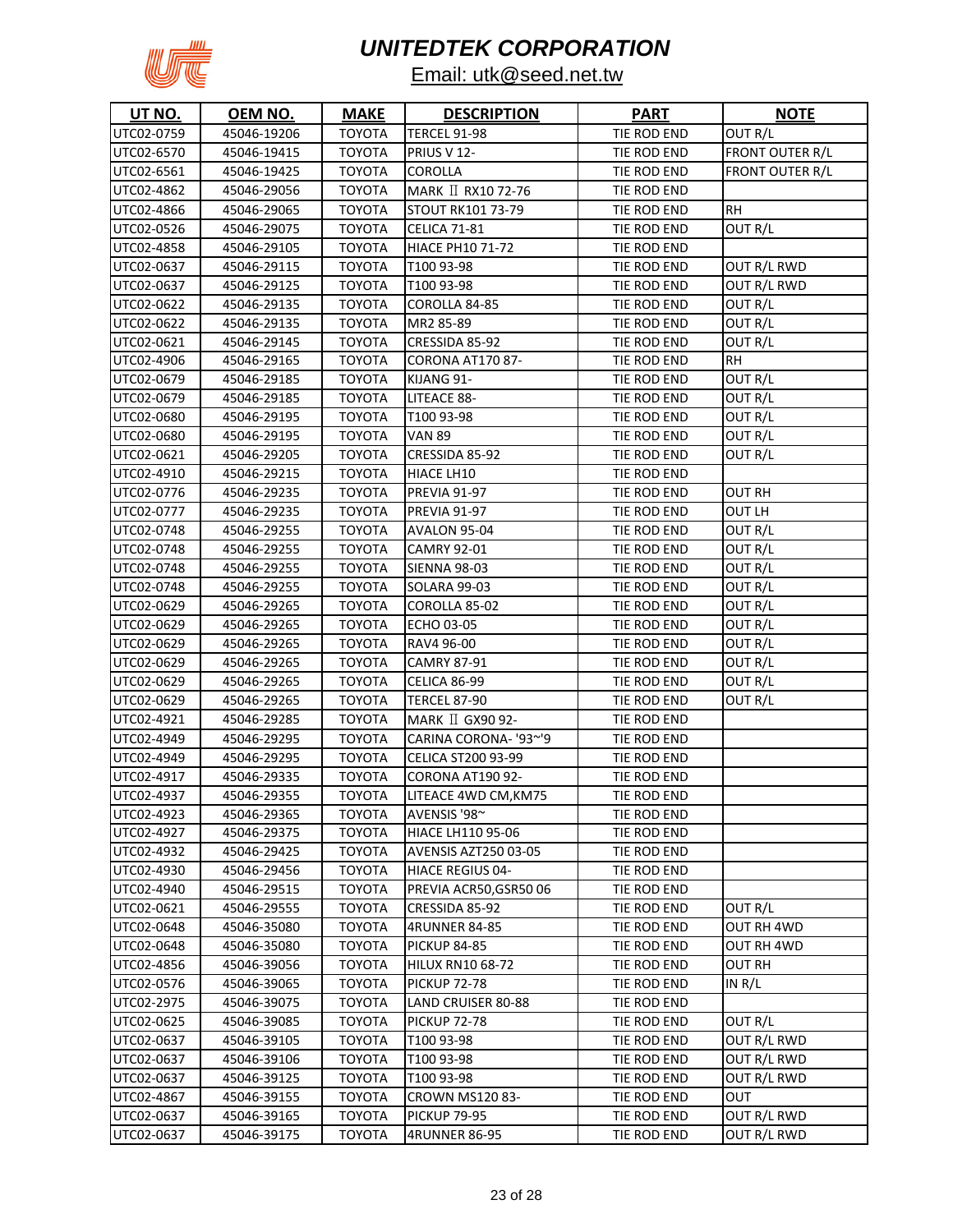

| UT NO.     | OEM NO.      | <b>MAKE</b>   | <b>DESCRIPTION</b>         | <b>PART</b> | <b>NOTE</b>    |
|------------|--------------|---------------|----------------------------|-------------|----------------|
| UTC02-4903 | 45046-39195  | <b>TOYOTA</b> | <b>CROWN YS130 87-</b>     | TIE ROD END | OUT            |
| UTC02-0637 | 45046-39215  | <b>TOYOTA</b> | T100 93-98                 | TIE ROD END | OUT R/L RWD    |
| UTC02-0637 | 45046-39235  | TOYOTA        | T100 93-98                 | TIE ROD END | OUT R/L RWD    |
| UTC02-4907 | 45046-39256  | <b>TOYOTA</b> | <b>HILUX 4WD RN105 90-</b> | TIE ROD END | RH             |
| UTC02-0911 | 45046-39285  | <b>TOYOTA</b> | TACOMA 95-04               | TIE ROD END | OUT R/L 2WD    |
| UTC02-0844 | 45046-39295  | TOYOTA        | TACOMA 4WD 95-04           | TIE ROD END | OUT RH 4WD     |
| UTC02-0637 | 45046-39375  | TOYOTA        | T100 93-98                 | TIE ROD END | OUT RH 4WD     |
| UTC02-4925 | 45046-39385  | TOYOTA        | <b>HILUX 4WD LN166 97-</b> | TIE ROD END |                |
| UTC02-0854 | 45046-39465  | TOYOTA        | SEQUOIA 01-02              | TIE ROD END | OUT RH         |
| UTC02-0854 | 45046-39465  | <b>TOYOTA</b> | <b>TUNDRA 00-02</b>        | TIE ROD END | OUT RH         |
| UTC02-0856 | 45046-49085  | <b>TOYOTA</b> | CELICA 00-05               | TIE ROD END | OUT RH         |
| UTC02-0885 | 45046-49095  | <b>TOYOTA</b> | RAV4 01-05                 | TIE ROD END | OUT            |
| UTC02-0850 | 45046-49115  | <b>TOYOTA</b> | <b>PRIUS 01-03</b>         | TIE ROD END | OUT RH         |
| UTC02-4942 | 45046-49125  | TOYOTA        | <b>AVENSIS</b>             | TIE ROD END |                |
| UTC02-4942 | 45046-49125  | <b>TOYOTA</b> | <b>IPSUM</b>               | TIE ROD END |                |
| UTC02-4942 | 45046-49125  | <b>TOYOTA</b> | NOAH VOXY 02-              | TIE ROD END |                |
| UTC02-0909 | 45046-49145  | <b>TOYOTA</b> | <b>PRIUS 04-09</b>         | TIE ROD END | OUT RH         |
| UTC02-0991 | 45046-49195  | <b>TOYOTA</b> | RAV4 06-11                 | TIE ROD END | OUT RH         |
| UTC02-4106 | 45046-49225  | <b>TOYOTA</b> | PRIUS 10-                  | TIE ROD END | OUT, RH        |
| UTC02-0852 | 45046-59026  | <b>TOYOTA</b> | ECHO 00-05                 | TIE ROD END | OUT RH         |
| UTC02-1027 | 45046-59195  | <b>TOYOTA</b> | <b>YARIS 07-10</b>         | TIE ROD END | OUT RH         |
| UTC02-6568 | 45046-59225  | <b>TOYOTA</b> | PRIUS C 12-                | TIE ROD END | FRONT OUTER RH |
| UTC02-4872 | 45046-69025  | <b>TOYOTA</b> | LAND CRUISER FJ40, BJ4     | TIE ROD END |                |
| UTC02-4874 | 45046-69035  | TOYOTA        | LAND CRUISER FJ40, BJ4     | TIE ROD END |                |
| UTC02-4875 | 45046-69045  | <b>TOYOTA</b> | LAND CRUISER FJ40, BJ4     | TIE ROD END | <b>RHD</b>     |
| UTC02-4876 | 45046-69055  | TOYOTA        | LAND CRUISER FJ40, BJ4     | TIE ROD END | LHD            |
| UTC02-4880 | 45046-69105  | TOYOTA        | LAND CRUISER BJ60, RJ7     | TIE ROD END | RHD            |
| UTC02-4881 | 45046-69115  | TOYOTA        | LAND CRUISER BJ60, RJ7     | TIE ROD END | LHD            |
| UTC02-4891 | 45046-69125  | TOYOTA        | LAND CRUISER RJ70 84-      | TIE ROD END |                |
| UTC02-4894 | 45046-69127  | TOYOTA        | LAND CRUISER LJ70, KZJ     | TIE ROD END | RHD            |
| UTC02-0848 | 45046-69135  | TOYOTA        | LAND CRUISER 91-97         | TIE ROD END | OUT RH         |
| UTC02-4951 | 45046-69135R | <b>TOYOTA</b> | LAND CRUISER FJ80 FZJ8     | TIE ROD END |                |
| UTC02-4896 | 45046-69145  | <b>TOYOTA</b> | LAND CRUISER FJ75, KZJ     | TIE ROD END | <b>RHD</b>     |
| UTC02-4899 | 45046-69155  | <b>TOYOTA</b> | LAND CRUISER HZJ70 90      | TIE ROD END | LHD            |
| UTC02-1068 | 45046-69195  | <b>TOYOTA</b> | LAND CRUISER 98-03         | TIE ROD END | <b>OUT RH</b>  |
| UTC02-1070 | 45046-69205  | <b>TOYOTA</b> | LAND CRUISER 03-07         | TIE ROD END | <b>OUT RH</b>  |
| UTC02-1029 | 45046-69235  | <b>TOYOTA</b> | LAND CRUISER 08-11         | TIE ROD END | OUT RH         |
| UTC02-6566 | 45046-69236  | <b>TOYOTA</b> | LAND CRUISER 08-13         | TIE ROD END | FRONT OUTER RH |
| UTC02-0960 | 45046-69245  | <b>TOYOTA</b> | 4RUNNER 10-                | TIE ROD END | OUT, R/L       |
| UTC02-4107 | 45046-69245  | <b>TOYOTA</b> | FJ CRUISER 10-11           | TIE ROD END | OUT, R/L       |
| UTC02-4918 | 45046-87680  | <b>TOYOTA</b> | BLIZZARD 80-               | TIE ROD END |                |
| UTC02-4944 | 45046-B9210  | <b>TOYOTA</b> | <b>BB QNC2006-</b>         | TIE ROD END |                |
| UTC02-4944 | 45046-B9210  | TOYOTA        | PASSO KGC30 10-            | TIE ROD END |                |
| UTC02-4920 | 45046-B9280  | <b>TOYOTA</b> | TOWNACE S402, S412 07      | TIE ROD END | RН             |
| UTC02-4929 | 45046-BZ010  | <b>TOYOTA</b> | AVANZA                     | TIE ROD END |                |
| UTC02-4929 | 45046-BZ010  | <b>TOYOTA</b> | XENIA 03-                  | TIE ROD END |                |
| UTC02-4935 | 45046-BZ060  | <b>TOYOTA</b> | RUSH F700 06-              | TIE ROD END |                |
| UTC02-4946 | 45047-05060  | <b>TOYOTA</b> | AVENSIS 08-                | TIE ROD END |                |
| UTC02-4946 | 45047-05060  | <b>TOYOTA</b> | COROLLA VERSO AUR10        | TIE ROD END |                |
| UTC02-0919 | 45047-09080  | TOYOTA        | COROLLA 03-08              | TIE ROD END | OUT LH         |
| UTC02-0917 | 45047-09090  | <b>TOYOTA</b> | SEQUOIA 03-07              | TIE ROD END | OUT LH         |
| UTC02-0917 | 45047-09090  | <b>TOYOTA</b> | TUNDRA 03-06               | TIE ROD END | OUT LH         |
| UTC02-4933 | 45047-09125  | <b>TOYOTA</b> | AYGO KGB10 WNB10 05        | TIE ROD END |                |
| UTC02-4931 | 45047-09220  | TOYOTA        | YARIS 05-                  | TIE ROD END | FRONT OUTER LH |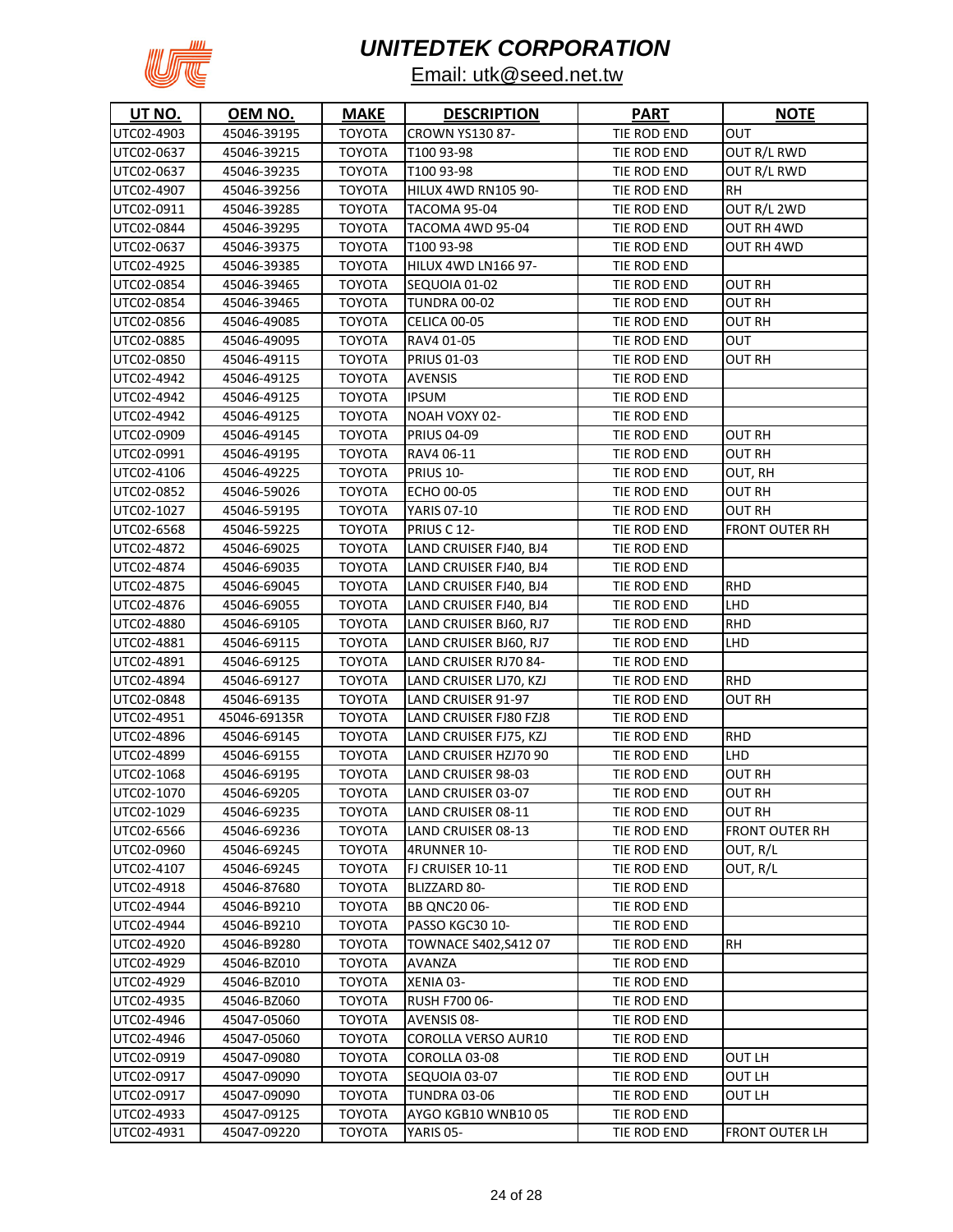

| UT NO.     | <u>OEM NO.</u> | <u>MAKE</u>   | <b>DESCRIPTION</b>         | <b>PART</b>  | <b>NOTE</b>           |
|------------|----------------|---------------|----------------------------|--------------|-----------------------|
| UTC02-1026 | 45047-09250    | <b>TOYOTA</b> | VIOS 07-                   | TIE ROD END  | OUT, LH               |
| UTC02-1035 | 45047-09260    | <b>TOYOTA</b> | SEQUOIA 08-11              | TIE ROD END  | OUT LH                |
| UTC02-1035 | 45047-09260    | <b>TOYOTA</b> | <b>TUNDRA 07-11</b>        | TIE ROD END  | OUT LH                |
| UTC02-4945 | 45047-09320    | <b>TOYOTA</b> | <b>AVENSIS 08-</b>         | TIE ROD END  |                       |
| UTC02-4945 | 45047-09320    | TOYOTA        | <b>COROLLA VERSO AUR10</b> | TIE ROD END  |                       |
| UTC02-0526 | 45047-19035    | TOYOTA        | <b>CARINA 72-73</b>        | TIE ROD END  | OUT R/L               |
| UTC02-4964 | 45047-19065    | TOYOTA        | TERCEL AL10 '78~'82        | TIE ROD ASSY |                       |
| UTC02-2976 | 45047-19075    | TOYOTA        | MR2 91-95                  | TIE ROD END  |                       |
| UTC02-4860 | 45047-29015    | TOYOTA        | CORONA RT40 64-73          | TIE ROD END  |                       |
| UTC02-4865 | 45047-29025    | TOYOTA        | <b>STOUT RK101 73-79</b>   | TIE ROD END  | LH                    |
| UTC02-4905 | 45047-29045    | <b>TOYOTA</b> | CORONA AT170 87-           | TIE ROD END  | LH                    |
| UTC02-4950 | 45047-29085    | TOYOTA        | CARINA CORONA- '93~'9      | TIE ROD END  |                       |
| UTC02-4950 | 45047-29085    | TOYOTA        | <b>CELICA ST200 93-99</b>  | TIE ROD END  |                       |
| UTC02-4916 | 45047-29105    | <b>TOYOTA</b> | CORONA AT190 92-           | TIE ROD END  |                       |
| UTC02-4936 | 45047-29115    | TOYOTA        | LITEACE 4WD CM, KM75       | TIE ROD END  |                       |
| UTC02-4922 | 45047-29125    | TOYOTA        | AVENSIS '98~               | TIE ROD END  |                       |
| UTC02-4939 | 45047-29195    | <b>TOYOTA</b> | PREVIA ACR50, GSR5006      | TIE ROD END  |                       |
| UTC02-4855 | 45047-39036    | TOYOTA        | <b>HILUX RN10 68-72</b>    | TIE ROD END  | OUT LH                |
| UTC02-0575 | 45047-39055    | <b>TOYOTA</b> | <b>PICKUP 72-78</b>        | TIE ROD END  | OUT LH                |
| UTC02-0595 | 45047-39075    | <b>TOYOTA</b> | <b>PICKUP 80-81</b>        | TIE ROD END  | OUT LH 4WD            |
| UTC02-0595 | 45047-39076    | TOYOTA        | <b>PICKUP 80-81</b>        | TIE ROD END  | OUT LH 4WD            |
| UTC02-0628 | 45047-39085    | <b>TOYOTA</b> | <b>PICKUP 82-83</b>        | TIE ROD END  | OUT LH 4WD            |
| UTC02-0634 | 45047-39085    | <b>TOYOTA</b> | <b>PICKUP 82-83</b>        | TIE ROD END  |                       |
| UTC02-4908 | 45047-39156    | <b>TOYOTA</b> | HILUX 4WD RN105 90-        | TIE ROD END  | LH                    |
| UTC02-0845 | 45047-39175    | <b>TOYOTA</b> | TACOMA 4WD 95-04           | TIE ROD END  | OUT LH 4WD            |
| UTC02-0855 | 45047-39295    | <b>TOYOTA</b> | SEQUOIA 01-02              | TIE ROD END  | OUT LH                |
| UTC02-0855 | 45047-39295    | <b>TOYOTA</b> | <b>TUNDRA 00-02</b>        | TIE ROD END  | OUT LH                |
| UTC02-0857 | 45047-49015    | TOYOTA        | CELICA 00-05               | TIE ROD END  | OUT LH                |
| UTC02-0886 | 45047-49025    | ΤΟΥΟΤΑ        | RAV4 01-05                 | TIE ROD END  | ουτ                   |
| UTC02-0851 | 45047-49045    | <b>TOYOTA</b> | <b>PRIUS 01-03</b>         | TIE ROD END  | OUT LH                |
| UTC02-4941 | 45047-49055    | <b>TOYOTA</b> | <b>AVENSIS</b>             | TIE ROD END  |                       |
| UTC02-4941 | 45047-49055    | ΤΟΥΟΤΑ        | <b>IPSUM</b>               | TIE ROD END  |                       |
| UTC02-4941 | 45047-49055    | TOYOTA        | <b>NOAH VOXY 02-</b>       | TIE ROD END  |                       |
| UTC02-0910 | 45047-49075    | TOYOTA        | <b>PRIUS 04-09</b>         | TIE ROD END  | OUT LH                |
| UTC02-0992 | 45047-49135    | TOYOTA        | RAV4 06-11                 | TIE ROD END  | OUT LH                |
| UTC02-4109 | 45047-49165    | <b>TOYOTA</b> | PRIUS 10-                  | TIE ROD END  | OUT, LH               |
| UTC02-0853 | 45047-59026    | <b>TOYOTA</b> | <b>ECHO 00-05</b>          | TIE ROD END  | OUT LH                |
| UTC02-1026 | 45047-59135    | <b>TOYOTA</b> | <b>YARIS 07-10</b>         | TIE ROD END  | OUT LH                |
| UTC02-6569 | 45047-59165    | <b>TOYOTA</b> | PRIUS C 12-                | TIE ROD END  | <b>FRONT OUTER LH</b> |
| UTC02-4873 | 45047-69025    | <b>TOYOTA</b> | LAND CRUISER FJ40, BJ4     | TIE ROD END  |                       |
| UTC02-4879 | 45047-69065    | <b>TOYOTA</b> | LAND CRUISER BJ60, RJ7     | TIE ROD END  |                       |
| UTC02-0849 | 45047-69085    | <b>TOYOTA</b> | LAND CRUISER 91-97         | TIE ROD END  | OUT LH                |
| UTC02-0849 | 45047-69085    | <b>TOYOTA</b> | LAND CRUISER 91-97         | TIE ROD END  | OUT LH                |
| UTC02-4952 | 45047-69085L   | <b>TOYOTA</b> | LAND CRUISER FJ80 FZJ8     | TIE ROD END  |                       |
| UTC02-1069 | 45047-69100    | <b>TOYOTA</b> | LAND CRUISER 98-03         | TIE ROD END  | OUT LH                |
| UTC02-1071 | 45047-69115    | <b>TOYOTA</b> | LAND CRUISER 03-07         | TIE ROD END  | OUT LH                |
| UTC02-1028 | 45047-69145    | <b>TOYOTA</b> | LAND CRUISER 08-11         | TIE ROD END  | OUT LH                |
| UTC02-6567 | 45047-69146    | <b>TOYOTA</b> | LAND CRUISER 08-13         | TIE ROD END  | FRONT OUTER LH        |
| UTC02-4943 | 45047-B9150    | <b>TOYOTA</b> | BB QNC2006-                | TIE ROD END  |                       |
| UTC02-4943 | 45047-B9150    | <b>TOYOTA</b> | PASSO KGC30 10-            | TIE ROD END  |                       |
| UTC02-4919 | 45047-B9230    | <b>TOYOTA</b> | TOWNACE S402, S412 07      | TIE ROD END  | LH                    |
| UTC02-4928 | 45047-BZ010    | <b>TOYOTA</b> | AVANZA                     | TIE ROD END  |                       |
| UTC02-4928 | 45047-BZ010    | <b>TOYOTA</b> | XENIA 03-                  | TIE ROD END  |                       |
| UTC07-1390 | 45049-35050    | <b>TOYOTA</b> | <b>PICKUP 84-85</b>        | TIE ROD END  | OUT LH 4WD            |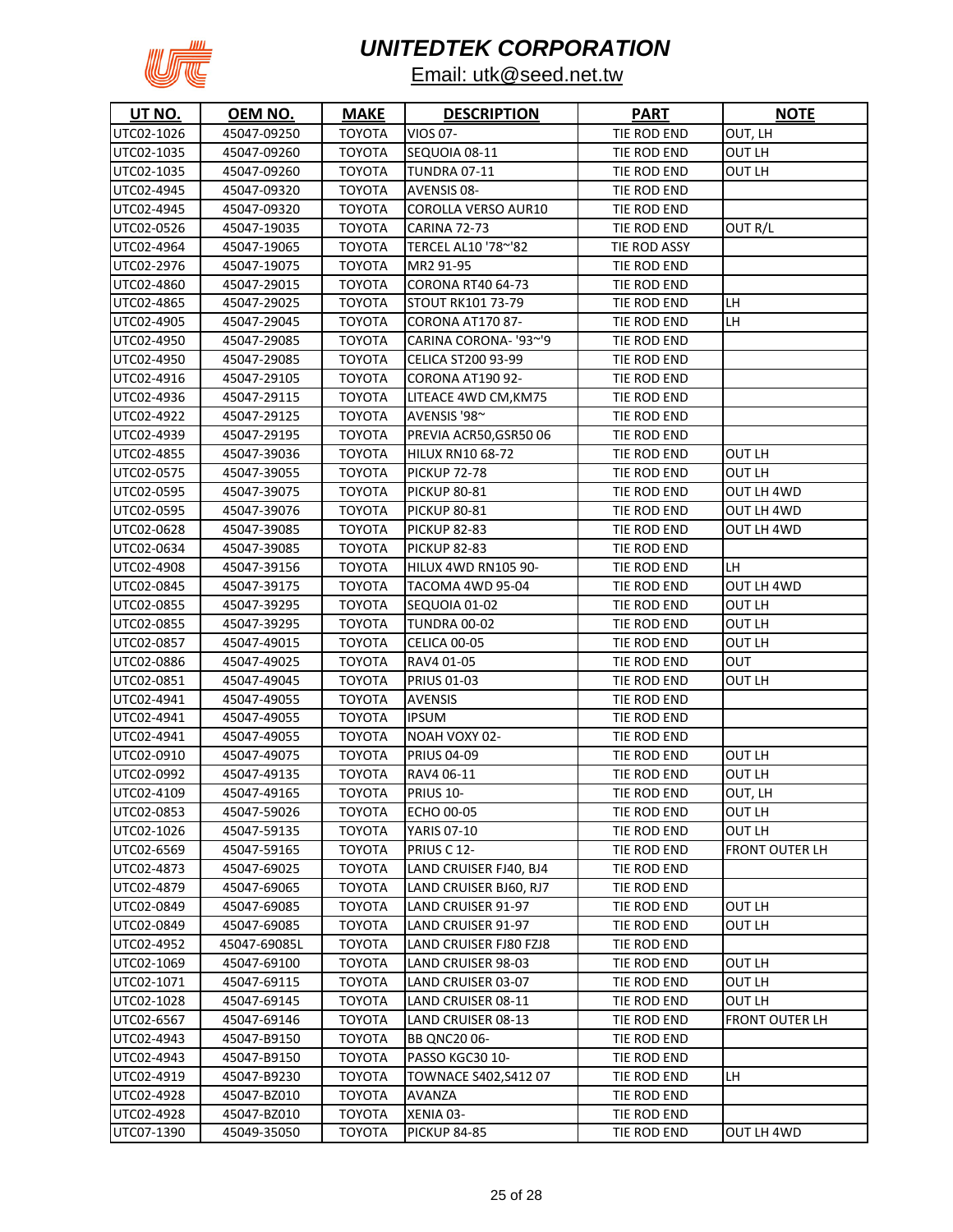

| <b>UT NO.</b>            | OEM NO.                    | <b>MAKE</b>                    | <b>DESCRIPTION</b>                              | <b>PART</b>                 | <b>NOTE</b>           |
|--------------------------|----------------------------|--------------------------------|-------------------------------------------------|-----------------------------|-----------------------|
| UTC02-0527               | 45406-19025                | <b>TOYOTA</b>                  | <b>CELICA 71-75</b>                             | TIE ROD END                 | IN R/L                |
| UTC02-0527               | 45406-19045                | <b>TOYOTA</b>                  | <b>CARINA 72-73</b>                             | TIE ROD END                 | IN $R/L$              |
| UTC02-0560               | 45406-19055                | TOYOTA                         | CORONA 79-82                                    | TIE ROD END                 | IN $R/L$              |
| UTC02-0560               | 45406-19065                | <b>TOYOTA</b>                  | COROLLA 80-82                                   | TIE ROD END                 | IN R/L                |
| UTC02-0560               | 45406-19075                | TOYOTA                         | <b>CELICA 76-81</b>                             | TIE ROD END                 | IN R/L                |
| UTC02-4853               | 45406-20010                | TOYOTA                         | <b>CORONA RT40 64-69</b>                        | TIE ROD END                 |                       |
| UTC02-4854               | 45406-29016                | TOYOTA                         | MARK II RT60 68-71                              | TIE ROD END                 |                       |
| UTC02-4853               | 45406-29025                | <b>TOYOTA</b>                  | CORONA RT40 64-69                               | TIE ROD END                 |                       |
| UTC02-4863               | 45406-29046                | <b>TOYOTA</b>                  | MARK II RX10 72-76                              | TIE ROD END                 |                       |
| UTC02-0528               | 45406-29055                | TOYOTA                         | CORONA 74-78                                    | TIE ROD END                 | IN R/L                |
| UTC02-2974               | 45406-29075                | <b>TOYOTA</b>                  | CRESSIDA 78-80                                  | TIE ROD END                 |                       |
| UTC02-4861               | 45406-29095                | <b>TOYOTA</b>                  | <b>HIACE RH20 72-82</b>                         | TIE ROD END                 |                       |
| UTC02-0635               | 45406-29105                | <b>TOYOTA</b>                  | CRESSIDA 81-84                                  | TIE ROD END                 | IN $R/L$              |
| UTC02-0636               | 45406-29115                | <b>TOYOTA</b>                  | <b>PICKUP 78-95</b>                             | TIE ROD END                 | IN R/L RWD            |
| UTC02-0623               | 45406-29135                | <b>TOYOTA</b>                  | VAN 84-85                                       | TIE ROD END                 | IN R/L                |
| UTC02-4885               | 45406-29155                | <b>TOYOTA</b>                  | KIJANG KF40 86-                                 | TIE ROD END                 | IN                    |
| UTC02-4885               | 45406-29165                | TOYOTA                         | KIJANG KF40 86-                                 | TIE ROD END                 | IN                    |
| UTC02-4864               | 45406-39075                | TOYOTA                         | CROWN MS100 74-83                               | TIE ROD END                 |                       |
| UTC02-0636               | 45406-39085                | <b>TOYOTA</b>                  | <b>PICKUP 78-95</b>                             | TIE ROD END                 | IN R/L RWD            |
| UTC02-0636               | 45406-39086                | TOYOTA                         | <b>PICKUP 78-95</b>                             | TIE ROD END                 | IN R/L RWD            |
| UTC02-0636               | 45406-39095                | <b>TOYOTA</b>                  | <b>PICKUP 78-95</b>                             | TIE ROD END                 | IN R/L RWD            |
| UTC02-4868               | 45406-39105                | TOYOTA                         | CROWN MS120 83-                                 | TIE ROD END                 | IN                    |
| UTC02-0636               | 45406-39115                | TOYOTA                         | <b>PICKUP 78-95</b>                             | TIE ROD END                 | IN R/L RWD            |
| UTC02-0636               | 45406-39125                | TOYOTA                         | <b>PICKUP 78-95</b>                             | TIE ROD END                 | IN R/L RWD            |
| UTC02-0686               | 45406-39135                | TOYOTA                         | <b>4RUNNER 86-91</b>                            | TIE ROD END                 | IN $R/L$ 4WD          |
| UTC02-0686               | 45406-39135                | TOYOTA                         | <b>PICKUP 86-91</b>                             | TIE ROD END                 | IN R/L 4WD            |
| UTC02-4904               | 45406-39145                | TOYOTA                         | <b>CROWN YS130 87-</b>                          | TIE ROD END                 | IN                    |
| UTC02-0728               | 45406-39165                | TOYOTA                         | <b>4RUNNER 92-95</b>                            | TIE ROD END                 | IN R/L 4WD            |
| UTC02-0728               | 45406-39165                | <b>TOYOTA</b>                  | <b>PICKUP 92-95</b>                             | TIE ROD END                 | IN R/L 4WD            |
| UTC02-0728               | 45406-39165                | TOYOTA                         | T100 93-95                                      | TIE ROD END                 | IN R/L 4WD            |
| UTC02-4909               | 45406-39175-M16            | <b>TOYOTA</b>                  | HILUX 4WD YN-61 85-                             | TIE ROD END                 |                       |
| UTC02-4926               | 45406-39185                | <b>TOYOTA</b>                  | HILUX 4WD LN166 97-                             | TIE ROD END                 |                       |
| UTC02-0549               | 45407-29015                | <b>TOYOTA</b>                  | CORONA 74-78                                    | TIE ROD END                 | IN LH                 |
| UTC02-0549               | 45407-29016                | <b>TOYOTA</b>                  | CORONA 74-78                                    | TIE ROD END                 | IN LH                 |
| UTC02-4857               | 45407-39016                | <b>TOYOTA</b>                  | <b>HILUX RN10 68-72</b>                         | TIE ROD END                 | IN                    |
| UTC02-0938               | 45460-09040                | TOYOTA                         | <b>SIENNA 04-10</b>                             | TIE ROD END                 | <b>OUT RH</b>         |
| UTC02-6555               | 45460-09050                | <b>TOYOTA</b>                  | AVALON 05-12                                    | TIE ROD END                 | <b>FRONT OUTER RH</b> |
| UTC02-6559               | 45460-09050                | <b>TOYOTA</b>                  | <b>CAMRY 07-11</b>                              | TIE ROD END                 | <b>FRONT OUTER RH</b> |
| UTC02-0962               | 45460-09060                | <b>TOYOTA</b>                  | HIGHLANDER 04-08                                | TIE ROD END                 | OUT R/L               |
| UTC02-6557               | 45460-09110                | <b>TOYOTA</b>                  | <b>CAMRY 07-11</b>                              | TIE ROD END                 | <b>FRONT OUTER RH</b> |
| UTC02-4938               | 45460-09180                | <b>TOYOTA</b>                  | VENZA AGV10, GGV100                             | TIE ROD END                 | <b>FRONT OUTER RH</b> |
| UTC02-6564               | 45460-09180                | <b>TOYOTA</b>                  | <b>HIGHLANDER 10-12</b>                         | TIE ROD END                 | FRONT OUTER RH        |
| UTC02-4121               | 45460-09210                | <b>TOYOTA</b>                  | SIENNA 11-                                      | TIE ROD END                 | OUT, RH               |
| UTC02-4740               | 45460-09230                | <b>TOYOTA</b>                  | AVENSIS 03-                                     | TIE ROD END                 | <b>FRONT OUTER RH</b> |
| UTC02-4956<br>UTC02-4964 | 45460-19085<br>45460-19115 | <b>TOYOTA</b><br><b>TOYOTA</b> | <b>CORONA KE30 70-79</b><br>TERCEL AL10 '78~'82 | TIE ROD ASSY                |                       |
| UTC02-0615               | 45460-19125                | <b>TOYOTA</b>                  | COROLLA 83-87                                   | TIE ROD ASSY<br>TIE ROD END |                       |
| UTC02-4971               | 45460-19185                | <b>TOYOTA</b>                  | TERCEL '87~'88 RH                               | TIE ROD ASSY                |                       |
| UTC02-4973               | 45460-19195                | <b>TOYOTA</b>                  | TERCEL '87~'88 RH                               | TIE ROD ASSY                |                       |
| UTC02-4973               | 45460-19205                | <b>TOYOTA</b>                  | TERCEL '87~'88 RH                               | TIE ROD ASSY                |                       |
| UTC02-4963               | 45460-19215                | <b>TOYOTA</b>                  | COROLLA AE86 78-87                              | TIE ROD ASSY                |                       |
| UTC02-0614               | 45460-29005                | <b>TOYOTA</b>                  | CELICA 82-85                                    | TIE ROD END                 |                       |
| UTC02-0614               | 45460-29005                | <b>TOYOTA</b>                  | <b>SUPRA 1986</b>                               | TIE ROD END                 |                       |
| UTC02-4962               | 45460-29085                | <b>TOYOTA</b>                  | CORONA RT100 73-78                              | TIE ROD ASSY                |                       |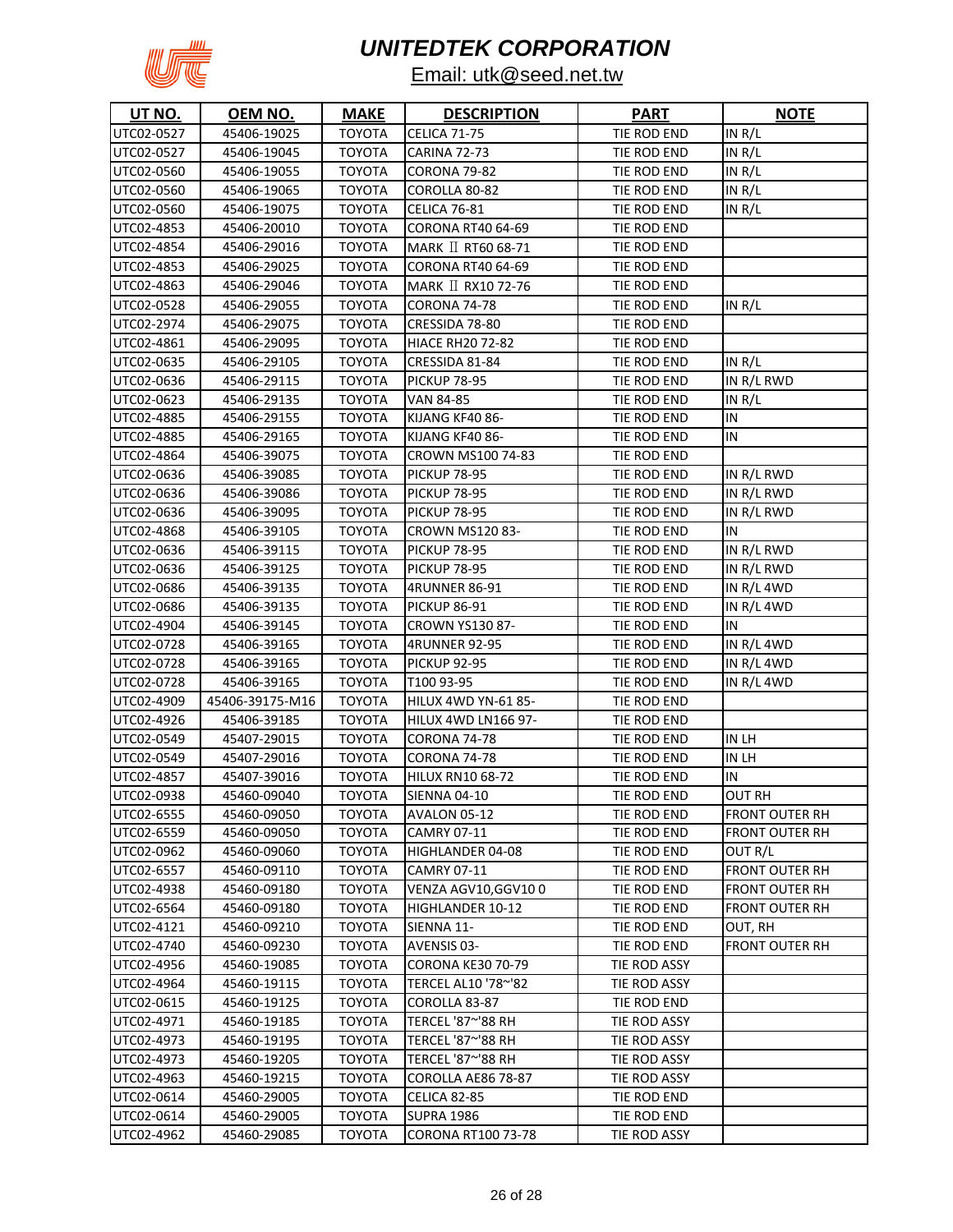

| UT NO.                   | OEM NO.                    | <b>MAKE</b>                    | <b>DESCRIPTION</b>              | <b>PART</b>                | <u>NOTE</u>           |
|--------------------------|----------------------------|--------------------------------|---------------------------------|----------------------------|-----------------------|
| UTC02-4958               | 45460-29185                | <b>TOYOTA</b>                  | <b>HIACE RH20 72-82</b>         | TIE ROD ASSY               |                       |
| UTC02-4966               | 45460-29195                | TOYOTA                         | CRESSIDA RX60                   | TIE ROD ASSY               |                       |
| UTC02-4967               | 45460-29225                | TOYOTA                         | MARK II RX60 80-84              | TIE ROD ASSY               |                       |
| UTC02-4969               | 45460-29265                | TOYOTA                         | <b>HIACE YH50 82-</b>           | TIE ROD ASSY               |                       |
| UTC02-4955               | 45460-29295                | TOYOTA                         | TOWNACE YM60 86-88              | TIE ROD ASSY               |                       |
| UTC02-4981               | 45460-29305RX              | TOYOTA                         | $MARK \perp$ GX81 88-           | TIE ROD ASSY               |                       |
| UTC02-3045               | 45460-29315                | TOYOTA                         | VAN 86-88                       | TIE ROD END                | FRONT OUTER           |
| UTC02-4960               | 45460-39065                | <b>TOYOTA</b>                  | HILUX RN20                      | TIE ROD ASSY               |                       |
| UTC02-4965               | 45460-39075                | <b>TOYOTA</b>                  | <b>CROWN RS80 74-</b>           | TIE ROD ASSY               |                       |
| UTC02-4965               | 45460-39125                | <b>TOYOTA</b>                  | <b>CROWN RS80 74-</b>           | TIE ROD ASSY               |                       |
| UTC02-0613               | 45460-39165                | <b>TOYOTA</b>                  | <b>CAMRY 83-86</b>              | TIE ROD END                |                       |
| UTC02-4974               | 45460-39195                | <b>TOYOTA</b>                  | CROWN MS-120 83-87              | TIE ROD ASSY               |                       |
| UTC02-4980               | 45460-39255                | <b>TOYOTA</b>                  | HILUX 4WD LN105 90-             | TIE ROD ASSY               |                       |
| UTC02-4979               | 45460-39265                | TOYOTA                         | CROWN YS130 '87~ FOR            | TIE ROD ASSY               |                       |
| UTC02-4982               | 45460-39485                | TOYOTA                         | <b>HILUX LN147 97-</b>          | TIE ROD ASSY               |                       |
| UTC02-4976               | 45460-39505                | TOYOTA                         | HILUX 4WD YN61 85-              | TIE ROD ASSY               |                       |
| UTC02-0869               | 45460-39615                | <b>TOYOTA</b>                  | CAMRY 02-03                     | TIE ROD END                | OUT RH                |
| UTC02-0869               | 45460-39615                | TOYOTA                         | HIGHLANDER 01-03                | TIE ROD END                | OUT RH                |
| UTC02-0932               | 45460-39635                | ΤΟΥΟΤΑ                         | AVALON 05-11                    | TIE ROD END                | OUT RH                |
| UTC02-0932               | 45460-39635                | <b>TOYOTA</b>                  | CAMRY 04-11                     | TIE ROD END                | OUT RH                |
| UTC02-0932               | 45460-39635                | TOYOTA                         | SOLARA 04-08                    | TIE ROD END                | OUT RH                |
| UTC02-1455               | 45460-49055                | ΤΟΥΟΤΑ                         | HIGHLANDER 08-11                | TIE ROD END                | OUT RH                |
| UTC02-6562               | 45460-49055                | TOYOTA                         | HIGHLANDER HYBRID 08            | TIE ROD END                | FRONT OUTER RH        |
| UTC02-4953               | 45463-30130                | TOYOTA                         | MARK-X, GRX120, 121, L          | TIE ROD END                |                       |
| UTC02-4954               | 45464-30060                | TOYOTA                         | MARK-X, GRX120, 121, L          | TIE ROD END                |                       |
| UTC02-6565               | 45470-09020                | TOYOTA                         | HIGHLANDER 10-12                | TIE ROD END                | FRONT OUTER LH        |
| UTC02-0939               | 45470-09030                | TOYOTA                         | <b>SIENNA 04-10</b>             | TIE ROD END                | OUT LH                |
| UTC02-6560               | 45470-09040                | TOYOTA                         | CAMRY 07-11                     | TIE ROD END                | FRONT OUTER LH        |
| UTC02-6556               | 45470-09080                | <b>TOYOTA</b>                  | AVALON 05-12                    | TIE ROD END                | FRONT OUTER LH        |
| UTC02-6558               | 45470-09080                | TOYOTA                         | <b>CAMRY 07-11</b>              | TIE ROD END                | FRONT OUTER LH        |
| UTC02-4123               | 45470-09130                | TOYOTA                         | SIENNA 11-                      | TIE ROD END                | OUT, LH               |
| UTC02-4741               | 45470-09140                | <b>TOYOTA</b>                  | CAMRY 12-                       | TIE ROD END                | <b>FRONT OUTER LH</b> |
| UTC02-4964               | 45470-19015                | <b>TOYOTA</b>                  | TERCEL AL10 '78~'82             | TIE ROD ASSY               |                       |
| UTC02-4957               | 45470-19025                | TOYOTA                         | <b>CORONA RT130 75-</b>         | TIE ROD ASSY               |                       |
| UTC02-4970               | 45470-19035                | <b>TOYOTA</b>                  | TERCEL '87~'88 LH               | TIE ROD ASSY               |                       |
| UTC02-4972               | 45470-19045                | TOYOTA                         | TERCEL '87~'88 LH               | TIE ROD ASSY               |                       |
| UTC02-4972               | 45470-19055                | <b>TOYOTA</b>                  | TERCEL '87~'88 LH               | TIE ROD ASSY               |                       |
| UTC02-4961               | 45470-29046                | <b>TOYOTA</b>                  | <b>CORONA RT100 73-78</b>       | TIE ROD ASSY               |                       |
| UTC02-4959               | 45470-39035                | <b>TOYOTA</b>                  | HILUX RN20                      | TIE ROD ASSY               |                       |
| UTC02-4975               | 45470-39055                | <b>TOYOTA</b>                  | HILUX 4WD YN61 85-              | TIE ROD ASSY               |                       |
| UTC02-4978               | 45470-39065                | <b>TOYOTA</b>                  | CROWN YS130 87- FOR             | TIE ROD ASSY               |                       |
| UTC02-4977               | 45470-39075                | <b>TOYOTA</b><br><b>TOYOTA</b> | <b>CROWN YS130 87-</b>          | TIE ROD ASSY               |                       |
| UTC02-4968<br>UTC02-4968 | 45470-39085                |                                | HILUX RN30, YN50                | TIE ROD ASSY               |                       |
|                          | 45470-39085                | <b>TOYOTA</b>                  | KIJANG KF30                     | TIE ROD ASSY               | OUT LH                |
| UTC02-0870<br>UTC02-0870 | 45470-39215                | <b>TOYOTA</b><br>TOYOTA        | CAMRY 02-03<br>HIGHLANDER 01-03 | TIE ROD END<br>TIE ROD END | OUT LH                |
| UTC02-0933               | 45470-39215<br>45470-39225 | <b>TOYOTA</b>                  | AVALON 05-11                    | TIE ROD END                | OUT LH                |
| UTC02-0933               | 45470-39225                | <b>TOYOTA</b>                  | CAMRY 04-11                     | TIE ROD END                | OUT LH                |
| UTC02-0933               | 45470-39225                | <b>TOYOTA</b>                  | SOLARA 04-08                    | TIE ROD END                | OUT LH                |
| UTC02-1088               | 45470-49025                | <b>TOYOTA</b>                  | HIGHLANDER 08-11                | TIE ROD END                | OUT LH                |
| UTC02-6563               | 45470-49025                | <b>TOYOTA</b>                  | HIGHLANDER HYBRID 08            | TIE ROD END                | FRONT OUTER LH        |
| UTC02-2851               | ES2160                     | <b>TOYOTA</b>                  | <b>TERCEL 80-82</b>             | TIE ROD END                |                       |
| UTC02-2852               | ES2239R                    | <b>TOYOTA</b>                  | CELICA 82-85                    | TIE ROD END                |                       |
| UTC02-0915               | ES2719                     | <b>TOYOTA</b>                  | FJ CRUISER 07-09                | TIE ROD END                | OUT R/L               |